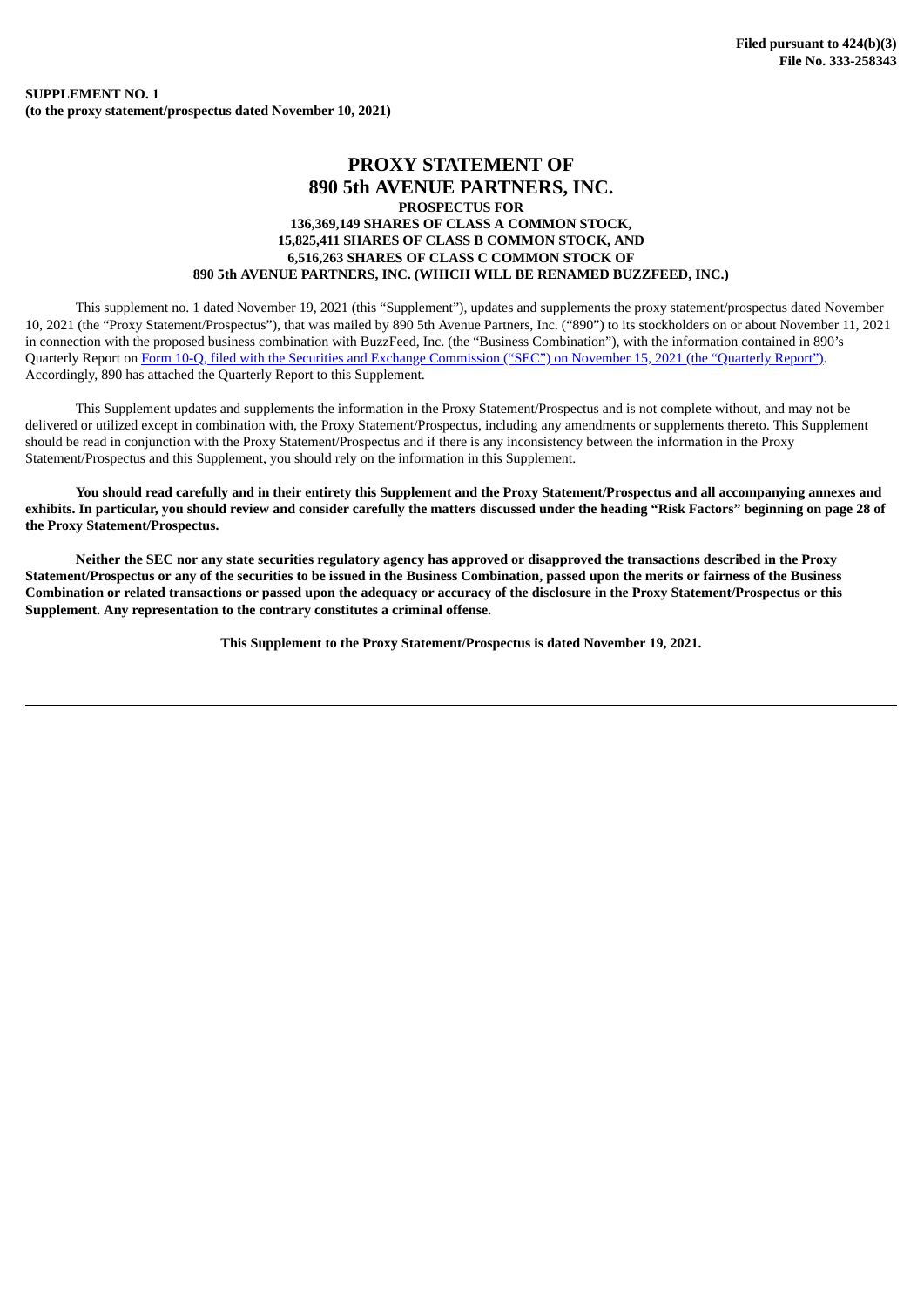## **UNITED STATES SECURITIES AND EXCHANGE COMMISSION Washington, D.C. 20549**

# **FORM 10-Q**

(Mark One)

# ☒ **QUARTERLY REPORT PURSUANT TO SECTION 13 OR 15(d) OF THE SECURITIES EXCHANGE ACT OF 1934 For the quarterly period ended September 30, 2021**

or

☐ **TRANSITION REPORT PURSUANT TO SECTION 13 OR 15(d) OF THE SECURITIES EXCHANGE ACT OF 1934 For the transition period from to**

**Commission file number: 001-39877**

**890 5th Avenue Partners, Inc.** (Exact name of registrant as specified in its charter)

**Delaware 85-3022075** (State or other jurisdiction of incorporation or organization) (I.R.S. Employer Identification Number)

**14 Elm Place, Suite 206 Rye, NY 10580** (Address of principal executive offices) (Zip Code)

**(575) 914-6575**

(Registrant's telephone number, including area code)

**Not Applicable**

(Former name, former address and former fiscal year, if changed since last report)

Securities registered pursuant to Section 12(b) of the Act:

| Title of Each Class:                                                                                               | <b>Trading Symbol(s)</b> | Name of Each Exchange on Which Registered: |
|--------------------------------------------------------------------------------------------------------------------|--------------------------|--------------------------------------------|
| Shares of Class A Common Stock, par value \$0.0001 per share                                                       | <b>ENFA</b>              | The Nasdag Stock Market LLC                |
| Redeemable Warrants, each whole warrant exercisable for<br>one share of Class A Common Stock for \$11.50 per share | <b>ENFAW</b>             | The Nasdag Stock Market LLC                |
| Units, each consisting of one share of Class A Common Stock<br>and one-third of one Redeemable Warrant             | <b>ENFAU</b>             | The Nasdag Stock Market LLC                |

Indicate by check mark whether the registrant (1) has filed all reports required to be filed by Section 13 or 15(d) of the Securities Exchange Act of 1934 during the preceding 12 months (or for such shorter period that the registrant was required to file such reports), and (2) has been subject to such filing requirements for the past 90 days. Yes  $\boxtimes$  No  $\Box$ 

Indicate by check mark whether the registrant has submitted electronically every Interactive Data File required to be submitted pursuant to Rule 405 of Regulation S-T (§ 232.405 of this chapter) during the preceding 12 months (or for such shorter period that the registrant was required to submit such files).  $Yes \boxtimes No \square$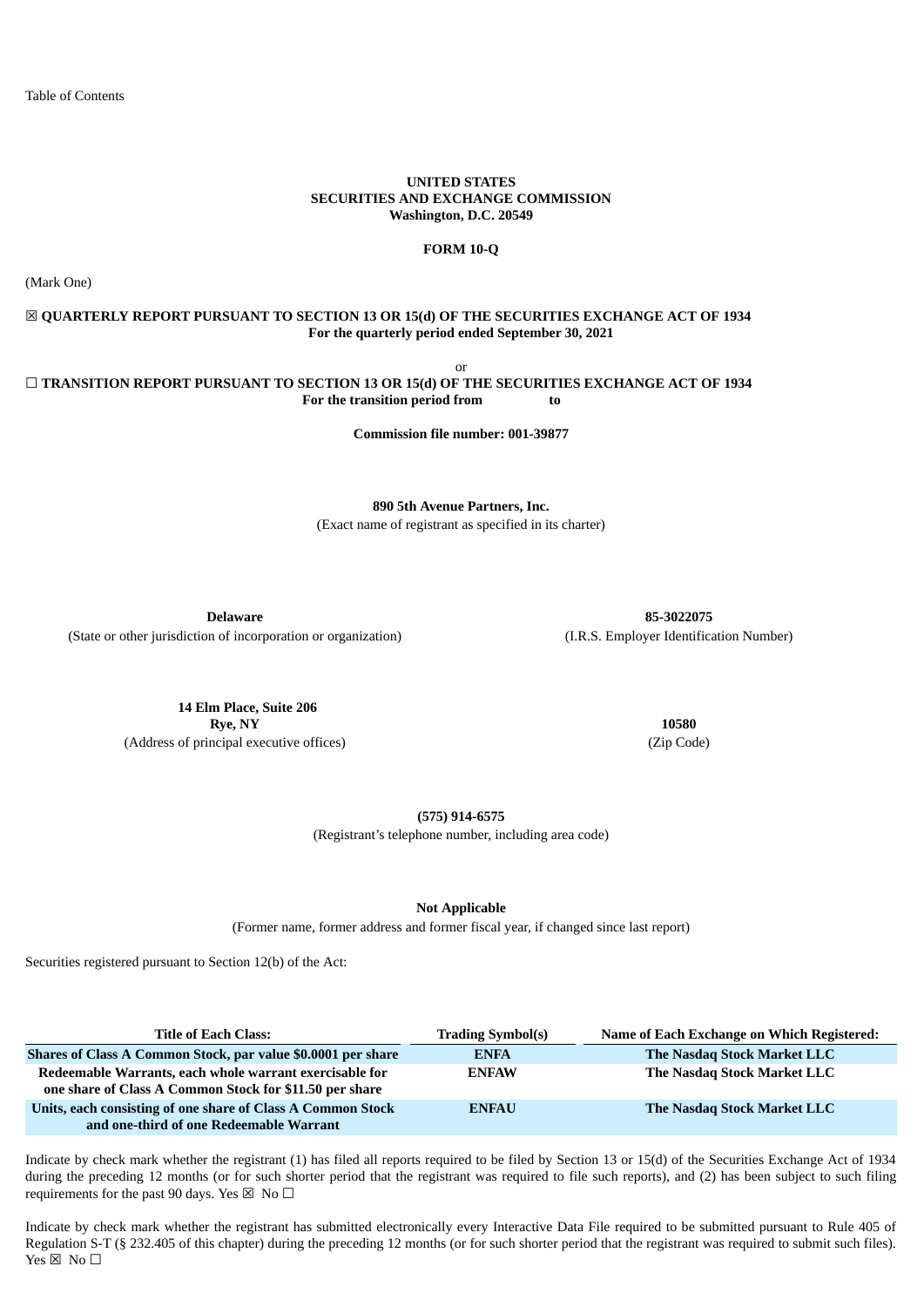Indicate by check mark whether the registrant is a large accelerated filer, an accelerated filer, a non-accelerated filer, a smaller reporting company, or an emerging growth company. See the definitions of "large accelerated filer," "accelerated filer," "smaller reporting company," and "emerging growth company" in Rule 12b-2 of the Exchange Act.

| Large accelerated filer |     | Accelerated filer         |   |
|-------------------------|-----|---------------------------|---|
| Non-accelerated filer   | ⊠   | Smaller reporting company | 冈 |
| Emerging growth company | ΙxΙ |                           |   |

If an emerging growth company, indicate by check mark if the registrant has elected not to use the extended transition period for complying with any new or revised financial accounting standards provided pursuant to Section 13(a) of the Exchange Act. □

Indicate by check mark whether the registrant is a shell company (as defined in Rule 12b-2 of the Exchange Act). Yes  $\boxtimes$  No  $\Box$ 

As of November 10, 2021, 29,527,500 shares of Class A common stock, par value \$0.0001 per share, and 7,187,500 shares of Class F common stock, par value \$0.0001 per share, were issued and outstanding, respectively.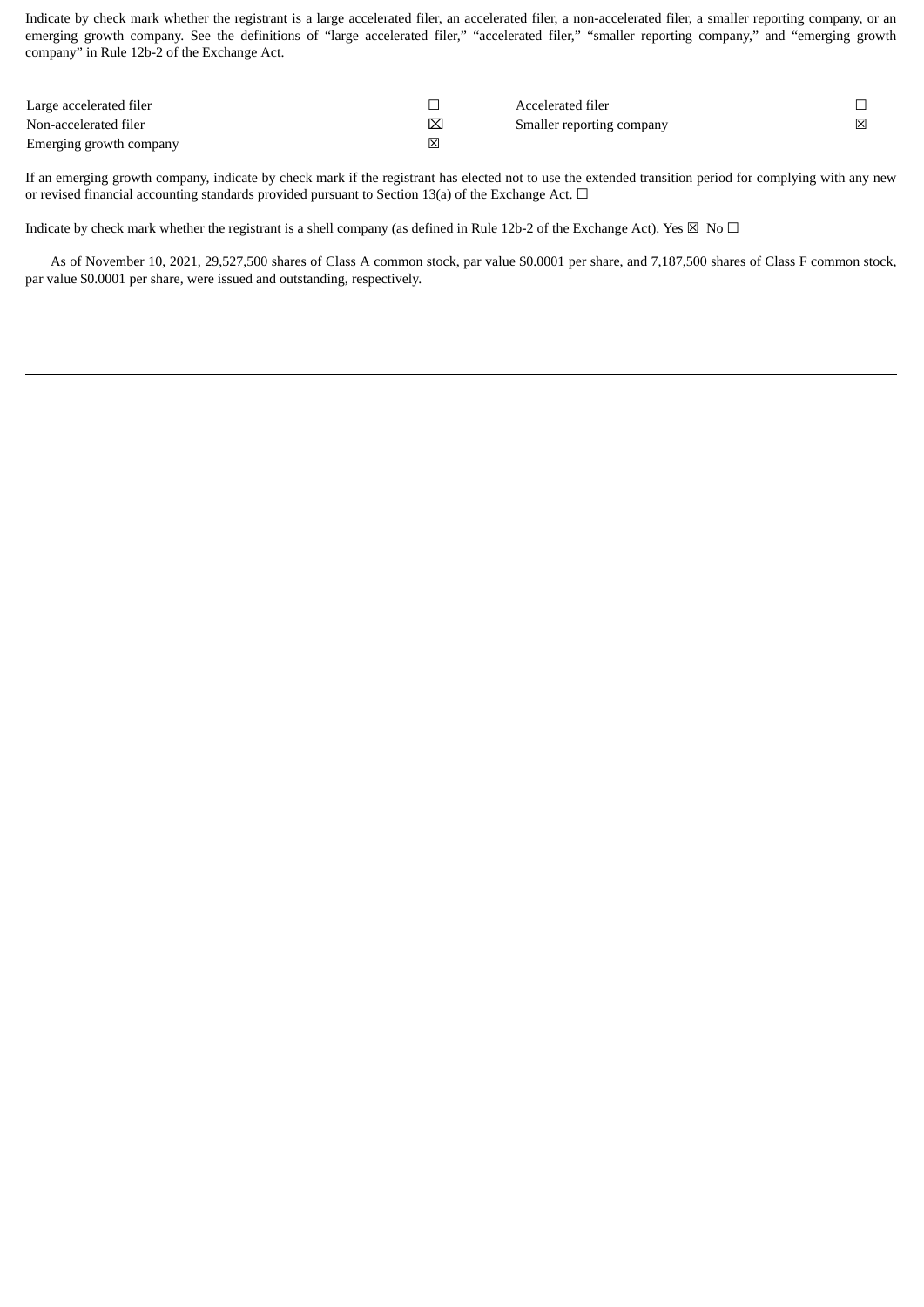# **890 5TH AVENUE PARTNERS, INC. Form 10-Q Table of Contents**

|         |                                                                                                                                                    | Page           |
|---------|----------------------------------------------------------------------------------------------------------------------------------------------------|----------------|
|         | PART I . FINANCIAL INFORMATION                                                                                                                     |                |
| Item 1. | <b>Condensed Consolidated Financial Statements</b>                                                                                                 | $\mathbf{1}$   |
|         |                                                                                                                                                    |                |
|         | Condensed Consolidated Balance Sheets as of September 30, 2021 (Unaudited) and December 31, 2020                                                   | $\mathbf{1}$   |
|         | Unaudited Condensed Consolidated Statements of Operations for the Three and Nine Months Ended September 30, 2021                                   | 2              |
|         |                                                                                                                                                    |                |
|         | Unaudited Condensed Consolidated Statements of Changes in Stockholders' Equity (Deficit) for the Three and Nine Months<br>Ended September 30, 2021 | 3              |
|         |                                                                                                                                                    |                |
|         | Unaudited Condensed Consolidated Statements of Cash Flows for the Nine Months Ended September 30, 2021                                             | $\overline{4}$ |
|         | Notes to Unaudited Condensed Consolidated Financial Statements                                                                                     | 5              |
|         |                                                                                                                                                    |                |
| Item 2. | Management's Discussion and Analysis of Financial Condition and Results of Operations                                                              | 25             |
|         |                                                                                                                                                    |                |
| Item 3. | Quantitative and Qualitative Disclosures About Market Risk                                                                                         | 30             |
| Item 4. | <b>Controls and Procedures</b>                                                                                                                     | 30             |
|         |                                                                                                                                                    |                |
|         | PART II . OTHER INFORMATION                                                                                                                        |                |
| Item 1  | <b>Legal Proceedings</b>                                                                                                                           | 32             |
|         |                                                                                                                                                    |                |
| Item 1A | <b>Risk Factors</b>                                                                                                                                | 32             |
|         |                                                                                                                                                    |                |
| Item 2. | Unregistered Sales of Equity Securities and Use of Proceeds from Registered Securities                                                             | 33             |
| Item 3  | <b>Defaults Upon Senior Securities</b>                                                                                                             | 34             |
|         |                                                                                                                                                    |                |
| Item 4  | <b>Mine Safety Disclosures</b>                                                                                                                     | 34             |
| Item 5  | Other Information                                                                                                                                  | 34             |
|         |                                                                                                                                                    |                |
| Item 6. | <b>Exhibits</b>                                                                                                                                    | 35             |
|         |                                                                                                                                                    |                |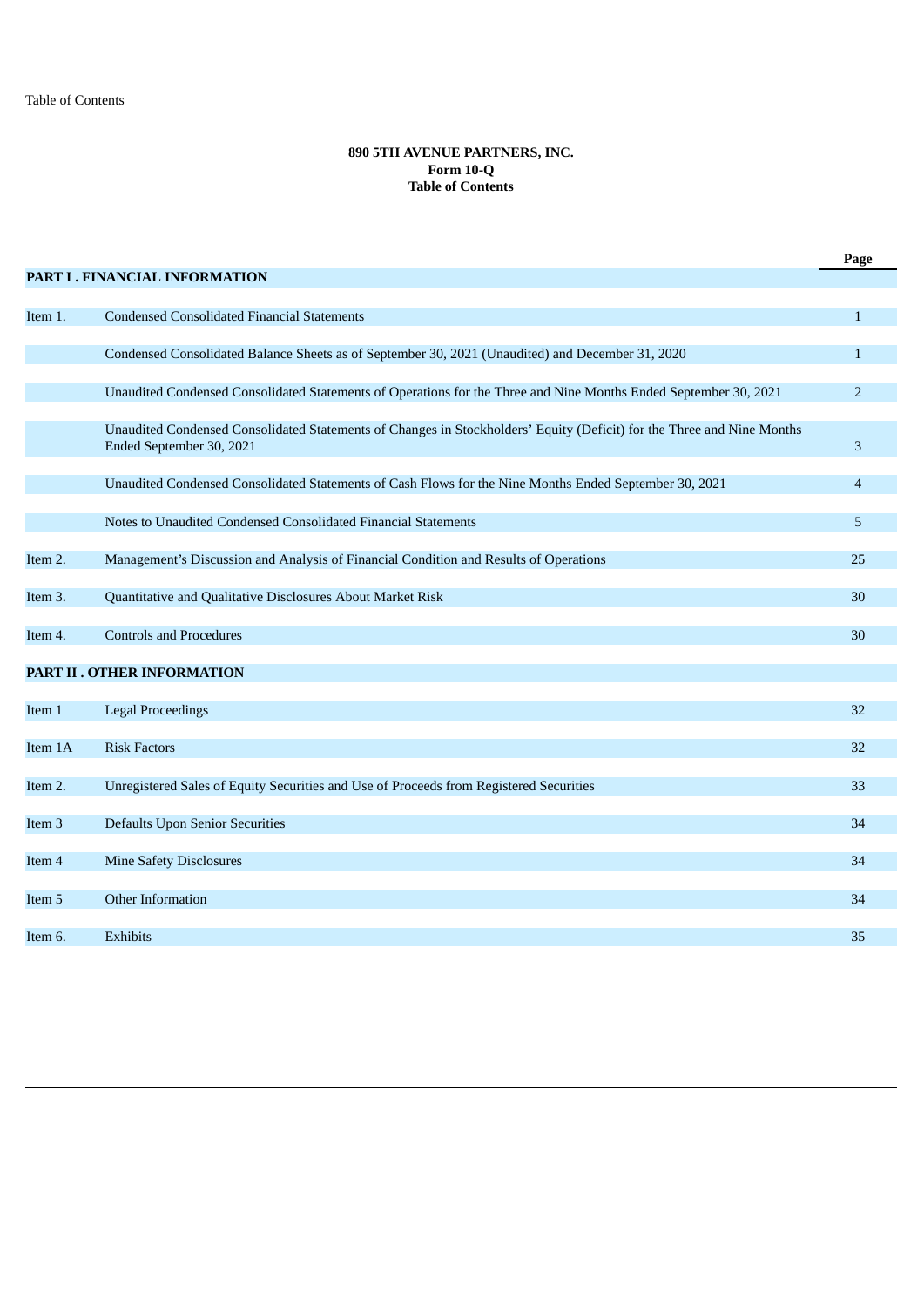## **PART I. FINANCIAL INFORMATION**

# **Item 1. Condensed Consolidated Financial Statements**

# **890 5TH AVENUE PARTNERS, INC. CONDENSED CONSOLIDATED BALANCE SHEETS**

|                                                                                                                                                                                           |                | September 30, 2021 | <b>December 31, 2020</b> |           |  |
|-------------------------------------------------------------------------------------------------------------------------------------------------------------------------------------------|----------------|--------------------|--------------------------|-----------|--|
|                                                                                                                                                                                           |                | (Unaudited)        |                          |           |  |
| <b>Assets:</b>                                                                                                                                                                            |                |                    |                          |           |  |
| Current assets:                                                                                                                                                                           |                |                    |                          |           |  |
| Cash                                                                                                                                                                                      | $\mathfrak{S}$ | 59,820             | \$                       | 201,781   |  |
| Prepaid expenses                                                                                                                                                                          |                | 549,821            |                          | 6,815     |  |
| Total current assets                                                                                                                                                                      |                | 609,641            |                          | 208,596   |  |
| Investments held in Trust Account                                                                                                                                                         |                | 287,510,994        |                          |           |  |
| Deferred offering costs associated with the initial public offering                                                                                                                       |                |                    |                          | 338,798   |  |
| <b>Total Assets</b>                                                                                                                                                                       | \$             | 288,120,635        | \$                       | 547,394   |  |
|                                                                                                                                                                                           |                |                    |                          |           |  |
| Liabilities, Class A Common Stock Subject to Possible Redemption and Stockholders' Equity<br>(Deficit):                                                                                   |                |                    |                          |           |  |
| <b>Current liabilities:</b>                                                                                                                                                               |                |                    |                          |           |  |
| Accounts payable                                                                                                                                                                          | \$             | 469,346            | \$                       | 120,269   |  |
| <b>Accrued expenses</b>                                                                                                                                                                   |                | 70,000             |                          | 99,931    |  |
| Franchise tax payable                                                                                                                                                                     |                | 149,589            |                          | 450       |  |
| Advances from related party                                                                                                                                                               |                |                    |                          | 13,050    |  |
| Note payable - related party                                                                                                                                                              |                |                    |                          | 300,000   |  |
| Working capital loan - related party                                                                                                                                                      |                | 1,000,000          |                          |           |  |
| <b>Total current liabilities</b>                                                                                                                                                          |                | 1,688,935          |                          | 533,700   |  |
| <b>Warrant liabilities</b>                                                                                                                                                                |                | 12,214,442         |                          |           |  |
| <b>Total Liabilities</b>                                                                                                                                                                  |                | 13,903,377         |                          | 533,700   |  |
|                                                                                                                                                                                           |                |                    |                          |           |  |
| <b>Commitments and Contingencies (Note 5)</b>                                                                                                                                             |                |                    |                          |           |  |
|                                                                                                                                                                                           |                |                    |                          |           |  |
| Class A common stock subject to possible redemption, \$0.0001 par value; 28,750,000 and 0 shares<br>at \$10.00 per share redemption value as of September 30, 2021 and December 31, 2020, |                |                    |                          |           |  |
| respectively                                                                                                                                                                              |                | 287,500,000        |                          |           |  |
|                                                                                                                                                                                           |                |                    |                          |           |  |
| <b>Stockholder's Equity (Deficit):</b><br>Preferred stock, \$0.0001 par value; 5,000,000 shares authorized; none issued and outstanding as of                                             |                |                    |                          |           |  |
| September 30, 2021 and December 31, 2020                                                                                                                                                  |                |                    |                          |           |  |
| Class A common stock, \$0.0001 par value; 500,000,000 shares authorized; 777,500 issued and                                                                                               |                |                    |                          |           |  |
| outstanding (excluding 28,750,000 shares subject to possible redemption) as of September 30,                                                                                              |                |                    |                          |           |  |
| 2021 and none at December 31, 2020                                                                                                                                                        |                | 78                 |                          |           |  |
| Class F common stock, \$0.0001 par value; 25,000,000 shares authorized; 7,187,500 shares issued                                                                                           |                |                    |                          |           |  |
| and outstanding as of September 30, 2021 and December 31, 2020 (1)                                                                                                                        |                | 719                |                          | 719       |  |
| Additional paid-in capital                                                                                                                                                                |                |                    |                          | 24,281    |  |
| <b>Accumulated deficit</b>                                                                                                                                                                |                | (13, 283, 539)     |                          | (11, 306) |  |
| Total stockholder's equity (deficit)                                                                                                                                                      |                | (13, 282, 742)     |                          | 13,694    |  |
| <b>Total Liabilities, Class A Common Stock Subject to Possible Redemption and Stockholders'</b>                                                                                           |                |                    |                          |           |  |

(1) As of December 31, 2020, includes up to 937,500 shares of Class F common stock subject to forfeiture if the over-allotment option was not exercised in full or in part by the underwriters. On January 14, 2021, the over-allotment option was exercised in full. Thus, none of these shares were forfeited.

**Equity (Deficit) \$ 288,120,635 \$ 547,394**

*The accompanying notes are an integral part of these unaudited condensed consolidated financial statements.*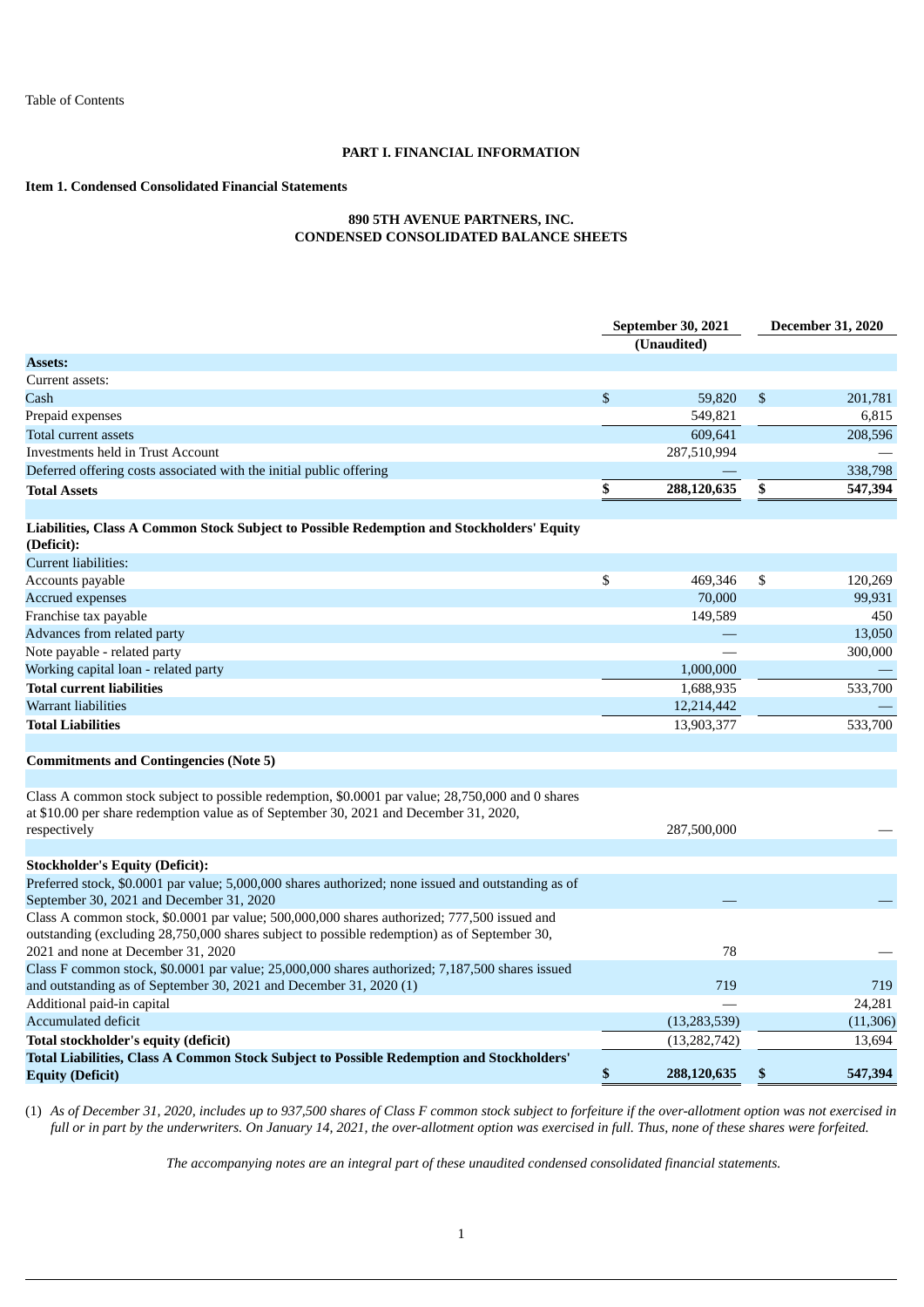# **890 5TH AVENUE PARTNERS, INC. UNAUDITED CONDENSED CONSOLIDATED STATEMENTS OF OPERATIONS**

|                                                                                | For the Three Months Ended For the Nine Months Ended<br><b>September 30, 2021</b> | September 30, 2021 |
|--------------------------------------------------------------------------------|-----------------------------------------------------------------------------------|--------------------|
| <b>Operating expenses</b>                                                      |                                                                                   |                    |
| General and administrative expenses                                            | 416,535 \$<br>\$                                                                  | 2,317,651          |
| Administrative fee - related party                                             | 60,000                                                                            | 180,000            |
| Franchise tax expense                                                          | 50,411                                                                            | 149,589            |
| Loss from operations                                                           | (526, 946)                                                                        | (2,647,240)        |
| Other income (loss)                                                            |                                                                                   |                    |
| Change in fair value of warrant liabilities                                    | 109,592                                                                           | (806, 967)         |
| Offering costs associated with issuance of public and private warrants         |                                                                                   | (231, 566)         |
| Net gain from investments held in Trust Account                                | 3,024                                                                             | 10,994             |
| <b>Net loss</b>                                                                | $(414,330)$ \$                                                                    | (3,674,779)        |
|                                                                                |                                                                                   |                    |
| Weighted average shares outstanding of Class A common stock, basic and diluted | 29,527,500                                                                        | 28,121,429         |
| Basic and diluted net loss per share, Class A common stock                     | $(0.01)$ \$                                                                       | (0.10)             |
|                                                                                |                                                                                   |                    |
| Weighted average shares outstanding of Class F common stock, basic and diluted | 7,187,500                                                                         | 7,142,857          |
| Basic and diluted net loss per share, Class F common stock                     | (0.01)                                                                            | (0.10)             |

*The accompanying notes are an integral part of these unaudited condensed consolidated financial statements.*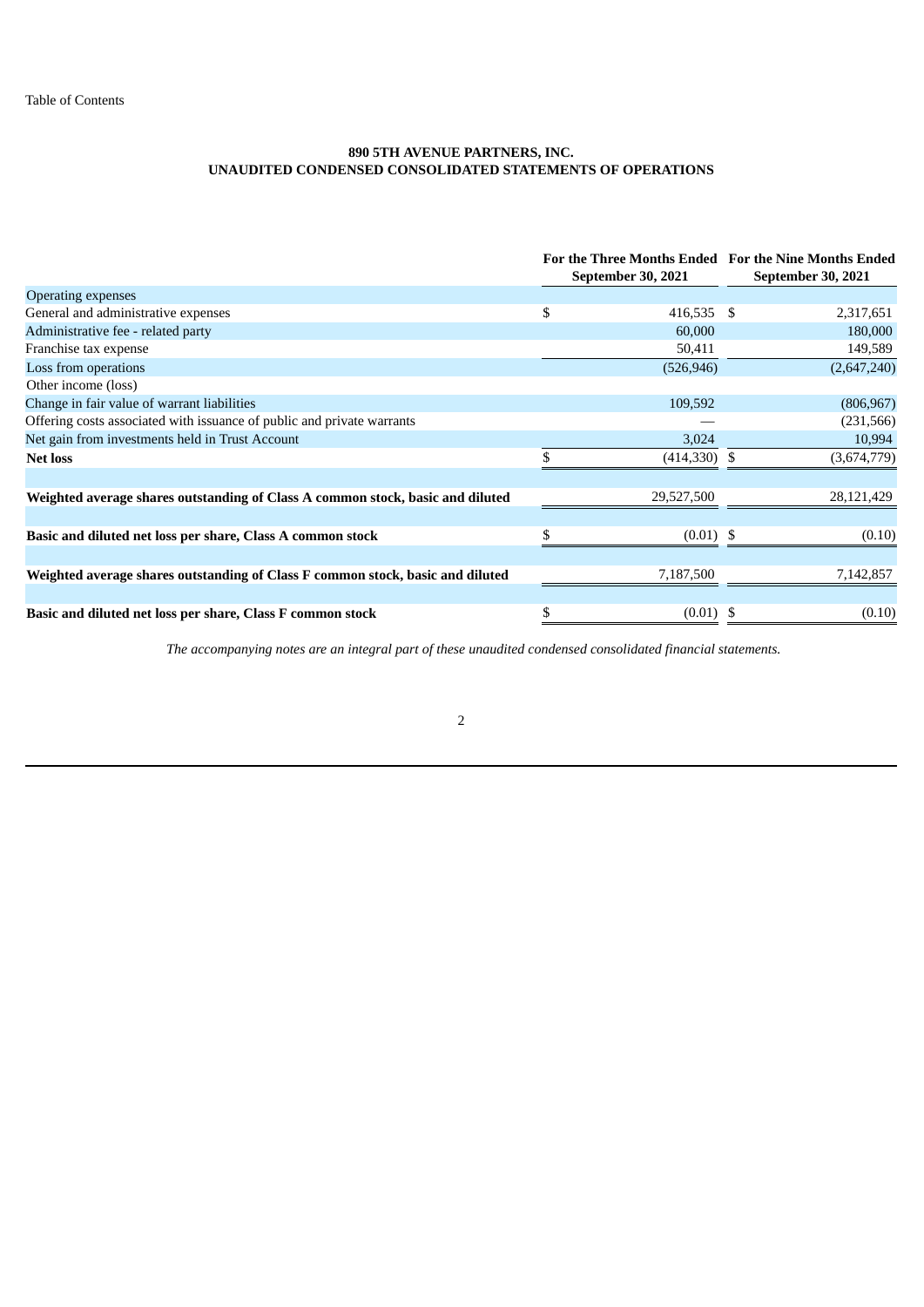# **890 5TH AVENUE PARTNERS, INC. UNAUDITED CONDENSED CONSOLIDATED STATEMENTS OF CHANGES IN STOCKHOLDERS' EQUITY (DEFICIT)**

# **For the Three and Nine Months Ended September 30, 2021**

|                                                                                                 |                |               | <b>Common Stock</b> |               |                           |                      | Total                   |
|-------------------------------------------------------------------------------------------------|----------------|---------------|---------------------|---------------|---------------------------|----------------------|-------------------------|
|                                                                                                 | <b>Class A</b> |               | <b>Class F</b>      |               | <b>Additional Paid-In</b> | Accumulated          | Stockholder's           |
|                                                                                                 | <b>Shares</b>  | <b>Amount</b> | Shares (1)          | <b>Amount</b> | <b>Capital</b>            | <b>Deficit</b>       | <b>Equity (Deficit)</b> |
| Balance — December 31, 2020                                                                     |                |               | 7,187,500           | 719<br>\$.    | 24,281<br>-\$             | $(11,306)$ \$<br>-SS | 13,694                  |
| Sale of units in private placement, less<br>derivative liabilities for private placement        |                |               |                     |               |                           |                      |                         |
| warrants                                                                                        | 777,500        | 78            |                     |               | 7,484,113                 |                      | 7,484,191               |
| Accretion on Class A common stock subject to<br>possible redemption amount - restated, see Note |                |               |                     |               |                           |                      |                         |
|                                                                                                 |                |               |                     |               | (7,508,394)               | (9,597,454)          | (17, 105, 848)          |
| Net income                                                                                      |                |               |                     |               |                           | 1,040,995            | 1,040,995               |
| Balance — March 31, 2021 (unaudited) -                                                          |                |               |                     |               |                           |                      |                         |
| restated, see Note 2                                                                            | 777,500        | 78            | 7,187,500           | 719           |                           | (8,567,765)          | (8,566,968)             |
| Net loss                                                                                        |                |               |                     |               |                           | (4,301,444)          | (4,301,444)             |
| Balance — June 30, 2021 (unaudited) -                                                           |                |               |                     |               |                           |                      |                         |
| restated, see Note 2                                                                            | 777,500        | 78            | 7,187,500           | 719           |                           | (12,869,209)         | (12,868,412)            |
| Net loss                                                                                        |                |               |                     |               |                           | (414,330)            | (414,330)               |
| Balance – September 30, 2021 (unaudited)                                                        | 777,500        | 78            | 7,187,500           | 719           | \$                        | $(13, 283, 539)$ \$  | (13, 282, 742)          |

(1) As of December 31, 2020, and September 30, 2020, includes up to 937,500 shares of Class F common stock subject to forfeiture if the over-allotment option was not exercised in full or in part by the underwriters. On January 14, 2021, the over-allotment option was exercised in full. Thus, none of *these shares were forfeited.*

*The accompanying notes are an integral part of these unaudited condensed consolidated financial statements.*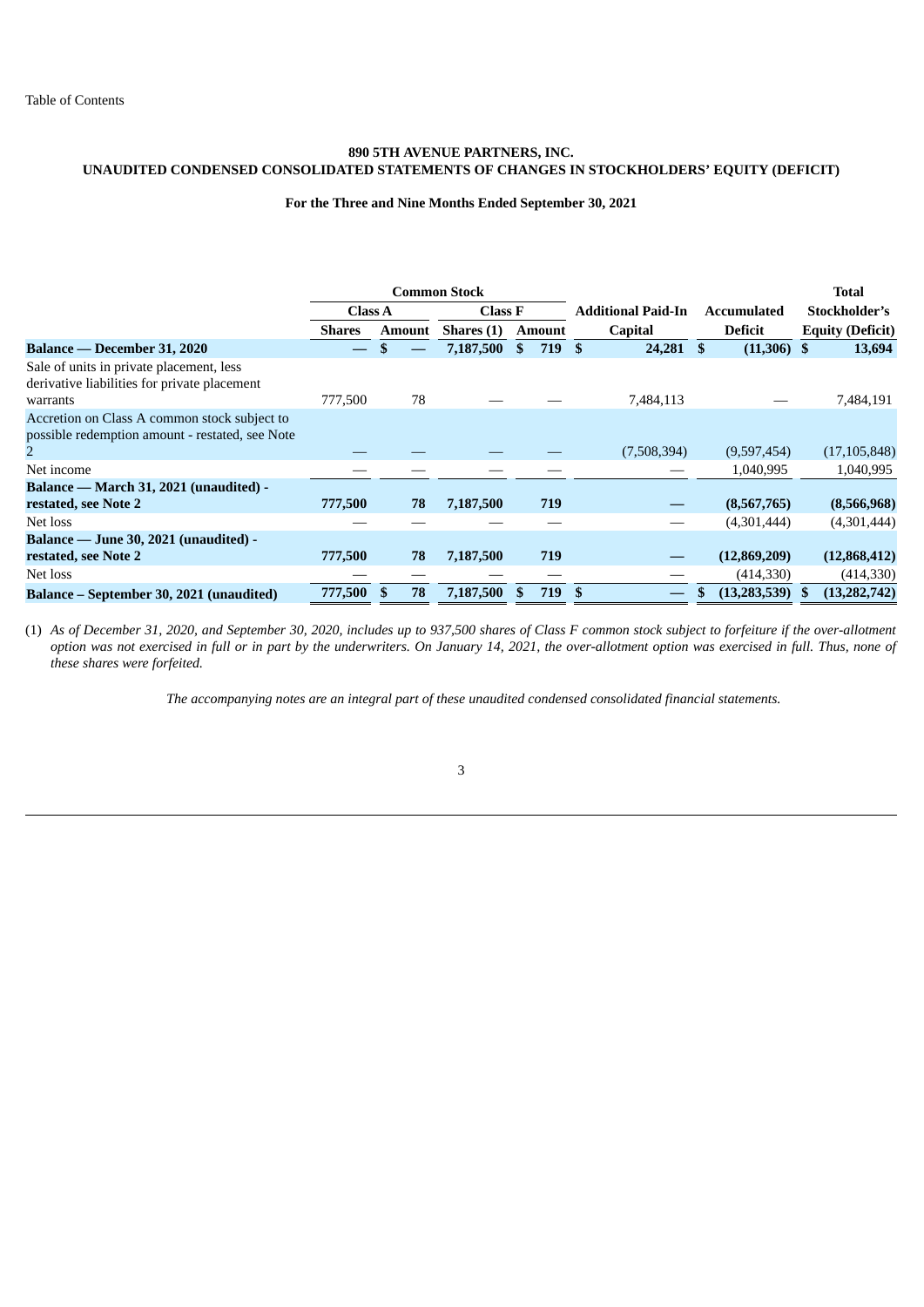# **890 5TH AVENUE PARTNERS, INC. UNAUDITED CONDENSED CONSOLIDATED STATEMENT OF CASH FLOWS**

|                                                                             |              | For the Nine Months Ended<br><b>September 30, 2021</b> |
|-----------------------------------------------------------------------------|--------------|--------------------------------------------------------|
| <b>Cash Flows from Operating Activities:</b>                                |              |                                                        |
| Net loss                                                                    | \$           | (3,674,779)                                            |
| Adjustments to reconcile net loss to net cash used in operating activities: |              |                                                        |
| Unrealized gain from investments held in Trust Account                      |              | (10, 994)                                              |
| Offering costs associated with issuance of public and private warrants      |              | 231,566                                                |
| Change in fair value of warrant liabilities                                 |              | 806,967                                                |
| Changes in operating assets and liabilities:                                |              |                                                        |
| Prepaid expenses                                                            |              | (543,006)                                              |
| Accounts payable                                                            |              | 349,077                                                |
| Accrued expenses                                                            |              | (79, 731)                                              |
| Franchise tax payable                                                       |              | 149,139                                                |
| Net cash used in operating activities                                       |              | (2,771,761)                                            |
| <b>Cash Flows from Investing Activities</b>                                 |              |                                                        |
| Cash deposited in Trust Account                                             |              | (287,500,000)                                          |
| Net cash used in investing activities                                       |              | (287,500,000)                                          |
| <b>Cash Flows from Financing Activities:</b>                                |              |                                                        |
| Proceeds received from initial public offering, gross                       |              | 287,500,000                                            |
| Proceeds received from private placement                                    |              | 7,775,000                                              |
| Proceeds received from issuance of common stock to Sponsor                  |              |                                                        |
| Advances from related party                                                 |              | 20,125                                                 |
| Proceeds from working capital loan - related party                          |              | 1,000,000                                              |
| Repayment of advances from related party                                    |              | (33, 175)                                              |
| Repayment of note payable to related party                                  |              | (300,000)                                              |
| Payment of offering costs                                                   |              | (5,832,150)                                            |
| Net cash provided by financing activities                                   |              | 290,129,800                                            |
| Net change in cash                                                          |              | (141, 961)                                             |
| Cash - beginning of the period                                              |              | 201,781                                                |
| Cash - end of the period                                                    | \$           | 59,820                                                 |
| Supplemental disclosure of noncash activities:                              |              |                                                        |
| Offering costs included in accrued expenses                                 | $\mathbb{S}$ | 70,000                                                 |

*The accompanying notes are an integral part of these unaudited condensed consolidated financial statements.*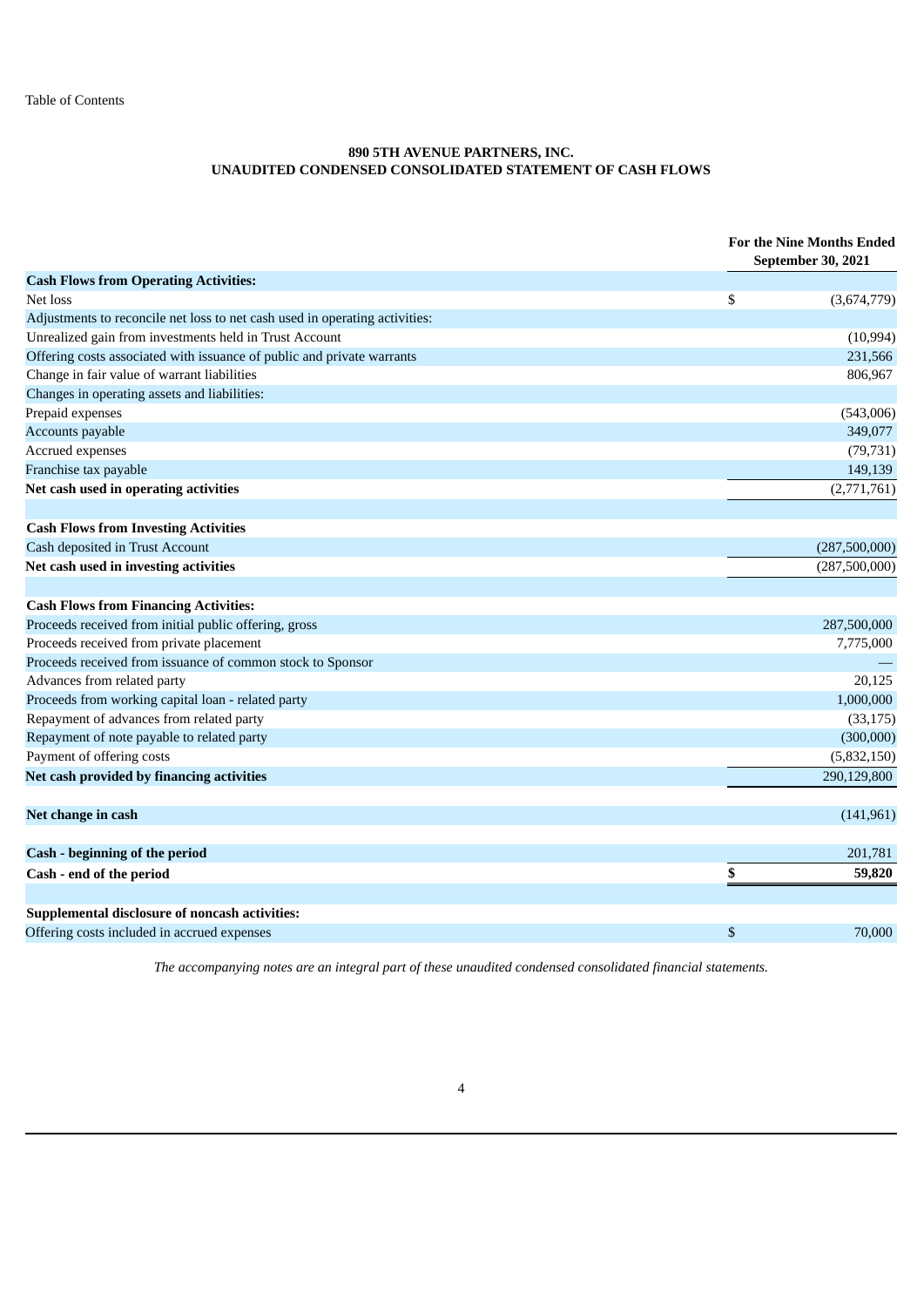#### **Note 1—Description of Organization and Business Operations**

#### **Organization and General**

890 5th Avenue Partners, Inc. (the "Company") is a blank check company incorporated in Delaware on September 9, 2020. The Company was formed for the purpose of effecting a merger, capital stock exchange, asset acquisition, stock purchase, reorganization or similar business combination with one or more businesses (the "Business Combination"). The Company is an emerging growth company and, as such, the Company is subject to all of the risks associated with emerging growth companies.

As of September 30, 2021, the Company had not commenced any operations. All activity for the period from September 9, 2020 (inception) through September 30, 2021, relates to the Company's formation, the initial public offering (the "Initial Public Offering") described below, the search for and evaluation and due diligence of potential targets for an initial business combination, and the negotiation and drafting of documentation for the Business Combination and Convertible Note Financing (as defined below). The Company will not generate any operating revenues until after the completion of its initial Business Combination, at the earliest. The Company generates non-operating income in the form of interest income on investments held in the trust account from the proceeds from the Initial Public Offering and the sale of the private placement.

## **Sponsor and Financing**

The Company's sponsor is 200 Park Avenue Partners, LLC, a Delaware limited liability company (the "Sponsor"). The registration statement for the Company's Initial Public Offering was declared effective on January 11, 2021. On January 14, 2021, the Company consummated its Initial Public Offering of 28,750,000 units (the "Units" and, with respect to the Class A common stock included in the Units being offered, the "Public Shares"), including 3,750,000 additional Units to cover over-allotments (the "Over-Allotment Units"), at \$10.00 per Unit, generating gross proceeds of \$287.5 million, and incurring offering costs of approximately \$6.2 million.

Simultaneously with the closing of the Initial Public Offering, the Company consummated the private placement ("Private Placement") of 777,500 units (each, a "Private Placement Unit" and collectively, the "Private Placement Units") at a price of \$10.00 per Private Placement Unit to the Sponsor, PA 2 Co-Investment LLC (an affiliate of Cowen and Company, LLC, a representative of the underwriters), and Craig-Hallum Capital Group LLC (a representative of the underwriters) and its affiliate, generating proceeds of approximately \$7.8 million, and incurring offering costs of approximately \$12,000 (Note 4).

## **Trust Account**

Upon the closing of the Initial Public Offering and the Private Placement, an aggregate of \$287.5 million (\$10.00 per Unit) of the net proceeds of the Initial Public Offering and certain of the proceeds of the Private Placement was held in a trust account ("Trust Account") located in the United States with Continental Stock Transfer & Trust Company acting as trustee, and invested only in U.S. "government securities" within the meaning of Section 2(a)(16) of the Investment Company Act of 1940, as amended (the "Investment Company Act") having a maturity of 185 days or less or in money market funds meeting certain conditions under Rule 2a-7 promulgated under the Investment Company Act, which invest only in direct U.S. government treasury obligations, as determined by the Company, until the earlier of: (i) the completion of a Business Combination and (ii) the distribution of the Trust Account as described below.

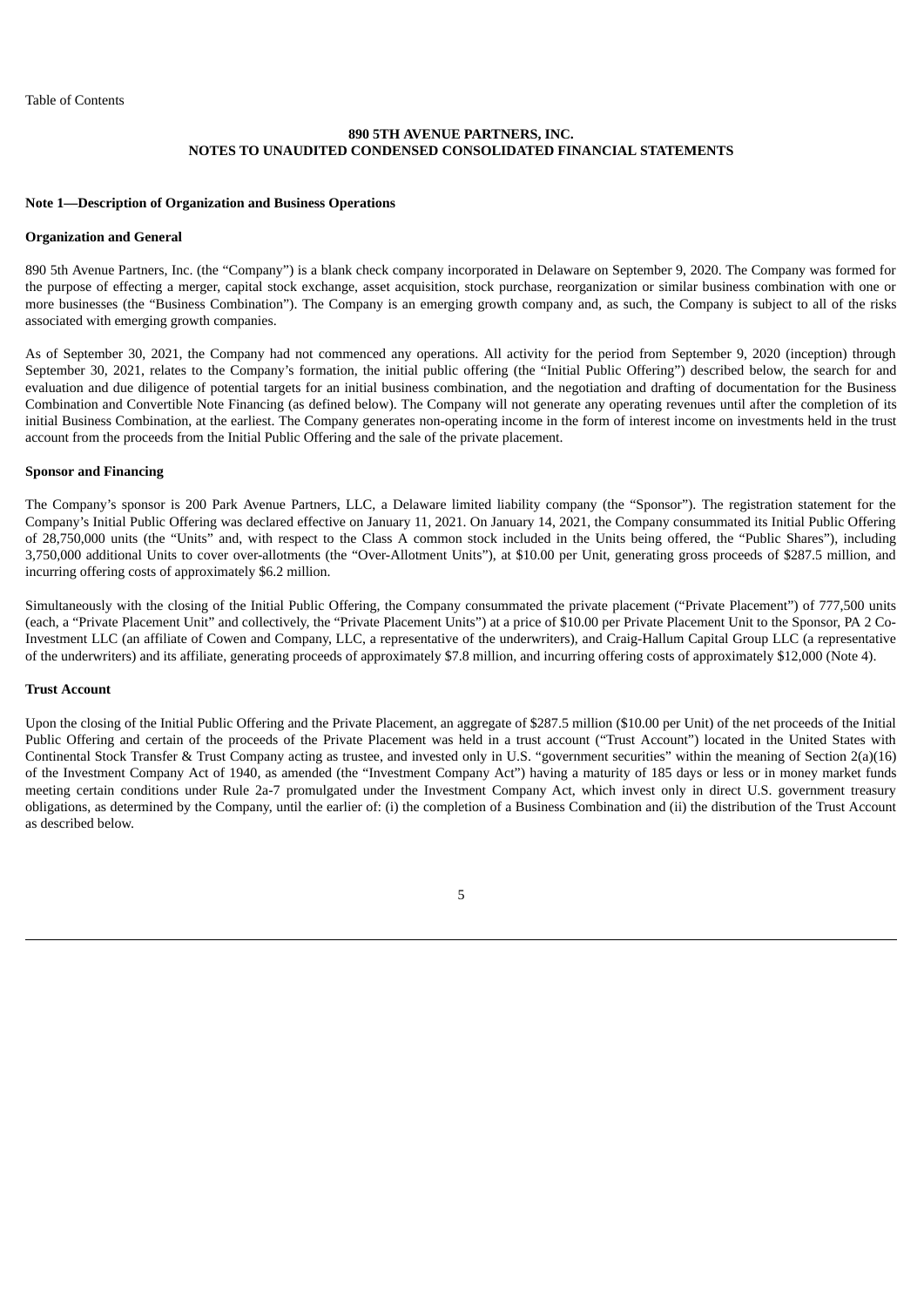#### **Initial Business Combination**

The Company's management has broad discretion with respect to the specific application of the net proceeds of the Initial Public Offering and the sale of Private Placement Units, although substantially all of the net proceeds are intended to be applied generally toward consummating a Business Combination. There is no assurance that the Company will be able to complete a Business Combination successfully. The Company must complete one or more initial Business Combinations having an aggregate fair market value of at least 80% of the net assets held in the Trust Account (as defined below) (excluding taxes payable on the income earned on the trust account) at the time of signing a definitive agreement in connection with the initial Business Combination. However, the Company will only complete a Business Combination if the post-transaction company owns or acquires 50% or more of the voting securities of the target or otherwise acquires a controlling interest in the target sufficient for it not to be required to register as an investment company under the Investment Company Act.

The Company will provide the holders of the Public Shares (the "Public Stockholders") with the opportunity to redeem all or a portion of their Public Shares upon the completion of a Business Combination either (i) in connection with a stockholder meeting called to approve the Business Combination or (ii) by means of a tender offer. The decision as to whether the Company will seek stockholder approval of a Business Combination or conduct a tender offer will be made by the Company, solely in its discretion. The Public Stockholders will be entitled to redeem their Public Shares for a pro rata portion of the amount then held in the Trust Account (initially anticipated to be \$10.00 per Public Share). The Company will proceed with a Business Combination if a majority of the shares voted are voted in favor of the Business Combination, subject to closing condition regarding stockholder approval matters as set forth in the Merger Agreement (as defined below). The Company will not redeem the Public Shares in an amount that would cause its net tangible assets to be less than \$5,000,001. If a stockholder vote is not required by law and the Company does not decide to hold a stockholder vote for business or other legal reasons, the Company will, pursuant to its Amended and Restated Certificate of Incorporation (the "A&R Certificate of Incorporation"), conduct the redemptions pursuant to the tender offer rules of the U.S. Securities and Exchange Commission ("SEC") and file tender offer documents with the SEC prior to completing a Business Combination. If, however, stockholder approval of the transaction is required by law, or the Company decides to obtain stockholder approval for business or legal reasons, the Company will offer to redeem shares in conjunction with a proxy solicitation pursuant to the proxy rules and not pursuant to the tender offer rules. Additionally, each public stockholder may elect to redeem their Public Shares irrespective of whether they vote for or against the proposed transaction. If the Company seeks stockholder approval in connection with a Business Combination, the initial stockholders (as defined below) agreed to vote their Founder Shares (as defined below in Note 4) and any Public Shares purchased during or after the Initial Public Offering in favor of a Business Combination. In addition, the initial stockholders agreed to waive their redemption rights with respect to their Founder Shares and Public Shares in connection with the completion of a Business Combination.

The A&R Certificate of Incorporation provides that a public stockholder, together with any affiliate of such stockholder or any other person with whom such stockholder is acting in concert or as a "group" (as defined under Section 13 of the Securities Exchange Act of 1934, as amended (the "Exchange Act")), will be restricted from redeeming its shares with respect to more than an aggregate of 15% or more of the Public Shares, without the prior consent of the Company.

The holders of the Founder Shares (as defined in Note 4) prior to the Initial Public Offering (the "initial stockholders") agreed not to propose an amendment to the A&R Certificate of Incorporation to modify the substance or timing of the Company's obligation to redeem 100% of the Public Shares if the Company does not complete a Business Combination within the Combination Period (as defined below) or with respect to any other material provisions relating to stockholders' rights or pre-initial Business Combination activity, unless the Company provides the Public Stockholders with the opportunity to redeem their Public Shares in conjunction with any such amendment.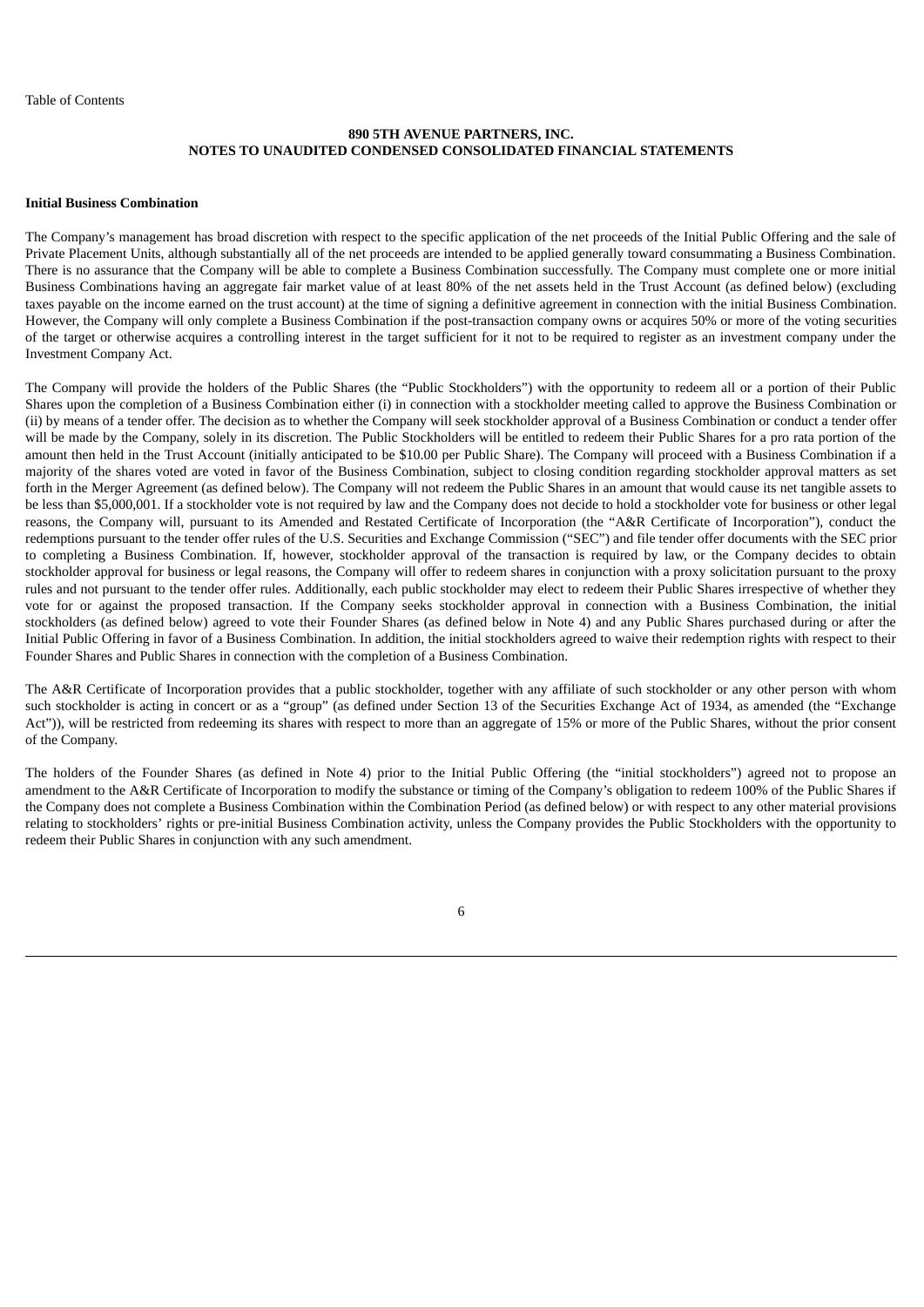If the Company is unable to complete a Business Combination within 24 months from the closing of the Initial Public Offering, or January 14, 2023 (the "Combination Period"), the Company will (i) cease all operations except for the purpose of winding up; (ii) as promptly as reasonably possible but not more than 10 business days thereafter, redeem the Public Shares, at a per share price, payable in cash, equal to the aggregate amount then on deposit in the Trust Account, including interest earned on the funds held in the Trust Account and not previously released to the Company to pay its franchise and income taxes (less up to \$100,000 of interest to pay dissolution expenses), divided by the number of then outstanding Public Shares, which redemption will completely extinguish Public Stockholders' rights as stockholders (including the right to receive further liquidating distributions, if any), subject to applicable law; and (iii) as promptly as reasonably possible following such redemption, subject to the approval of the remaining stockholders and the board of directors, dissolve and liquidate, subject in each case to the Company's obligations under Delaware law to provide for claims of creditors and the requirements of other applicable law.

The initial stockholders agreed to waive their rights to liquidating distributions from the Trust Account with respect to the Founder Shares if the Company fails to complete a Business Combination within the Combination Period. However, if the initial stockholders acquire Public Shares in or after the Initial Public Offering, they will be entitled to liquidating distributions from the Trust Account with respect to such Public Shares if the Company fails to complete a Business Combination within the Combination Period.

In the event of such distribution, it is possible that the per share value of the residual assets remaining available for distribution (including Trust Account assets) will be only \$10.00. In order to protect the amounts held in the Trust Account, the Sponsor agreed to be liable to the Company if and to the extent any claims by a third party (except for the Company's independent registered public accounting firm) for services rendered or products sold to the Company, or a prospective target business with which the Company has entered into a letter of intent, confidentiality or other similar agreement or business combination agreement (a "Target"), reduce the amount of funds in the Trust Account to below the lesser of (i) \$10.00 per Public Share and (ii) the actual amount per Public Share held in the Trust Account as of the date of the liquidation of the Trust Account, if less than \$10.00 per Public Share due to reductions in the value of the trust assets, less taxes payable, provided that such liability will not apply to any claims by a third party or Target that executed a waiver of any and all rights to the monies held in the Trust Account (whether or not such waiver is enforceable) nor will it apply to any claims under the Company's indemnity of the underwriters of the Initial Public Offering against certain liabilities, including liabilities under the Securities Act of 1933, as amended (the "Securities Act"). The Company will seek to reduce the possibility that the Sponsor will have to indemnify the Trust Account due to claims of creditors by endeavoring to have all vendors, service providers, prospective target businesses or other entities with which the Company does business, execute agreements with the Company waiving any right, title, interest or claim of any kind in or to monies held in the Trust Account.

## **Proposed Business Combination**

On June 24, 2021, the Company entered into an Agreement and Plan of Merger (as amended from time to time, including by that certain Amendment No. 1 Agreement and Plan of Merger dated as of October 28, 2021, the "Merger Agreement"), by and among the Company, Bolt Merger Sub I, Inc., a Delaware corporation and a direct, wholly owned subsidiary of the Company ("Merger Sub I"), Bolt Merger Sub II, Inc., a Delaware corporation and a direct, wholly owned subsidiary of the Company ("Merger Sub II"), and BuzzFeed, Inc., a Delaware corporation ("BuzzFeed").

The Merger Agreement provides for, among other things, the following transactions at the closing: Merger Sub I will merge with and into BuzzFeed, with BuzzFeed as the surviving company in the merger and, after giving effect to such merger, continuing as a wholly owned subsidiary of the Company (the "Merger"). Immediately following the Merger, BuzzFeed will merge with and into Merger Sub II (the "Second Merger," together with the Merger, the "Two-Step Merger") with Merger Sub II being the surviving company of the Second Merger. The Two-Step Merger and the other transactions contemplated by the Merger Agreement are hereinafter referred to as the "Business Combination."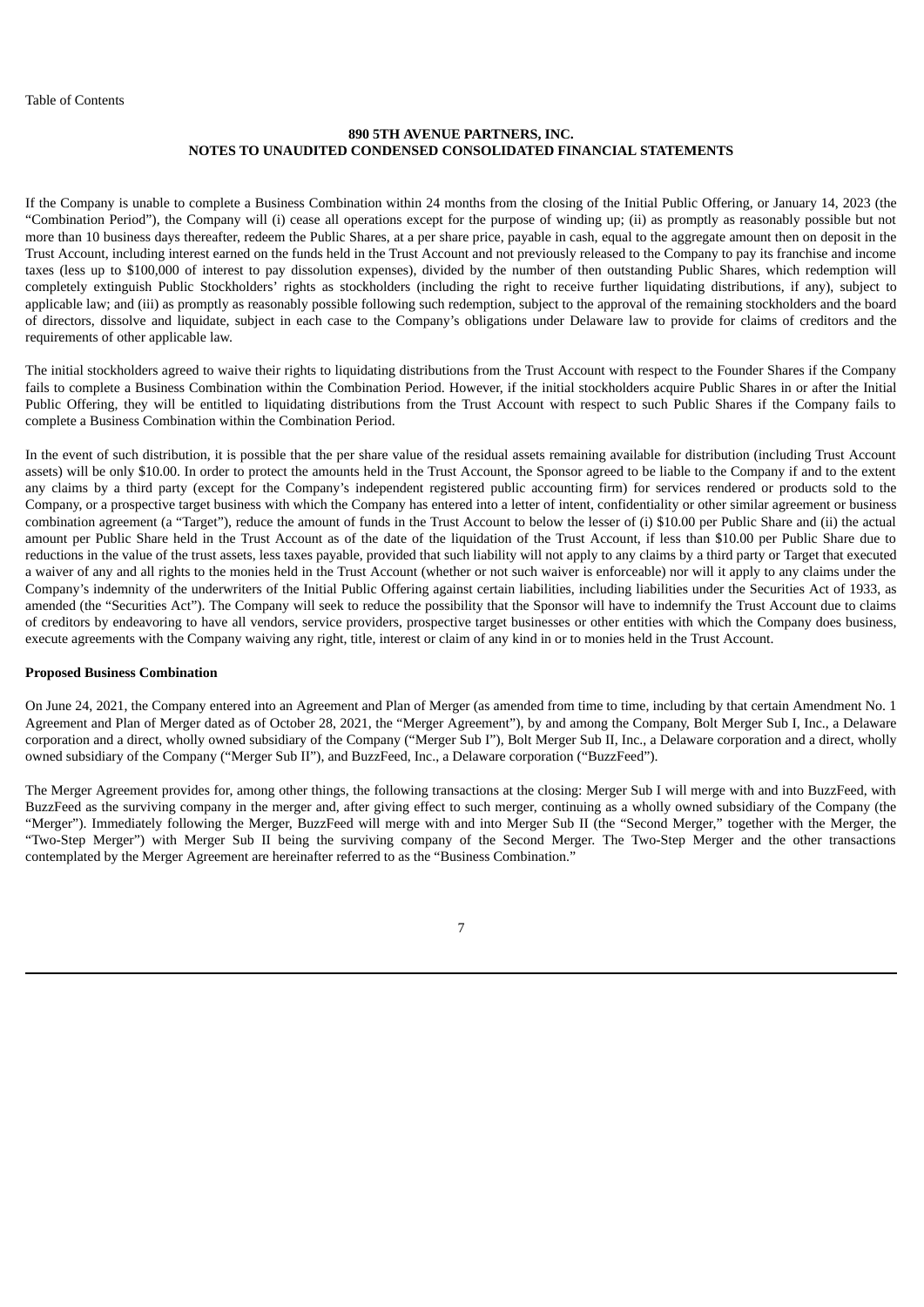In accordance with the terms and subject to the conditions of the Merger Agreement, each share of Class A common stock of BuzzFeed, Class B common stock of BuzzFeed, Class C common stock of BuzzFeed and preferred stock of BuzzFeed, other than company restricted stock awards, excluded shares and dissenting shares shall be cancelled and automatically converted into a number of shares of Class A common stock of the Company equal to the quotient, rounded to the tenth decimal place, obtained by dividing 30,880,000 by the aggregate number of shares of BuzzFeed Series F Preferred Stock and BuzzFeed Series G Preferred Stock outstanding as of the effective time; (ii) each share of BuzzFeed Class A Common Stock and BuzzFeed Preferred Stock (other than BuzzFeed Series F Preferred Stock, BuzzFeed Series G Preferred Stock, company restricted stock awards, excluded shares and dissenting shares) shall be converted into the right to receive a number of shares of Class A Common Stock of the Company equal to the quotient of: (A) the remaining per share amount, divided by (B) \$10.00; (iii) each share of BuzzFeed Class B Common Stock (other than excluded shares and dissenting shares) shall be converted into the right to receive a number of shares of Class B common stock of the Company equal to the quotient of: (A) the remaining per share amount, divided by (B) \$10.00; and (iv) each share of BuzzFeed Class C Common Stock (other than excluded shares and dissenting shares) shall be converted into the right to receive a number of shares of Class C common stock of the Company equal to the quotient of: (A) the remaining per share amount, divided by (B) \$10.00.

Concurrently with the execution of the Merger Agreement, the Company entered into a convertible note subscription agreement (the "Convertible Note Subscription Agreement") with certain investors (the "Note Investors"), in respect of \$150.0 million aggregate principal amount of unsecured convertible notes due in 2026 (the "Notes") to be issued in connection with the closing of the Business Combination The principal terms of the Notes are set forth in the term sheet attached as an exhibit to the Convertible Note Subscription Agreement and will be embodied in an indenture to be entered into in connection with the closing of the Business Combination between BuzzFeed, the guarantors party thereto and the indenture trustee (the "Indenture") and the form of global note attached thereto. The Notes will bear interest at a rate of 7.00% per annum, payable semi-annually (provided, however, that if there is less than \$144.0 million in 890's trust account immediately following the closing date of the transactions subject of the Convertible Note Subscription Agreement (the "Convertible Note Financing"), the stated interest rate shall be 8.50% per annum), will be convertible into approximately 12,000,000 shares of Class A common stock at an initial conversion price of the lesser of (x) \$12.50 and (y) a 25% premium to the lowest per share price at which any equity of 890 is issued prior to the closing of the Business Combination in accordance with the terms thereof, and shall mature on the date that is five years following the closing of the Convertible Note Financing.

#### **Liquidity and Capital Resources**

As of September 30, 2021, the Company had approximately \$60,000 in cash and working capital deficit of approximately \$1.1 million.

The Company's liquidity needs prior to the consummation of the Initial Public Offering were satisfied through the cash proceeds of \$25,000 from the sale of the Founder Shares (as defined in Note 4), loan from the Sponsor of \$300,000 under the Note (as defined in Note 4), and advances from related party of approximately \$13,000 (Note 4). The Company repaid the Note of \$300,000 in full on January 14, 2021, and the Company reimbursed the advances from the related party in full in February 2021. Subsequent to the consummation of the Initial Public Offering, the Company's liquidity needs have been satisfied through the net proceeds from the consummation of the Private Placement held outside of the Trust Account. In addition, in order to finance transaction costs in connection with a Business Combination, the Sponsor, members of our management team or any of their affiliates or other third parties, may, but are not obligated to (except as described below), provide the Company with Working Capital Loans (as defined in Note 4). The Working Capital Loans will either be repaid upon consummation of a Business Combination, without interest, or, at the lender's discretion, up to \$1.5 million of such Working Capital Loans may be convertible into units of the post-Business Combination entity at a price of \$10.00 per unit. The units would be identical to the Private Placement Units.

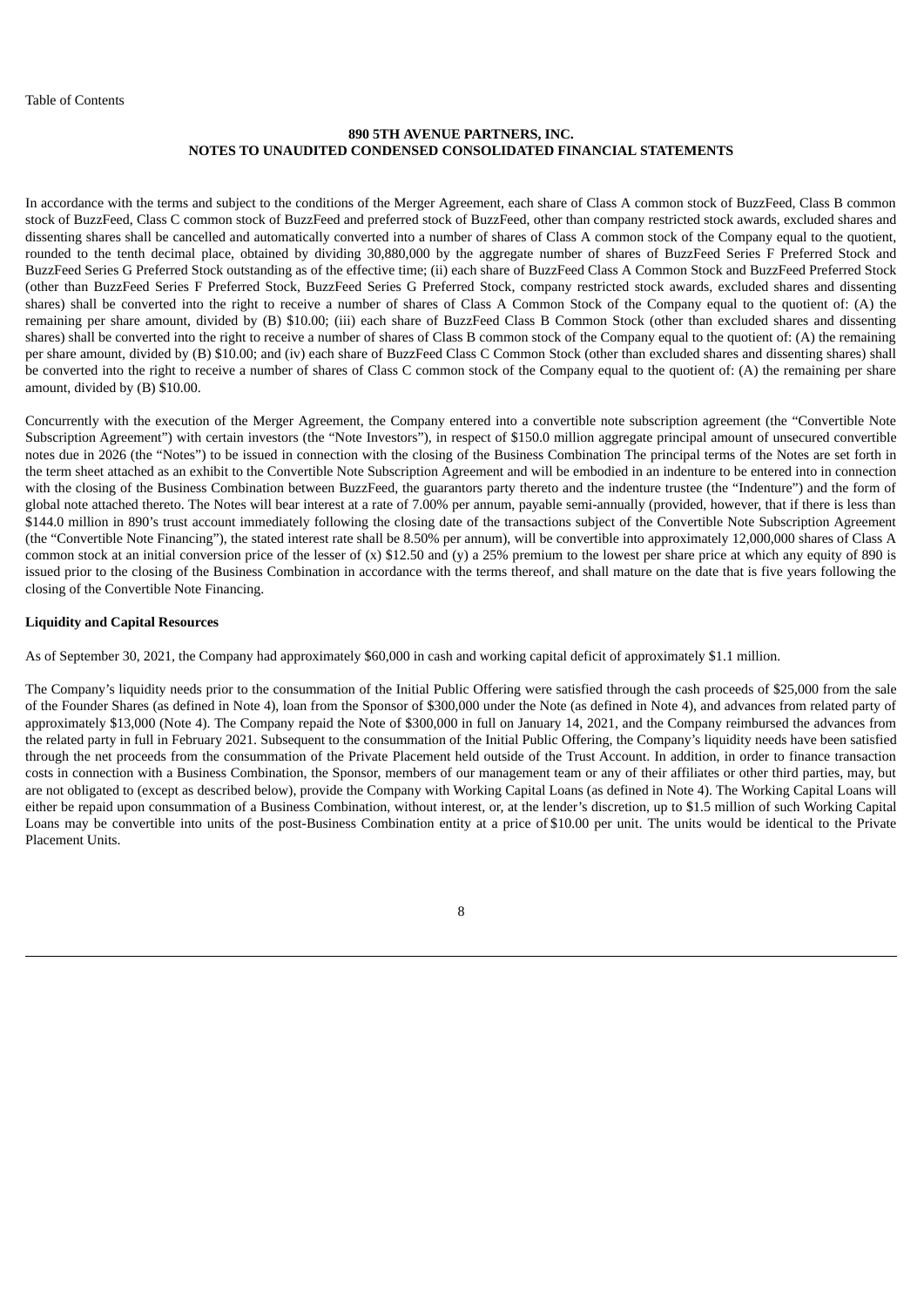On May 27, 2021, the Sponsor committed to provide to the Company an aggregate of up to \$1.6 million in loans, and on August 6, 2021, the Sponsor committed to provide to the Company an additional amount of up to \$0.8 million in loans for an aggregate of up to \$2.4 million in loans, in each case in order to finance the Company's working capital needs (including transaction costs in connection with a Business Combination) (the foregoing, the "Sponsor Loan Commitment"). As described above, up to \$1.5 million of the Sponsor Loan Commitment (in the aggregate with any other Working Capital Loans) may be convertible into units of the post-Business Combination entity at a price of \$10.00 per unit at the option of the lender. As of September 30, 2021, the Company borrowed from the Sponsor the amount of \$1.0 million under the Sponsor Loan Commitment, which amount remains outstanding (See Note 4).

Based on the foregoing, management has since reevaluated the Company's liquidity and financial condition and believes that the Company will have sufficient working capital and borrowing capacity to meet its needs through the earlier of the consummation of a Business Combination or one year from this filing. Over this time period, the Company will be using the funds held outside of the Trust Account for paying existing accounts payable, identifying and evaluating prospective initial Business Combination candidates, performing due diligence on prospective target businesses, paying for travel expenditures, selecting the target business to merge with or acquire, and structuring, negotiating and consummating the Business Combination.

#### **Note 2—Basis of Presentation and Summary of Significant Accounting Policies**

#### **Basis of Presentation**

The accompanying unaudited condensed consolidated financial statements are presented in U.S. dollars in conformity with accounting principles generally accepted in the United States of America ("GAAP") for financial information and pursuant to the rules and regulations of the SEC. Accordingly, they do not include all of the information and footnotes required by GAAP. In the opinion of management, the unaudited condensed consolidated financial statements reflect all adjustments, which include only normal recurring adjustments necessary for the fair statement of the balances and results for the period presented. There was nominal activity from September 9, 2020 (inception) through September 30, 2020 and there were no assets, liabilities or equity as of September 30, 2020, and, as such, the period is not presented in these unaudited condensed financial statements. Operating results for the three and nine months ended September 30, 2021, are not necessarily indicative of the results that may be expected through December 31, 2021.

The accompanying unaudited condensed consolidated financial statements should be read in conjunction with the audited balance sheet and notes thereto included in the Form 8-K and the final prospectus filed by the Company with the SEC on January 21, 2021, and January 13, 2021, respectively.

#### *Restatement of Previously Reported Financial Statements*

In preparation of the Company's unaudited condensed consolidated financial statements as of and for the quarterly period ended September 30, 2021, the Company concluded it should revise its previously reported financial statements to classify all Class A common stock subject to possible redemption in temporary equity. The Company's previously filed financial statements that contained the error were reported in the Company's Form 8-K with its audited balance sheet as of January 14, 2021 (the "Post-IPO balance sheet"), and the Company's Form 10-Qs for the quarterly periods ended March 31, 2021, and June 30, 2021 (the "affected periods"). In accordance with the SEC and its staff's guidance on redeemable equity instruments, ASC 480, paragraph 10-S99, redemption provisions not solely within the control of the Company require common stock subject to redemption to be classified outside of permanent equity. The Company had previously classified a portion of its Class A common stock in permanent equity, or total stockholders' equity. Although the Company did not specify a maximum redemption threshold, its charter currently provides that, the Company will not redeem its Public Shares in an amount that would cause its net tangible assets to be less than \$5,000,001. Previously the Company did not consider redeemable stock classified as temporary equity as part of net tangible assets. Effective with these financial statements, the Company revised this interpretation to include temporary equity in net tangible assets. Accordingly, effective with this filing, the Company presented all shares of redeemable Class A common stock as temporary equity and recognized accretion from the initial book value to redemption value at the time of its Initial Public Offering and in accordance with ASC 480. The change in the carrying value of the redeemable shares of Class A common stock of approximately \$14.8 million to the Post-IPO balance sheet resulted in a decrease of approximately \$5.3 million in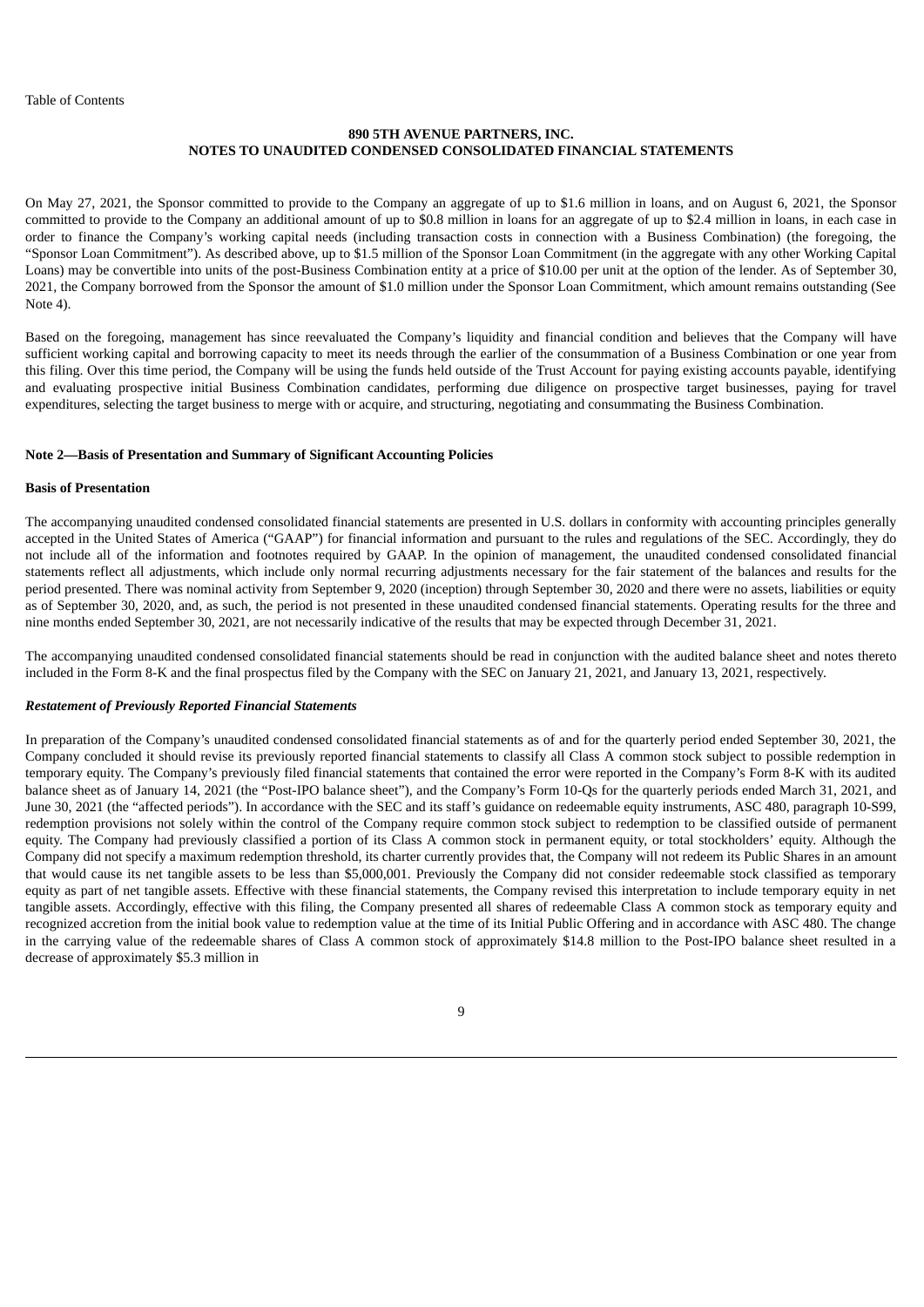additional paid-in capital and a charge of approximately \$9.6 million to accumulated deficit, as well as a reclassification of 1,484,933 shares of Class A common stock from permanent equity to temporary equity as presented below.

|                                                                        | As of January 14, 2021               |               |    |                          |    |             |  |  |  |  |  |  |  |  |  |  |  |  |  |  |  |  |  |  |  |  |  |  |  |  |  |
|------------------------------------------------------------------------|--------------------------------------|---------------|----|--------------------------|----|-------------|--|--|--|--|--|--|--|--|--|--|--|--|--|--|--|--|--|--|--|--|--|--|--|--|--|
|                                                                        | <b>As Previously</b><br>Reported (1) |               |    |                          |    |             |  |  |  |  |  |  |  |  |  |  |  |  |  |  |  |  |  |  |  |  |  |  |  |  |  |
|                                                                        |                                      |               |    | <b>Adjustment</b>        |    |             |  |  |  |  |  |  |  |  |  |  |  |  |  |  |  |  |  |  |  |  |  |  |  |  |  |
| <b>Unaudited Condensed Balance Sheet</b>                               |                                      |               |    |                          |    |             |  |  |  |  |  |  |  |  |  |  |  |  |  |  |  |  |  |  |  |  |  |  |  |  |  |
| <b>Total assets</b>                                                    | \$                                   | 289,432,482   | -S |                          | \$ | 289,432,482 |  |  |  |  |  |  |  |  |  |  |  |  |  |  |  |  |  |  |  |  |  |  |  |  |  |
| <b>Total liabilities</b>                                               | \$                                   | 11,781,807 \$ |    | $\overline{\phantom{0}}$ | -S | 11,781,807  |  |  |  |  |  |  |  |  |  |  |  |  |  |  |  |  |  |  |  |  |  |  |  |  |  |
| Class A common stock subject to possible redemption                    |                                      | 272,650,670   |    | 14,849,330               |    | 287,500,000 |  |  |  |  |  |  |  |  |  |  |  |  |  |  |  |  |  |  |  |  |  |  |  |  |  |
| <b>Stockholders' equity (deficit)</b>                                  |                                      |               |    |                          |    |             |  |  |  |  |  |  |  |  |  |  |  |  |  |  |  |  |  |  |  |  |  |  |  |  |  |
| Preferred stock                                                        |                                      |               |    |                          |    |             |  |  |  |  |  |  |  |  |  |  |  |  |  |  |  |  |  |  |  |  |  |  |  |  |  |
| Class A common stock                                                   |                                      | 226           |    | (148)                    |    | 78          |  |  |  |  |  |  |  |  |  |  |  |  |  |  |  |  |  |  |  |  |  |  |  |  |  |
| Class F common stock                                                   |                                      | 719           |    |                          |    | 719         |  |  |  |  |  |  |  |  |  |  |  |  |  |  |  |  |  |  |  |  |  |  |  |  |  |
| Additional paid-in-capital                                             |                                      | 5,251,729     |    | (5,251,729)              |    |             |  |  |  |  |  |  |  |  |  |  |  |  |  |  |  |  |  |  |  |  |  |  |  |  |  |
| Accumulated deficit                                                    |                                      | (252, 669)    |    | (9,597,453)              |    | (9,850,122) |  |  |  |  |  |  |  |  |  |  |  |  |  |  |  |  |  |  |  |  |  |  |  |  |  |
| Total stockholders' equity (deficit)                                   |                                      | 5,000,005     |    | (14, 849, 330)           |    | (9,849,325) |  |  |  |  |  |  |  |  |  |  |  |  |  |  |  |  |  |  |  |  |  |  |  |  |  |
| Total liabilities, temporary equity and stockholders' equity (deficit) |                                      | 289,432,482   |    |                          |    | 289,432,482 |  |  |  |  |  |  |  |  |  |  |  |  |  |  |  |  |  |  |  |  |  |  |  |  |  |

(1) As previously reported in the Company's Form 10-Q for the period ended March 31, 2021.

The previously issued financial statement included as an exhibit to the Company's Form 8-K filed with the SEC on January 21, 2021, and Form 10-Qs for the affected periods, will not be amended, but historical amounts are presented in the current filing and will be presented in future filings as restated in order to be consistent with the current presentation.

The impact of the restatement to the unaudited condensed balance sheets as of March 31, 2021, and June 30, 2021, is presented below.

|                                                                            | As of March 31, 2021                    |             |                   |                          |     |                    |
|----------------------------------------------------------------------------|-----------------------------------------|-------------|-------------------|--------------------------|-----|--------------------|
|                                                                            | <b>As Previously</b><br><b>Reported</b> |             | <b>Adjustment</b> |                          |     | <b>As Restated</b> |
| <b>Unaudited Condensed Balance Sheet</b>                                   |                                         |             |                   |                          |     |                    |
| <b>Total assets</b>                                                        | \$                                      | 288,953,438 | S                 | $\overline{\phantom{0}}$ | \$  | 288,953,438        |
| <b>Total liabilities</b>                                                   |                                         | 10,020,406  | - \$              |                          | -S  | 10,020,406         |
| Class A common stock subject to possible redemption                        |                                         | 273,933,030 |                   | 13,566,970               |     | 287,500,000        |
| Stockholders' equity (deficit)                                             |                                         |             |                   |                          |     |                    |
| Preferred stock                                                            |                                         |             |                   |                          |     |                    |
| Class A common stock                                                       |                                         | 213         |                   | (135)                    |     | 78                 |
| Class F common stock                                                       |                                         | 719         |                   |                          |     | 719                |
| Additional paid-in-capital                                                 |                                         | 3,969,381   |                   | (3,969,381)              |     |                    |
| Accumulated deficit                                                        |                                         | 1,029,689   |                   | (9,597,454)              |     | (8,567,765)        |
| Total stockholders' equity (deficit)                                       |                                         | 5,000,002   |                   | (13,566,970)             |     | (8,566,968)        |
| Total liabilities, Class A Common Stock Subject to Possible Redemption and |                                         |             |                   |                          |     |                    |
| <b>Stockholders' Equity (Deficit)</b>                                      |                                         | 288,953,438 |                   |                          | \$. | 288,953,438        |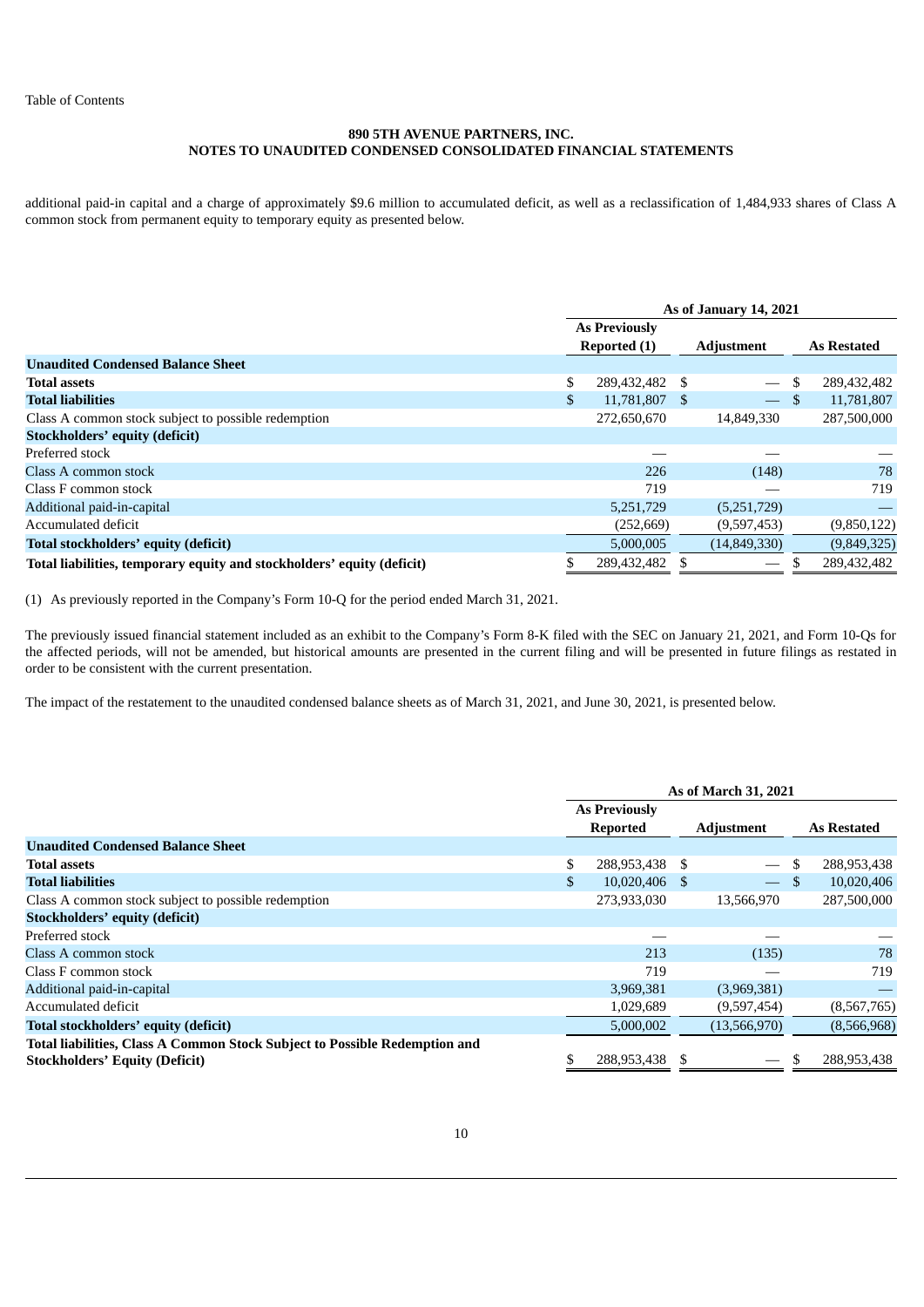| As of June 30, 2021  |             |                 |                          |                   |                    |
|----------------------|-------------|-----------------|--------------------------|-------------------|--------------------|
| <b>As Previously</b> |             |                 |                          |                   | <b>As Restated</b> |
|                      |             |                 |                          |                   |                    |
| \$                   | 288,690,246 | -S              | $\hspace{0.05cm}$        | \$                | 288,690,246        |
| \$.                  | 14,058,658  | - S             | $\overline{\phantom{m}}$ | <sup>\$</sup>     | 14,058,658         |
|                      | 269,631,580 |                 | 17,868,420               |                   | 287,500,000        |
|                      |             |                 |                          |                   |                    |
|                      |             |                 |                          |                   |                    |
|                      | 256         |                 | (178)                    |                   | 78                 |
|                      | 719         |                 |                          |                   | 719                |
|                      | 8,270,788   |                 | (8,270,788)              |                   |                    |
|                      | (3,271,755) |                 | (9,597,454)              |                   | (12,869,209)       |
|                      | 5,000,008   |                 | (17,868,420)             |                   | (12,868,412)       |
|                      |             |                 |                          |                   |                    |
|                      | 288,690,246 |                 |                          |                   | 288,690,246        |
|                      |             | <b>Reported</b> |                          | <b>Adjustment</b> |                    |

There is no impact to the reported amounts for total assets, total liabilities, cash flows, or net income (loss).

The impact of the restatement to the supplemental disclosures of noncash activities in the previously reported statements of cash flow is presented below.

|                                                                                  | For the Three Months Ended March 31, 2021 |                                         |     |                    |  |                    |
|----------------------------------------------------------------------------------|-------------------------------------------|-----------------------------------------|-----|--------------------|--|--------------------|
|                                                                                  |                                           | <b>As Previously</b><br><b>Reported</b> |     | <b>Adjustment</b>  |  | <b>As Restated</b> |
| Unaudited Condensed Statement of Cash Flows - Supplemental disclosure of noncash |                                           |                                         |     |                    |  |                    |
| activities:                                                                      |                                           |                                         |     |                    |  |                    |
| Initial value of Class A common stock subject to possible redemption             |                                           | 284,058,140                             | \$. | $(284,058,140)$ \$ |  |                    |
| Change in fair value of Class A common stock subject to possible redemption      |                                           | $(10, 125, 110)$ \$                     |     | $10,125,110$ \$    |  |                    |
| Accretion of Class A common stock subject to redemption amount                   |                                           | $-$ \$                                  |     | 17.105.848 \$      |  | 17.105.848         |

|                                                                                    | For the Six Months Ended June 30, 2021 |                               |     |                    |  |                    |
|------------------------------------------------------------------------------------|----------------------------------------|-------------------------------|-----|--------------------|--|--------------------|
|                                                                                    |                                        | <b>As Previously</b>          |     |                    |  |                    |
|                                                                                    |                                        | <b>Reported</b>               |     | <b>Adjustment</b>  |  | <b>As Restated</b> |
| Unaudited Condensed Consolidated Statement of Cash Flows - Supplemental disclosure |                                        |                               |     |                    |  |                    |
| of noncash activities:                                                             |                                        |                               |     |                    |  |                    |
| Initial value of Class A common stock subject to possible redemption               |                                        | 272,650,670                   | -S  | $(272,650,670)$ \$ |  |                    |
| Change in fair value of Class A common stock subject to possible redemption        |                                        | $(3,019,090)$ \$              |     | $3,019,090$ \$     |  |                    |
| Accretion of Class A common stock subject to redemption amount                     |                                        | $\overbrace{\phantom{12333}}$ | - S | 17,105,848 \$      |  | 17,105,848         |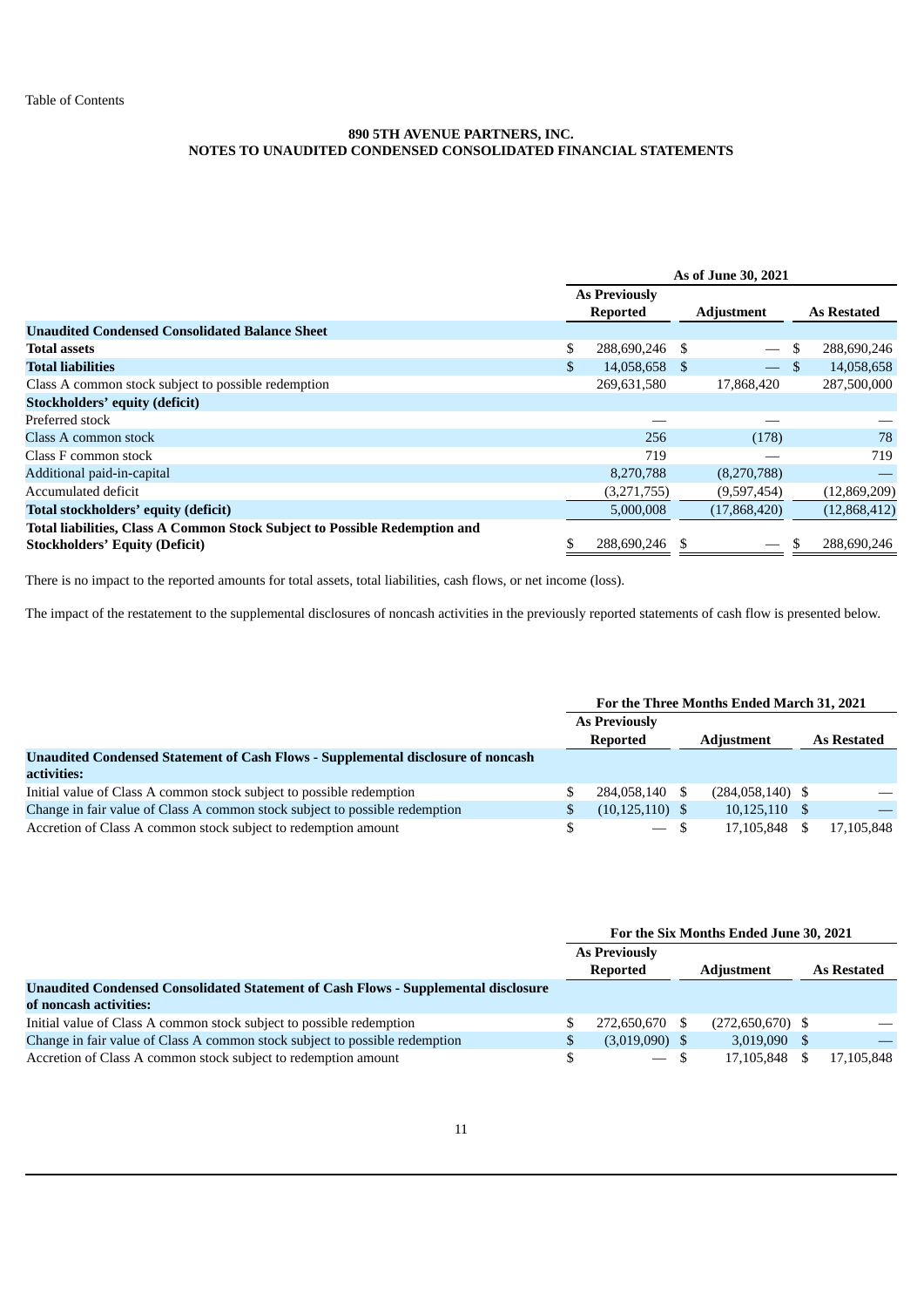In connection with the change in presentation for the Class A common stock subject to possible redemption, the Company has revised its earnings per share calculation to allocate income and losses shared pro rata between the two classes of shares. This presentation contemplates a Business Combination as the most likely outcome, in which case, both classes of shares share pro rata in the income and losses of the Company. The impact to the reported amounts of weighted average shares outstanding and basic and diluted earnings per common share is presented below for the affected periods:

|                                                                                | For the Three Months Ended March 31, 2021 |                      |  |                   |  |                    |
|--------------------------------------------------------------------------------|-------------------------------------------|----------------------|--|-------------------|--|--------------------|
|                                                                                |                                           | <b>As Previously</b> |  |                   |  |                    |
|                                                                                |                                           | <b>Reported</b>      |  | <b>Adjustment</b> |  | <b>As Restated</b> |
| <b>Unaudited Condensed Statement of Operations</b>                             |                                           |                      |  |                   |  |                    |
| Net loss                                                                       |                                           | 1.040.995            |  |                   |  | 1.040.995          |
|                                                                                |                                           |                      |  |                   |  |                    |
| Weighted average shares outstanding of Class A common stock, basic and diluted |                                           | 23.328.204           |  | 1.934.212         |  | 25, 262, 417       |
| Basic and diluted net income per share of Class A common stock                 | \$                                        | $-$ \$               |  | $0.03 \quad$ \$   |  | 0.03               |
| Weighted average shares outstanding of Class F common stock, basic             |                                           | 8.986.296            |  | (1,934,212)       |  | 7,052,083          |
| Weighted average shares outstanding of Class F common stock, diluted           |                                           | 8,986,296            |  | (1,798,796)       |  | 7,187,500          |
| Basic and diluted net loss per share of Class F common stock                   |                                           | $0.12 \quad$ \$      |  | $(0.08)$ \$       |  | 0.03               |

|                                                                                | For the Three Months Ended June 30, 2021 |                      |  |                               |  |                    |
|--------------------------------------------------------------------------------|------------------------------------------|----------------------|--|-------------------------------|--|--------------------|
|                                                                                |                                          | <b>As Previously</b> |  |                               |  |                    |
|                                                                                |                                          | Reported             |  | <b>Adjustment</b>             |  | <b>As Restated</b> |
| <b>Unaudited Condensed Statement of Operations</b>                             |                                          |                      |  |                               |  |                    |
| Net loss                                                                       |                                          | $(4,301,444)$ \$     |  | $\overbrace{\phantom{13333}}$ |  | (4,301,444)        |
|                                                                                |                                          |                      |  |                               |  |                    |
| Weighted average shares outstanding of Class A common stock, basic and diluted |                                          | 27,388,576           |  | 2.138.924                     |  | 29,527,500         |
| Basic and diluted net income per share of Class A common stock                 |                                          | $-$ \$               |  | $(0.12)$ \$                   |  | (0.12)             |
| Weighted average shares outstanding of Class F common stock, basic and diluted |                                          | 9,326,424            |  | (2, 138, 924)                 |  | 7,187,500          |
| Basic and diluted net loss per share of Class F common stock                   |                                          | $(0.46)$ \$          |  | $0.34 \quad $$                |  | (0.12)             |

|                                                                                | For the Six Months Ended June 30, 2021 |                      |  |                          |      |                    |
|--------------------------------------------------------------------------------|----------------------------------------|----------------------|--|--------------------------|------|--------------------|
|                                                                                |                                        | <b>As Previously</b> |  |                          |      |                    |
|                                                                                |                                        | <b>Reported</b>      |  | <b>Adjustment</b>        |      | <b>As Restated</b> |
| <b>Unaudited Condensed Statement of Operations</b>                             |                                        |                      |  |                          |      |                    |
| Net loss                                                                       |                                        | $(3,260,449)$ \$     |  | $\overline{\phantom{a}}$ | - 30 | (3,260,449)        |
|                                                                                |                                        |                      |  |                          |      |                    |
| Weighted average shares outstanding of Class A common stock, basic and diluted |                                        | 27.332.731           |  | 74,009                   |      | 27,406,740         |
| Basic and diluted net income per share of Class A common stock                 |                                        | $-$ \$               |  | $(0.09)$ \$              |      | (0.09)             |
| Weighted average shares outstanding of Class F common stock, basic and diluted |                                        | 9,157,299            |  | (2,037,133)              |      | 7,120,166          |
| Basic and diluted net loss per share of Class F common stock                   | S                                      | $(0.36)$ \$          |  | 0.27                     |      | (0.09)             |

#### **Principles of Consolidation**

The condensed consolidated financial statements of the Company include its wholly-owned subsidiaries in connection with the planned merger. All intercompany accounts and transactions are eliminated in consolidation.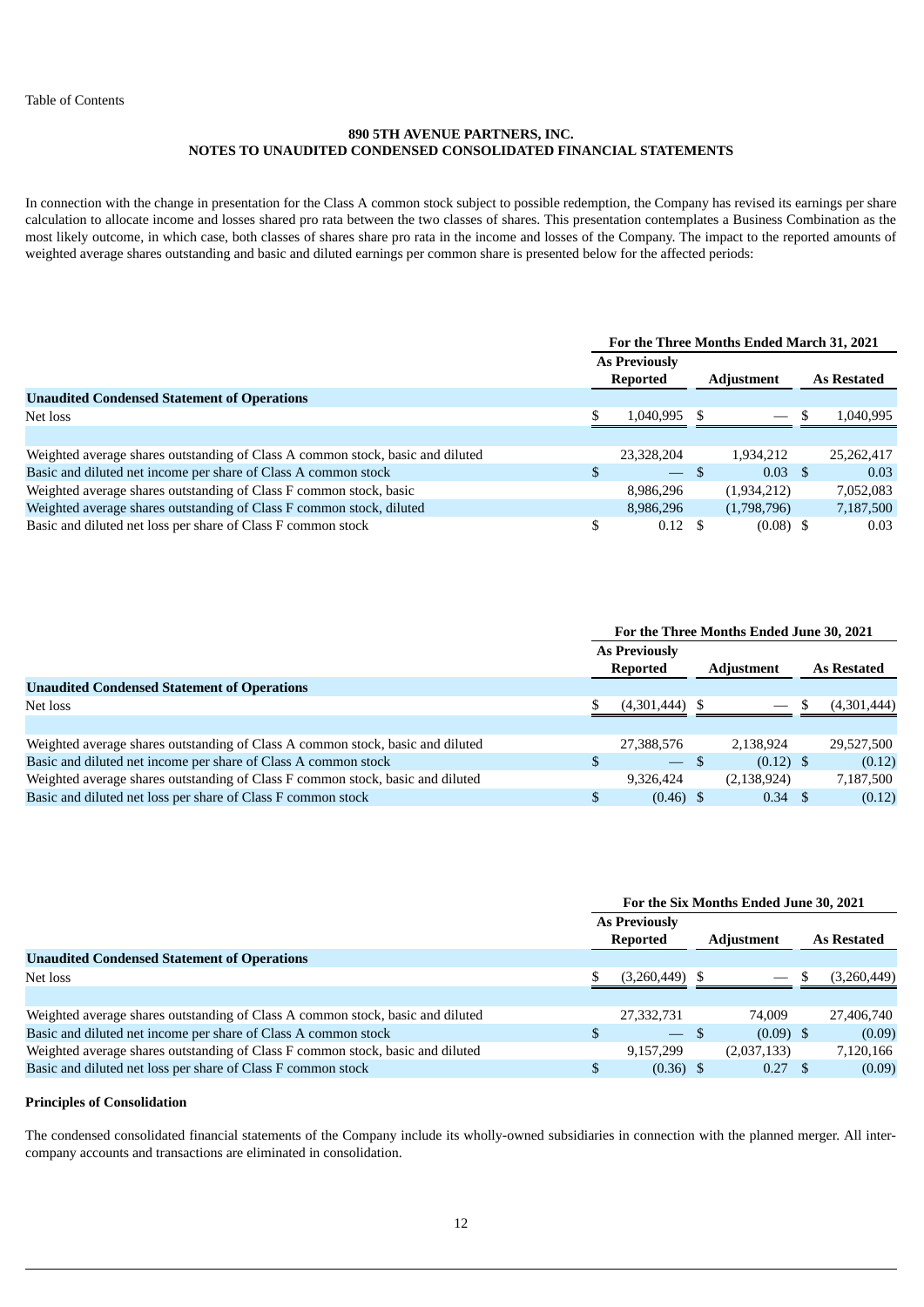#### **Emerging Growth Company**

The Company is an "emerging growth company," as defined in Section 2(a) of the Securities Act, as modified by the Jumpstart Our Business Startups Act of 2012 (the "JOBS Act"), and it may take advantage of certain exemptions from various reporting requirements that are applicable to other public companies that are not emerging growth companies including, but not limited to, not being required to comply with the independent registered public accounting firm attestation requirements of Section 404 of the Sarbanes-Oxley Act, reduced disclosure obligations regarding executive compensation in its periodic reports and proxy statements, and exemptions from the requirements of holding a nonbinding advisory vote on executive compensation and stockholder approval of any golden parachute payments not previously approved.

Further, Section 102(b)(1) of the JOBS Act exempts emerging growth companies from being required to comply with new or revised financial accounting standards until private companies (that is, those that have not had a Securities Act registration statement declared effective or do not have a class of securities registered under the Exchange Act) are required to comply with the new or revised financial accounting standards. The JOBS Act provides that an emerging growth company can elect to opt out of the extended transition period and comply with the requirements that apply to non-emerging growth companies but any such an election to opt out is irrevocable. The Company has elected not to opt out of such extended transition period, which means that when a standard is issued or revised and it has different application dates for public or private companies, the Company, as an emerging growth company, can adopt the new or revised standard at the time private companies adopt the new or revised standard.

This may make comparison of the Company's unaudited condensed consolidated financial statements with another public company that is neither an emerging growth company nor an emerging growth company that has opted out of using the extended transition period difficult or impossible because of the potential differences in accounting standards used.

# **Use of Estimates**

The preparation of unaudited condensed consolidated financial statements in conformity with GAAP requires management to make estimates and assumptions that affect the reported amounts of assets and liabilities and disclosure of contingent assets and liabilities at the date of the financial statements and the reported amounts of revenues and expenses during the reporting period. Making estimates requires management to exercise significant judgment. It is at least reasonably possible that the estimate of the effect of a condition, situation or set of circumstances that existed at the date of the unaudited condensed financial statements, which management considered in formulating its estimate, could change in the near term due to one or more future confirming events. Actual results could differ from those estimates.

#### **Concentration of Credit Risk**

Financial instruments that potentially subject the Company to concentrations of credit risk consist of cash accounts in a financial institution, which, at times, may exceed the Federal Depository Insurance Coverage limit of \$250,000. As of September 30, 2021, the Company has not experienced losses on these accounts and management believes the Company is not exposed to significant risks on such accounts.

# **Cash and Cash Equivalents**

The Company considers all short-term investments with an original maturity of three months or less when purchased to be cash equivalents. The Company had no cash equivalents as of September 30, 2021, and December 31, 2020.

## **Investments Held in the Trust Account**

The Company's portfolio of investments held in the Trust Account is comprised of U.S. government securities, within the meaning set forth in Section 2(a) (16) of the Investment Company Act, with a maturity of 185 days or less, or investments in money market funds that invest in U.S. government securities and generally have a readily determinable fair value, or a combination thereof. When the Company's investments held in the Trust Account are comprised of U.S. government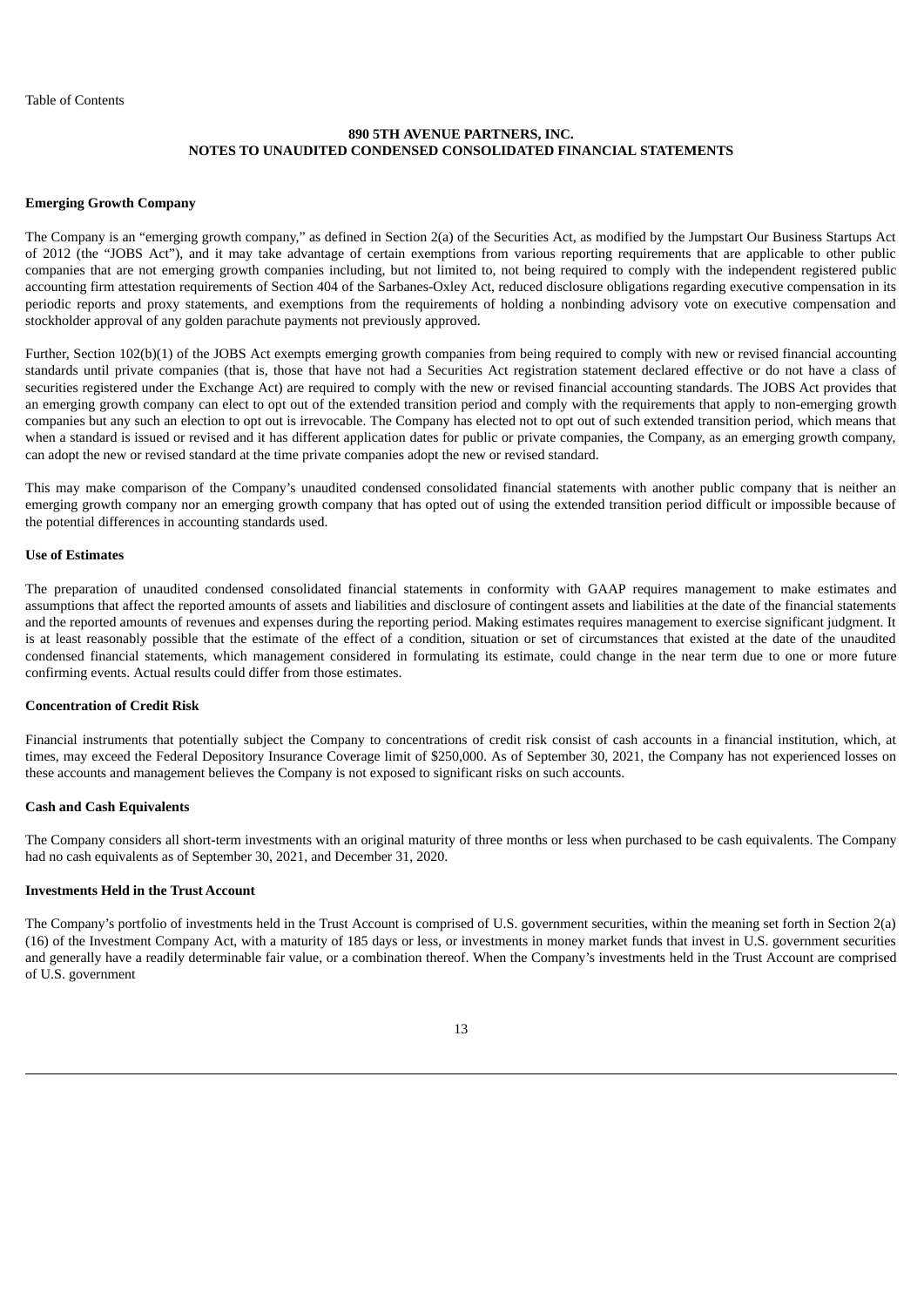securities, the investments are classified as trading securities. When the Company's investments held in the Trust Account are comprised of money market funds, the investments are recognized at fair value. Trading securities and investments in money market funds are presented on the balance sheets at fair value at the end of each reporting period. Gains and losses resulting from the change in fair value of these securities are included in net gain from investments held in Trust Account in the accompanying unaudited condensed consolidated statements of operations. The estimated fair values of investments held in the Trust Account are determined using available market information.

#### *Fair Value of Financial Instruments*

The fair value of the Company's assets and liabilities which qualify as financial instruments under the FASB ASC Topic 820, "Fair Value Measurements," equal or approximate the carrying amounts represented in the condensed balance sheets.

#### **Fair Value Measurements**

Fair value is defined as the price that would be received for sale of an asset or paid for transfer of a liability, in an orderly transaction between market participants at the measurement date. GAAP establishes a three-tier fair value hierarchy, which prioritizes the inputs used in measuring fair value.

The hierarchy gives the highest priority to unadjusted quoted prices in active markets for identical assets or liabilities (Level 1 measurements) and the lowest priority to unobservable inputs (Level 3 measurements). These tiers consist of:

- Level 1, defined as observable inputs such as quoted prices (unadjusted) for identical instruments in active markets;
- Level 2, defined as inputs other than quoted prices in active markets that are either directly or indirectly observable such as quoted prices for similar instruments in active markets or quoted prices for identical or similar instruments in markets that are not active; and
- Level 3, defined as unobservable inputs in which little or no market data exists, therefore requiring an entity to develop its own assumptions, such as valuations derived from valuation techniques in which one or more significant inputs or significant value drivers are unobservable.

In some circumstances, the inputs used to measure fair value might be categorized within different levels of the fair value hierarchy. In those instances, the fair value measurement is categorized in its entirety in the fair value hierarchy based on the lowest level input that is significant to the fair value measurement.

# **Offering Costs Associated with the Initial Public Offering**

Offering costs consisted of legal, accounting, underwriting fees and other costs incurred through the Initial Public Offering that were directly related to the Initial Public Offering. Offering costs are allocated to the separable financial instruments issued in the Initial Public Offering based on a relative fair value basis, compared to total proceeds received. Offering costs associated with warrant liabilities are expensed as incurred, presented as non-operating expenses in the statements of operations. Offering costs associated with the Public Shares were charged against the carrying value of Class A common stock upon the completion of the Initial Public Offering.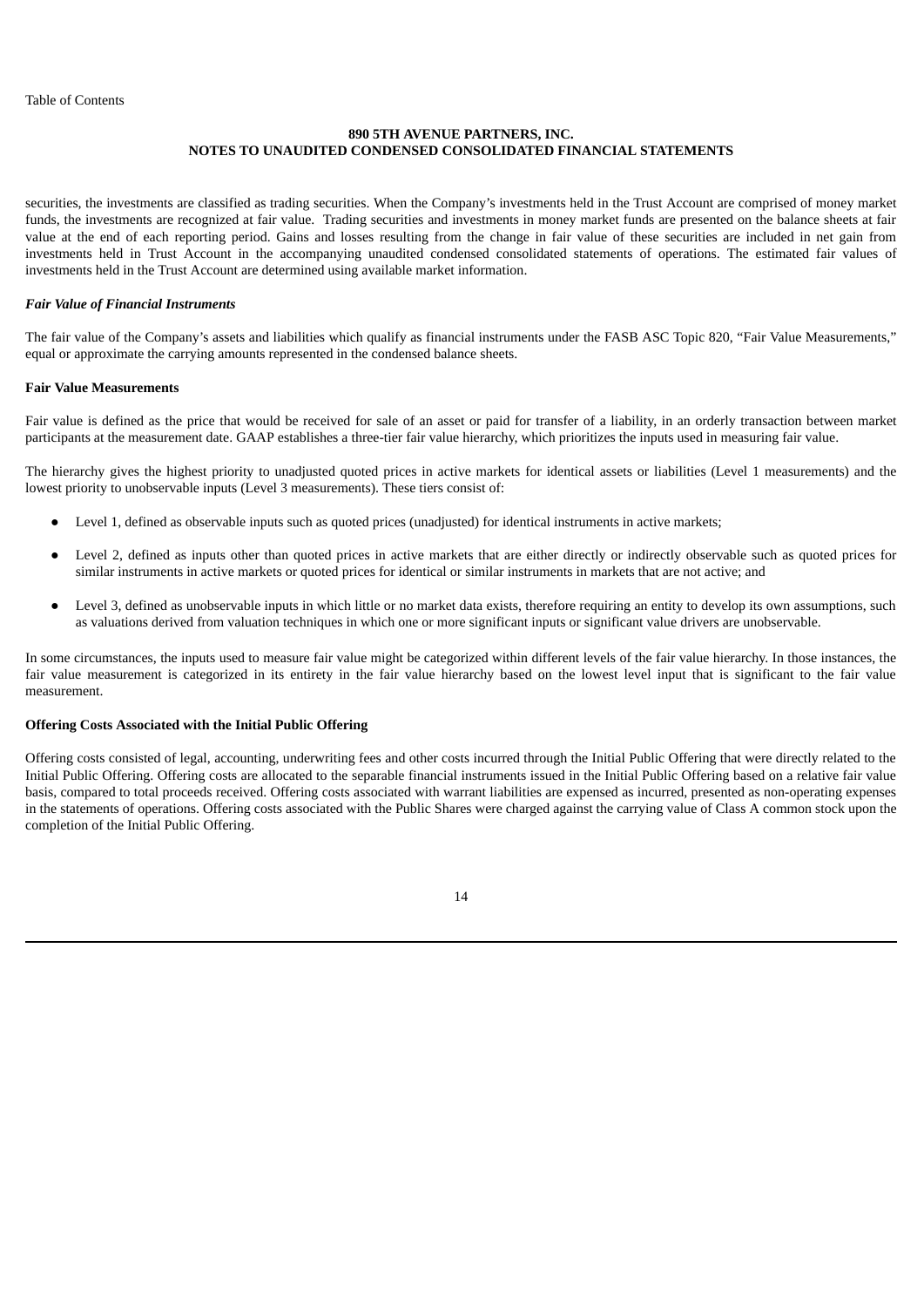#### **Working Capital Loan – Related Party**

The Company has elected the fair value option to account for its working capital loan – related party with its Sponsor as defined and more fully described in Note 4. As a result of applying the fair value option, the Company records each draw at fair value with a gain or loss recognized at issuance, and subsequent changes in fair value are recorded as change in the fair value of working capital loan – related party on the condensed statement of operations. The fair value is based on prices or valuation techniques that require inputs that are both unobservable and significant to the overall fair value measurement. These inputs reflect management's and, if applicable, an independent third-party valuation firm's own assumption about the assumptions a market participant would use in pricing the asset or liability.

#### **Derivative Warrant Liabilities**

The Company does not use derivative instruments to hedge exposures to cash flow, market, or foreign currency risks. The Company evaluates all of its financial instruments, including issued stock purchase warrants, to determine if such instruments are derivatives or contain features that qualify as embedded derivatives, pursuant to ASC 480 and ASC Topic 815, "Derivatives and Hedging" ("ASC 815"). The classification of derivative instruments, including whether such instruments should be recorded as liabilities or as equity, is re-assessed at the end of each reporting period.

The Company accounts for its warrants issued in connection with its Initial Public Offering and Private Placement recognized as derivative liabilities in accordance with ASC 815. Accordingly, the Company recognizes the warrant instruments as liabilities at fair value and adjusts the instruments to fair value at each reporting period. The liabilities are subject to re-measurement at each balance sheet date until exercised, and any change in fair value is recognized in the Company's condensed consolidated statements of operations. The fair value of warrants issued in connection with the Initial Public Offering was initially measured using Binominal Lattice simulation and subsequently been measured on the market price of such warrants at each measurement date when separately listed and traded. The fair value of warrants issued in connection with the Private Placement has been estimated using modified Black-Scholes Option Pricing Model at each measurement date.

#### **Class A Common Stock Subject to Possible Redemption**

The Company accounts for its Class A common stock subject to possible redemption in accordance with the guidance in ASC Topic 480 "Distinguishing Liabilities from Equity." Class A common stock subject to mandatory redemption (if any) are classified as liability instruments and are measured at fair value. Conditionally redeemable Class A common stock (including shares of Class A common stock that feature redemption rights that are either within the control of the holder or subject to redemption upon the occurrence of uncertain events not solely within the Company's control) are classified as temporary equity. At all other times, Class A common stock are classified as stockholders' equity. The Company's Class A common stock feature certain redemption rights that are considered to be outside of the Company's control and subject to occurrence of uncertain future events. Accordingly, as of September 30, 2021, 28,750,000 shares of Class A common stock subject to possible redemption at the redemption amount were presented at redemption value as temporary equity, outside of the stockholders' equity section of the Company's consolidated balance sheets.

Effective with the closing of the Initial Public Offering, the Company recognized the accretion from initial book value to redemption amount, which resulted in charges against additional paid-in capital (to the extent available) and accumulated deficit.

# **Net Loss per Share of Common Stock**

The Company complies with accounting and disclosure requirements of FASB ASC Topic 260, "Earnings Per Share." The Company has two classes of shares, which are referred to as Class A common stock and Class F common stock. Income and losses are shared pro rata between the two classes of shares. Net income (loss) per share of common stock is calculated by dividing the net income (loss) by the weighted average number of common stock outstanding for the respective period.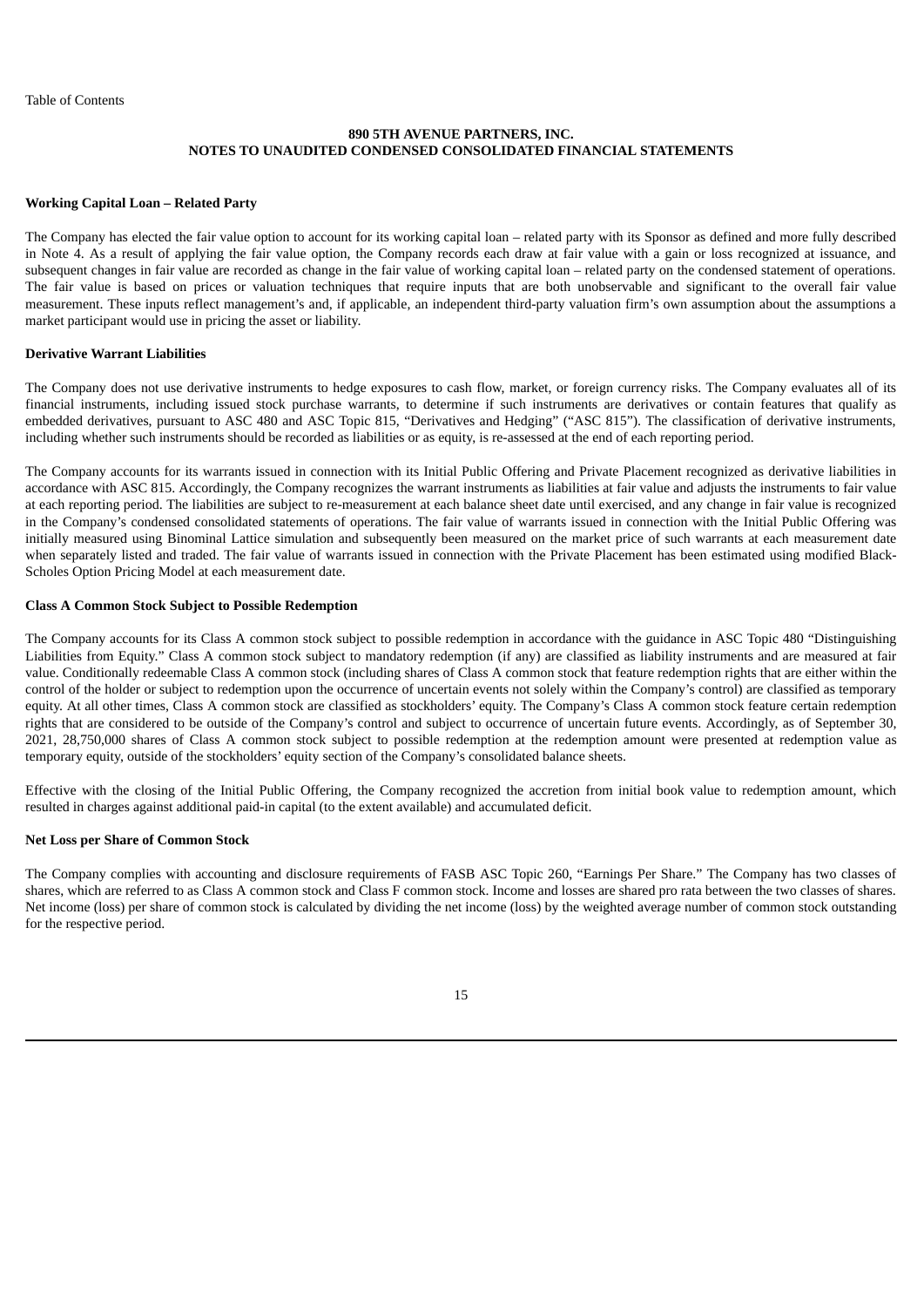The calculation of diluted net loss per share of common stock does not consider the effect of the warrants underlying the Units sold in the Initial Public Offering and the Private Placement Warrants to purchase 9,842,500 shares of Class A common stock in the calculation of diluted loss per share, because their inclusion would be anti-dilutive under the treasury stock method. As a result, diluted net loss per share of common stock is the same as basic net loss per share of common stock for the three and nine months ended September 30, 2021. Accretion associated with the redeemable Class A common stock is excluded from earnings per share as the redemption value approximates fair value.

The table below presents a reconciliation of the numerator and denominator used to compute basic and diluted net loss per share of common stock for each class of common stock:

|                                                              | <b>For the Three Months Ended</b><br>September 30, 2021 |  |                | <b>For the Nine Months Ended</b><br>September 30, 2021 |  |            |
|--------------------------------------------------------------|---------------------------------------------------------|--|----------------|--------------------------------------------------------|--|------------|
|                                                              | <b>Class A</b>                                          |  | <b>Class F</b> | Class A                                                |  | Class F    |
| Numerator:                                                   |                                                         |  |                |                                                        |  |            |
| Allocation of net loss                                       | \$<br>$(333,219)$ \$                                    |  | $(81,111)$ \$  | $(2,930,445)$ \$                                       |  | (744, 334) |
| Denominator:                                                 |                                                         |  |                |                                                        |  |            |
| Weighted average common stock outstanding, basic and diluted | 29.527.500                                              |  | 7.187.500      | 28.121.429                                             |  | 7,142,857  |
| Basic and diluted net loss per share of common stock         | \$<br>$(0.01)$ \$                                       |  | $(0.01)$ \$    | $(0.10)$ \$                                            |  | (0.10)     |

## **Income Taxes**

The Company follows the asset and liability method of accounting for income taxes under FASB ASC 740, "Income Taxes." Deferred tax assets and liabilities are recognized for the estimated future tax consequences attributable to differences between the financial statement carrying amounts of existing assets and liabilities and their respective tax bases. Deferred tax assets and liabilities are measured using enacted tax rates expected to apply to taxable income in the years in which those temporary differences are expected to be recovered or settled. The effect on deferred tax assets and liabilities of a change in tax rates is recognized in income in the period that included the enactment date. Valuation allowances are established, when necessary, to reduce deferred tax assets to the amount expected to be realized.

FASB ASC 740 prescribes a recognition threshold and a measurement attribute for the financial statement recognition and measurement of tax positions taken or expected to be taken in a tax return. For those benefits to be recognized, a tax position must be more likely than not to be sustained upon examination by taxing authorities. There were no unrecognized tax benefits as of September 30, 2021. The Company recognizes accrued interest and penalties related to unrecognized tax benefits as income tax expense. No amounts were accrued for the payment of interest and penalties as of September 30, 2021. The Company is currently not aware of any issues under review that could result in significant payments, accruals or material deviation from its position. The Company is subject to income tax examinations by major taxing authorities since inception.

#### *Recently Adopted Accounting Standards*

In August 2020, the FASB issued ASU No. 2020-06, *Debt—Debt with Conversion and Other Options (Subtopic 470-20) and Derivatives and Hedging—* Contracts in Entity's Own Equity (Subtopic 815-40): Accounting for Convertible Instruments and Contracts in an Entity's Own Equity ("ASU 2020-06"), which simplifies accounting for convertible instruments by removing major separation models required under current GAAP. The ASU also removes certain settlement conditions that are required for equity-linked contracts to qualify for the derivative scope exception, and it simplifies the diluted earnings per share calculation in certain areas. The Company adopted ASU 2020-06 on January 1, 2021. Adoption of the ASU did not impact the Company's financial position, results of operations or cash flows.

The Company's management does not believe that any other recently issued, but not yet effective, accounting standards if currently adopted would have a material effect on the accompanying consolidated financial statements.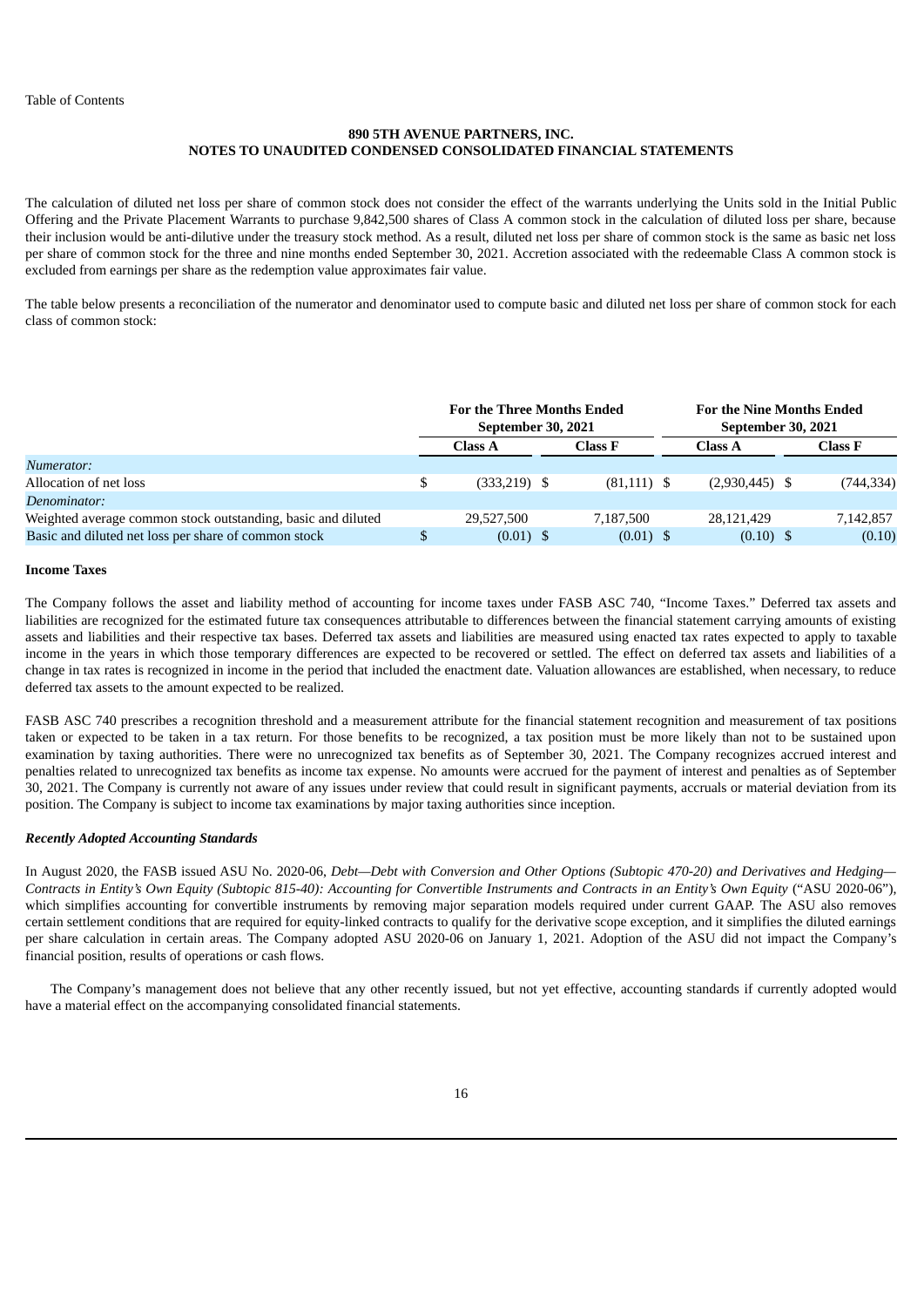#### **Note 3—Initial Public Offering**

On January 14, 2021, the Company consummated its Initial Public Offering of 28,750,000 Units, including 3,750,000 Over-Allotment Units, at \$10.00 per Unit, generating gross proceeds of \$287.5 million, and incurring offering costs of approximately \$6.2 million.

Each Unit consists of one share of Class A common stock, and one-third of one redeemable warrant (each, a "Public Warrant"). Each Public Warrant entitles the holder to purchase one share of Class A common stock at a price of \$11.50 per share, subject to adjustment (see Note 8).

A certain qualified institutional buyer (the "Anchor Investor") purchased 1,000,000 Units in the Initial Public Offering. The Anchor Investor subscribed for membership interests in the Sponsor representing an indirect beneficial interest in 212,621 Founder Shares and 28,750 Private Placement Units.

The Anchor Investor agreed to vote any shares that it holds (including any Public Shares that it holds) in favor of the initial Business Combination, and a smaller portion of affirmative votes from other Public Stockholders would be required to approve the initial Business Combination. As a result of the Private Placement Units that the Anchor Investor holds, it may have different interests with respect to a vote on an initial Business Combination than other Public Stockholders.

The Anchor Investor will not have any rights to the funds held in the Trust Account beyond the rights afforded to the Public Stockholders, as described herein.

#### **Note 4—Related Party Transactions**

#### **Founder Shares**

In October 2020, the Sponsor purchased 7,187,500 shares of the Company's Class F common stock, par value \$0.0001 per share, (the "Founder Shares") for an aggregate price of \$25,000. The initial stockholders agreed to forfeit up to 937,500 Founder Shares to the extent that the over-allotment option was not exercised in full by the underwriters, so that the Founder Shares would represent 20% of the Company's issued and outstanding shares after the Initial Public Offering (excluding the shares comprising the Private Placement Units). The underwriter exercised its over-allotment option in full on January 14, 2021; thus, the 937,500 Founder Shares were no longer subject to forfeiture.

The initial stockholders agreed, subject to limited exceptions, not to transfer, assign or sell any of the Founder Shares until the earlier to occur of: (A) one year after the completion of the initial Business Combination or (B) subsequent to the initial Business Combination, (x) if the last reported sale price of the Class A common stock equals or exceeds \$12.00 per share (as adjusted for stock splits, stock dividends, reorganizations, recapitalizations and the like) for any 20 trading days within any 30-trading day period commencing at least 150 days after the initial Business Combination, or (y) the date following the completion of the initial Business Combination on which the Company completes a liquidation, merger, stock exchange, reorganization or other similar transaction that results in all of the stockholders having the right to exchange their shares of Class A common stock for cash, securities or other property.

# **Private Placement Units**

Simultaneously with the closing of the Initial Public Offering, the Company consummated the Private Placement of 777,500 Private Placement Units at a price of \$10.00 per Private Placement Unit to the Sponsor, PA 2 Co-Investment LLC, and Craig-Hallum Capital Group LLC and its affiliate, generating proceeds of approximately \$7.8 million, and incurring offering cots of approximately \$12,000.

Each whole private placement warrant underlying the Private Placement Units (the "Private Placement Warrants") is exercisable for one whole share of Class A common stock at a price of \$11.50 per share. A portion of the proceeds from the Private Placement Units has been added to the proceeds from the Initial Public Offering to be held in the Trust Account. The Private Placement Units (including the shares comprising the Private Placement Units, the Private Placement Warrants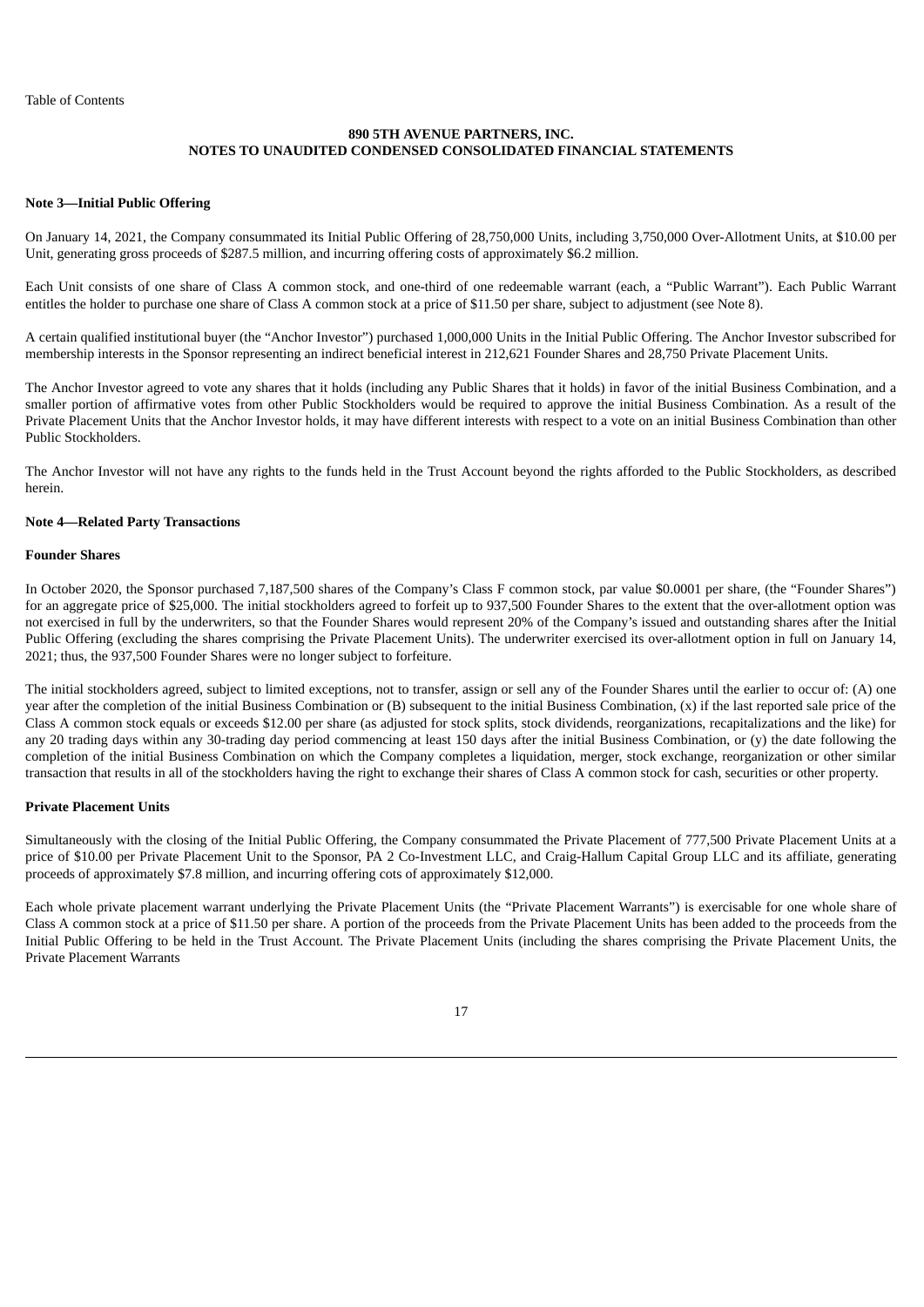and shares of Class A common stock issuable upon exercise of such warrants) are not transferable or salable until 30 days after the completion of the initial Business Combination, and are not subject to redemption. If the Company does not complete a Business Combination within the Combination Period, the Private Placement Units and the underlying securities will expire worthless.

The Sponsor and the Company's officers and directors agreed, subject to limited exceptions, not to transfer, assign or sell any of their Private Placement Units until 30 days after the completion of the initial Business Combination.

#### **Related Party Loans**

On October 15, 2020, the Sponsor agreed to loan the Company an aggregate of up to \$300,000 to cover expenses related to the Initial Public Offering pursuant to a promissory note (the "Note"). This loan was non-interest bearing and payable upon the completion of the Initial Public Offering. The Company borrowed \$300,000 under the Note as of December 31, 2020, and repaid the Note in full on January 14, 2021.

In addition, an affiliate of the Sponsor advanced approximately \$13,000 to cover for certain expenses on behalf of the Company. The Company reimbursed the advances from the affiliate of the Sponsor in full in February 2021.

In addition, in order to finance transaction costs in connection with a Business Combination, the Sponsor, members of our management team or any of their affiliates or other third parties, may, but are not obligated to (except as described below), loan the Company funds as may be required ("Working Capital Loans"). If the Company completes a Business Combination, the Company would repay the Working Capital Loans out of the proceeds of the Trust Account released to the Company. Otherwise, the Working Capital Loans would be repaid only out of funds held outside the Trust Account. In the event that a Business Combination does not close, the Company may use a portion of proceeds held outside the Trust Account to repay the Working Capital Loans but no proceeds held in the Trust Account would be used to repay the Working Capital Loans. The Working Capital Loans would either be repaid upon consummation of a Business Combination or, at the lenders' discretion, up to \$1.5 million of such Working Capital Loans may be convertible into units of the post-Business Combination entity at a price of \$10.00 per unit at the option of the lender. The units would be identical to the Private Placement Units. Except for the foregoing, the terms of such Working Capital Loans, if any, have not been determined and no written agreements exist with respect to such loans.

On May 27, 2021, the Sponsor committed to provide to the Company an aggregate of up to \$1.6 million in loans, and on August 6, 2021, the Sponsor committed to provide to the Company an additional amount of up to \$0.8 million in loans for an aggregate of up to \$2.4 million in loans, in each case in order to finance the Company's working capital needs (including transaction costs in connection with a Business Combination). As described above, up to \$1.5 million of the Sponsor Loan Commitment (in the aggregate with any other Working Capital Loans) may be convertible into units of the post-Business Combination entity at a price of \$10.00 per unit at the option of the lender. As of September 30, 2021, the Company borrowed from the Sponsor the amount of \$1.0 million under the Sponsor Loan Commitment, presented at an estimate of its fair value on the accompanying unaudited condensed balance sheets.

#### **Administrative Services Agreement**

Commencing on the date of the listing of the Units on the Nasdaq Capital Market through the earlier of the consummation of the initial Business Combination or the liquidation of the Company, the Company will pay the Sponsor \$20,000 per month for office space, utilities, general office and secretarial support, and administrative and support services. For the three and nine months ended September 30, 2021, the Company incurred and paid approximately \$60,000 and \$180,000 in expenses for these services, respectively.

In addition, the Sponsor, executive officers and directors, or any of their respective affiliates will be reimbursed for any out-of-pocket expenses incurred in connection with activities on the Company's behalf such as identifying potential partner businesses and performing due diligence on suitable Business Combinations. The Company's audit committee will review on a quarterly basis all payments that were made by the Company to the Sponsor, executive officers or directors, or the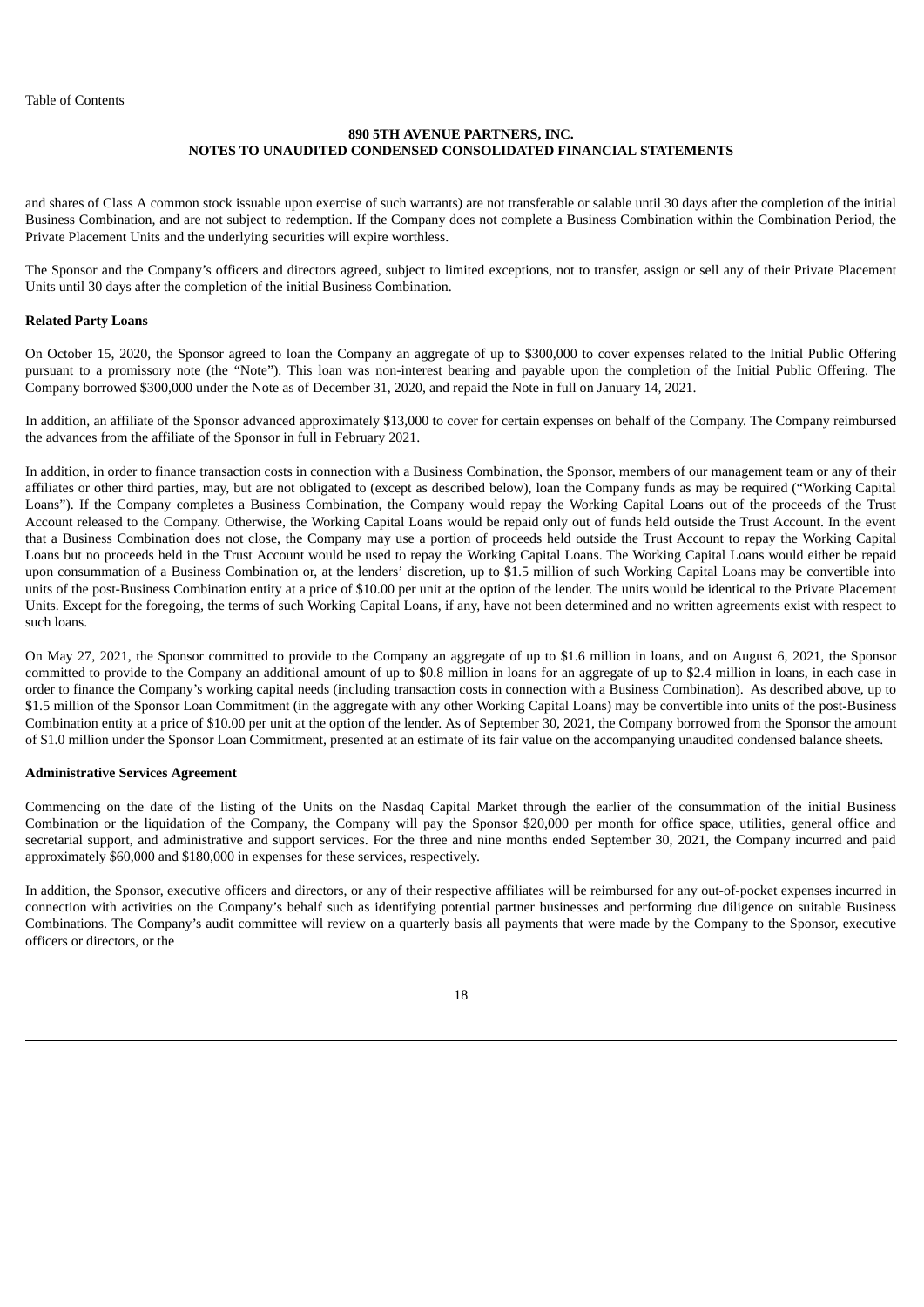Company's or their affiliates. Any such payments prior to an initial Business Combination will be made using funds held outside the Trust Account.

#### **Note 5—Commitments & Contingencies**

#### **Registration Rights**

The holders of Founder Shares, Private Placement Units and units that may be issued upon conversion of Working Capital Loans (and any Class A common stock issuable upon the exercise of the Private Placement Units and units that may be issued upon conversion of Working Capital Loans and upon conversion of the Founder Shares) are entitled to registration rights pursuant to a registration rights agreement signed upon the consummation of the Initial Public Offering. These holders are entitled to make up to certain demands, excluding short form demands, that the Company registered such securities. In addition, the holders have certain "piggy-back" registration rights with respect to registration statements filed subsequent to the completion of the initial Business Combination. The Company will bear the expenses incurred in connection with the filing of any such registration statements.

#### **Underwriting Agreement**

The underwriters were entitled to an underwriting discount of \$0.20 per unit, or approximately \$5.8 million in the aggregate, paid upon the closing of the Initial Public Offering.

## **Business Combination Marketing Agreement**

The Company engaged certain underwriters in connection with the Business Combination to assist the Company in holding meetings with the stockholders to discuss the potential Business Combination and the target business' attributes, introduce the Company to potential investors that are interested in purchasing the Company's securities in connection with the initial Business Combination, assist the Company in obtaining stockholder approval for the Business Combination and assist the Company with its press releases and public filings in connection with the Business Combination. The scope of engagement excludes identifying and/or evaluating possible acquisition candidates. Pursuant to the agreement with the underwriters, the marketing fee payable to the underwriters will be 3.5% of the gross proceeds of the Initial Public Offering, approximately \$10.1 million in the aggregate.

#### **Risks and Uncertainties**

Management continues to evaluate the impact of the COVID-19 pandemic on the industry and has concluded that while it is reasonably possible that the virus could have a negative effect on the Company's financial position, results of its operations and/or search for a target company, the specific impact is not readily determinable as of the date of these unaudited condensed consolidated financial statements. The unaudited condensed consolidated financial statements do not include any adjustments that might result from the outcome of this uncertainty.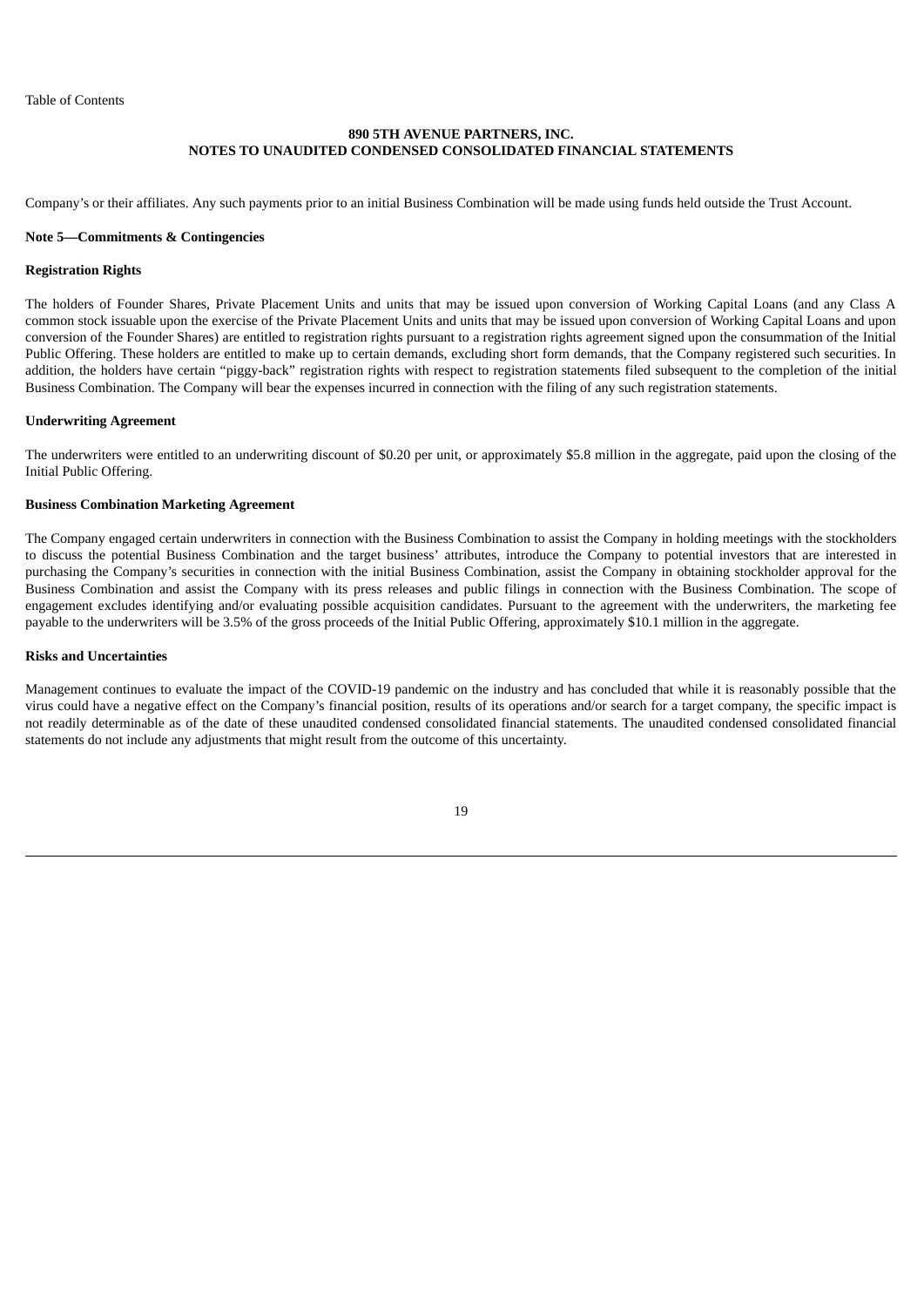#### **Note 6**—**Warrants**

As of September 30, 2021, there were 9,583,333 Public Warrants and 259,167 Private Placement Warrants outstanding. There were no warrants outstanding at December 31, 2020. Public Warrants may only be exercised for a whole number of shares. No fractional Public Warrants will be issued upon separation of the Units and only whole Public Warrants will trade. The Public Warrants will become exercisable on the later of (a) 30 days after the completion of a Business Combination or (b) 12 months from the closing of the Initial Public Offering; provided in each case that the Company has an effective registration statement under the Securities Act covering the shares of Class A common stock issuable upon exercise of the Public Warrants and a current prospectus relating to them is available (or the Company permits holders to exercise their Public Warrants on a cashless basis and such cashless exercise is exempt from registration under the Securities Act). The Company agreed that as soon as practicable, but in no event later than 15 business days after the closing of the initial Business Combination, the Company will use its commercially reasonable efforts to file with the SEC and have an effective registration statement covering the shares of the Class A common stock issuable upon exercise of the warrants and to maintain a current prospectus relating to those shares of the Class A common stock until the warrants expire or are redeemed, as specified in the warrant agreement. If a registration statement covering the shares of the Class A common stock issuable upon exercise of the warrants is not effective by the 60th business day after the closing of the initial Business Combination, warrant holders may, until such time as there is an effective registration statement and during any period when the Company will have failed to maintain an effective registration statement, exercise warrants on a "cashless basis" in accordance with Section 3(a)(9) of the Securities Act or another exemption.

The warrants have an exercise price of \$11.50 per whole share, subject to adjustments, and will expire five years after the completion of a Business Combination or earlier upon redemption or liquidation. In addition, if (x) the Company issues additional shares of Class A common stock or equity-linked securities for capital raising purposes in connection with the closing of the initial Business Combination, at an issue price or effective issue price of less than \$9.20 per share of Class A common stock (with such issue price or effective issue price to be determined in good faith by the board of directors and, in the case of any such issuance to the initial stockholders or their respective affiliates, without taking into account any Founder Shares or shares comprising the Private Placement Units held by them prior to such issuance), (y) the aggregate gross proceeds from such issuances represent more than 60% of the total equity proceeds, and interest thereon, available for the funding of the initial Business Combination, and (z) the volume weighted average trading price of the Class A common stock during the 10 trading day period starting on the trading day after the day on which the Company consummates its initial Business Combination (such price, the "Market Value") is below \$9.20 per share, the exercise price of the warrants will be adjusted (to the nearest cent) to be equal to 115% of the Market Value, and the \$18.00 per share redemption trigger price described below will be adjusted (to the nearest cent) to be equal to 180% of the Market Value.

The Private Placement Warrants are identical to the Public Warrants, except that the Private Placement Warrants and the shares of Class A common stock issuable upon exercise of the Private Placement Warrants will not be transferable, assignable or salable until 30 days after the completion of a Business Combination, subject to certain limited exceptions. Additionally, the Private Placement Warrants will be non-redeemable so long as they are held by the Sponsor or its permitted transferees. If the Private Placement Warrants are held by someone other than the Sponsor or its permitted transferees, the Private Placement Warrants will be redeemable by the Company and exercisable by such holders on the same basis as the Public Warrants.

## *Redemption of warrants when the price per share of Class A common stock equals or exceeds \$18.00:*

Once the warrants become exercisable, the Company may redeem the outstanding warrants for cash (except as described herein with respect to the Private Placement Warrants):

- in whole and not in part;
- at a price of \$0.01 per Warrant;
- upon a minimum of 30 days' prior written notice of redemption; and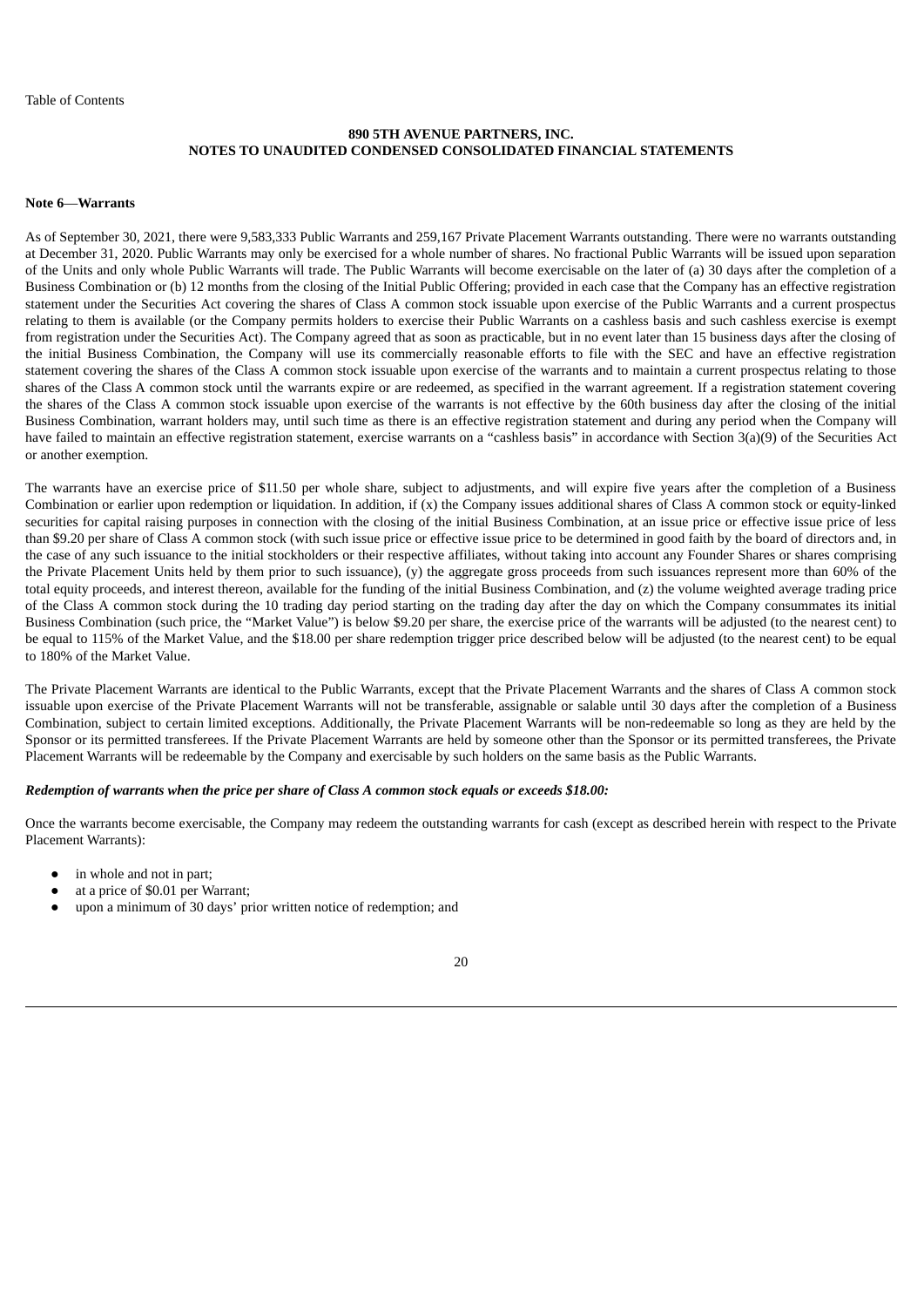if, and only if, the last reported sale price of Class A common stock equals or exceeds \$18.00 per share (as adjusted for stock splits, stock dividends, reorganizations, recapitalizations and the like and for certain issuances of Class A common stock and equity-linked securities as described above) for any 20 trading days within a 30-trading day period ending on the third trading day prior to the date on which the Company sends the notice of redemption to the warrant holders.

The Company will not redeem the warrants unless a registration statement under the Securities Act covering the issuance of the shares of Class A common stock issuable upon exercise of the warrants is then effective and a current prospectus relating to those shares of common stock is available throughout the 30-day redemption period, except if the warrants may be exercised on a cashless basis and such cashless exercise is exempt from registration under the Securities Act. If and when the warrants become redeemable by the Company, it may exercise its redemption right even if it is unable to register or qualify the underlying securities for sale under all applicable state securities laws.

If the Company calls the warrants for redemption as described above, the management will have the option to require all holders that wish to exercise warrants to do so on a "cashless basis."

In no event will the Company be required to net cash settle any warrant. If the Company is unable to complete a Business Combination within the Combination Period and the Company liquidates the funds held in the Trust Account, holders of warrants will not receive any of such funds with respect to their warrants, nor will they receive any distribution from the Company's assets held outside of the Trust Account with the respect to such warrants. Accordingly, the warrants may expire worthless.

#### Redemption of warrants for when the price per share of Class A common stock equals or exceeds \$10.00:

Commencing ninety days after the warrants become exercisable, the Company may redeem the outstanding Public Warrants:

- in whole and not in part;
- at \$0.10 per warrant upon a minimum of 30 days' prior written notice of redemption *provided* that holders will be able to exercise their warrants on a cashless basis prior to redemption and receive that number of shares determined by reference to an agreed table based on the redemption date and the "fair market value" of Class A common stock;
- upon a minimum of 30 days' prior written notice of redemption;
- if, and only if, the last reported sale price of the Company's Class A common stock equals or exceeds \$10.00 per share (as adjusted for stock splits, stock dividends, reorganizations, recapitalizations and the like) on the trading day prior to the date on which the Company sends the notice of redemption to the warrant holders;
- if and only if, there is an effective registration statement covering the issuance of the shares of Class A common stock issuable upon exercise of the warrants and a current prospectus relating thereto is available throughout the 30-day period after the written notice of redemption is given.

# **Note 7 – Class A Common Stock Subject to Possible Redemption**

The Company's Class A common stock feature certain redemption rights that are considered to be outside of the Company's control and subject to the occurrence of future events. The Company is authorized to issue 500,000,000 Class A common stock with a par value of \$0.0001 per share. Holders of the Company's Class A common stock are entitled to one vote for each share. As of September 30, 2021, there were 29,527,500 Class A common stock outstanding, 28,750,000 of which were subject to possible redemption and are classified outside of permanent equity in the condensed consolidated balance sheet.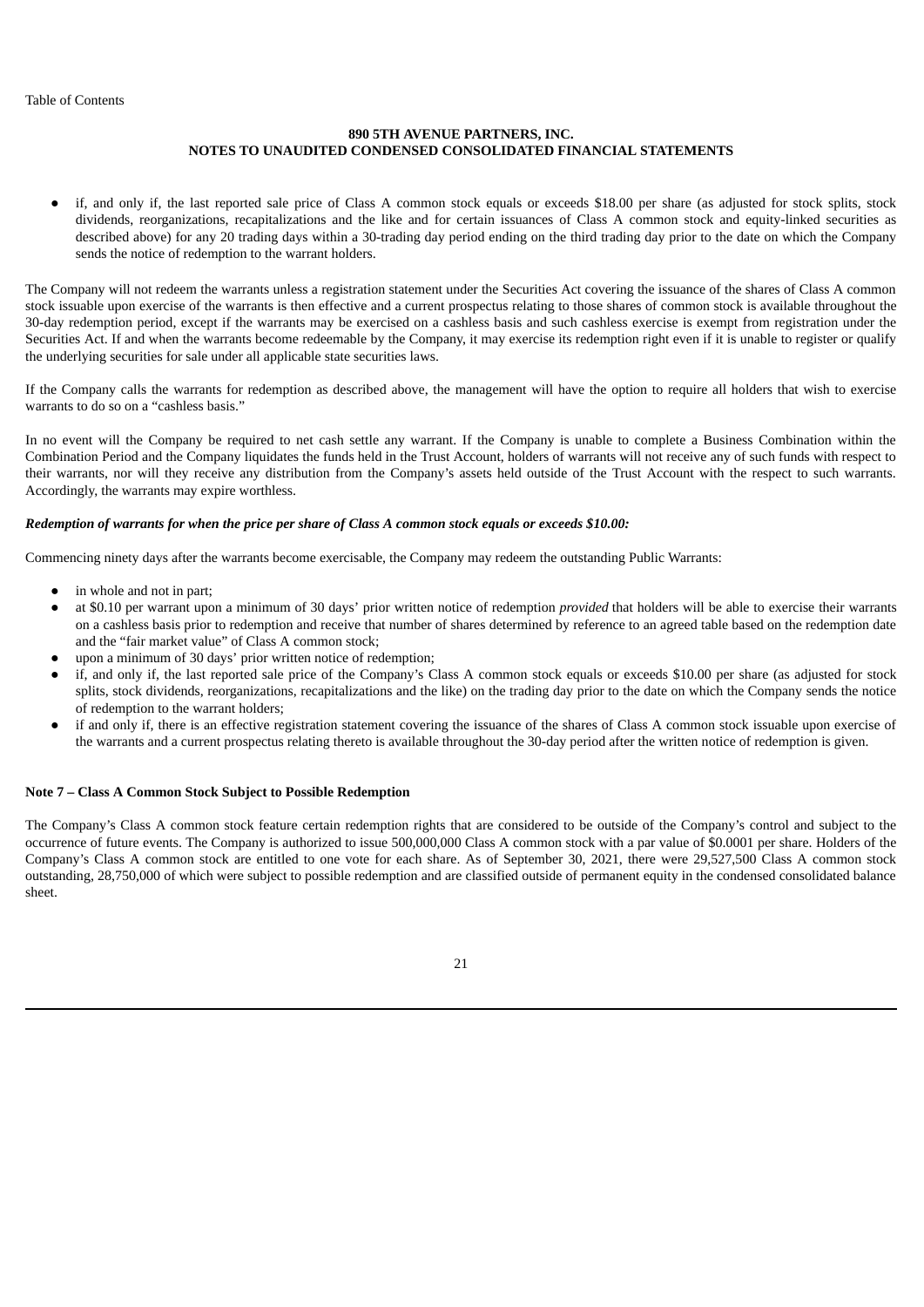The Class A common stock subject to possible redemption reflected on the condensed consolidated balance sheet is reconciled on the following table:

| Gross proceeds received from Initial Public Offering  | 287,500,000    |
|-------------------------------------------------------|----------------|
| Less:                                                 |                |
| Fair value of Public Warrants at issuance             | (11, 116, 667) |
| Offering costs allocated to Class A common stock      | (5,989,181)    |
| Plus:                                                 |                |
| Accretion on Class A common stock to redemption value | 17,105,848     |
| Class A common stock subject to possible redemption   | 287,500,000    |

#### **Note 8—Stockholders' Equity (Deficit)**

*Preferred Stock* - The Company filed its initial Certificate of Incorporation on September 9, 2020, which authorized no shares of preferred stock. The Company filed its A&R Certificate of Incorporation on January 11, 2021, which authorized 5,000,000 shares of preferred stock, par value \$0.0001 per share. The Company is authorized to issue 5,000,000 shares of preferred stock, par value \$0.0001 per share, with such designations, voting and other rights and preferences as may be determined from time to time by the Company's board of directors. As of September 30, 2021, and December 31, 2020, there were no shares of preferred stock issued or outstanding.

*Class A Common Stock* - The Company filed its initial Certificate of Incorporation on September 9, 2020, which authorized no shares of Class A common stock. The Company filed its A&R Certificate of Incorporation on January 11, 2021, which authorized 500,000,000 shares of Class A common stock, par value \$0.0001 per share. The Company is authorized to issue 500,000,000 shares of Class A common stock with a par value of \$0.0001 per share. As of September 30, 2021, there were 29,527,500 shares of Class A common stock issued and outstanding, including 28,750,000 shares of Class A common stock subject to possible redemption. At December 31, 2020, there were no Class A common stock issued and outstanding.

*Class F Common Stock -* The Company is authorized to issue 25,000,000 shares of Class F common stock with a par value of \$0.0001 per share. In October 2020, the Company issued 7,187,500 shares of Class F common stock, including an aggregate of 937,500 shares of Class F common stock that were subject to forfeiture, to the Company by the initial stockholders for no consideration to the extent that the underwriters' over-allotment option was not exercised in full or in part, so that the initial stockholders would collectively own 20% of the Company's issued and outstanding common stock after the Initial Public Offering (excluding the shares comprising the Private Placement Units). The underwriter exercised its over-allotment option in full on January 14, 2021; thus, the 937,500 shares of Class F common stock were no longer subject to forfeiture.

Holders of the Class A common stock and holders of the Class F common stock of record are entitled to one vote for each share held on all matters to be voted on by stockholders, including any vote in connection with the initial Business Combination, and vote together as a single class, except as required by law.

The Class F common stock will automatically convert into Class A common stock at the time of the initial Business Combination, or earlier at the option of the holder, on a one-for-one basis, subject to increase in respect of the issuance of certain securities, as provided herein. In the case that additional shares of Class A common stock, or equity-linked securities (as described herein), are issued or deemed issued in excess of the amounts sold in the Initial Public Offering and related to the closing of the initial Business Combination, the ratio at which shares of Class F common stock shall convert into shares of Class A common stock will be adjusted (unless the holders of a majority of the outstanding shares of Class F common stock agree to waive such adjustment with respect to any such issuance or deemed issuance) so that the number of shares of Class A common stock issuable upon conversion of all shares of Class F common stock will equal, in the aggregate, 20% of the aggregate number of all shares of common stock outstanding upon the completion of the Initial Public Offering, plus the aggregate number of shares of Class A common stock and equity-linked securities issued or deemed issued in connection with the initial Business Combination (net of the number of shares of Class A common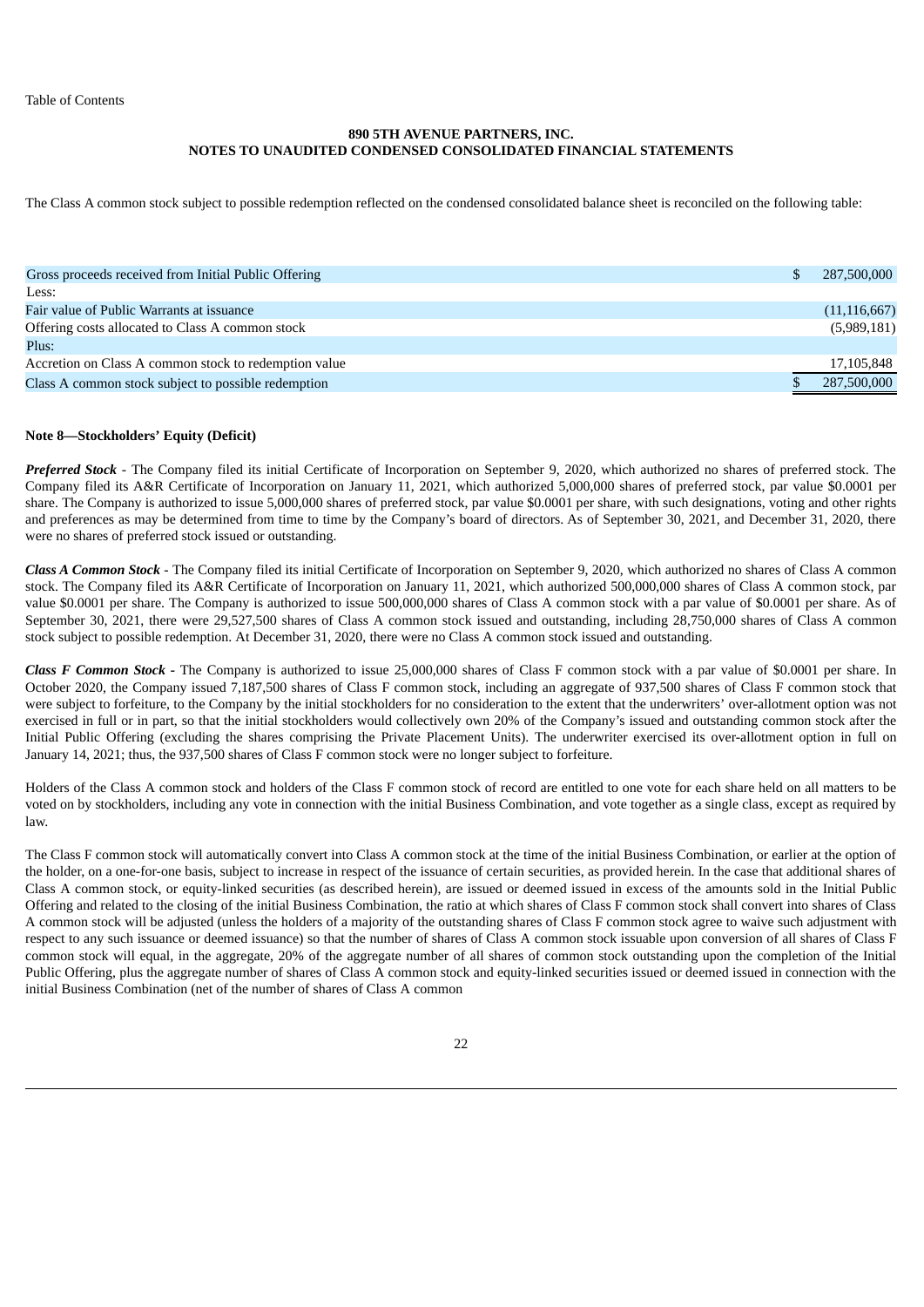stock redeemed in connection with the initial Business Combination), excluding any shares or equity-linked securities issued, or to be issued, to any seller in the initial Business Combination.

## **Note 9—Fair Value Measurements**

The following table presents information about the Company's assets and liabilities that are measured at fair value on a recurring basis as of September 30, 2021, and indicates the fair value hierarchy of the valuation techniques that the Company utilized to determine such fair value.

|                                                              | <b>Fair Value Measured as of September 30, 2021</b> |                         |  |                |  |                |             |
|--------------------------------------------------------------|-----------------------------------------------------|-------------------------|--|----------------|--|----------------|-------------|
|                                                              |                                                     | <b>Level 1</b>          |  | <b>Level 2</b> |  | <b>Level</b> 3 | Total       |
| <b>Assets</b>                                                |                                                     |                         |  |                |  |                |             |
| Investments held in Trust Account - U.S. Treasury securities |                                                     | $287.510.994$ \$ $-$ \$ |  |                |  | $-$ \$         | 287.510.994 |
| Liabilities:                                                 |                                                     |                         |  |                |  |                |             |
| Working capital loan - related party                         |                                                     |                         |  | $-$ \$ $-$ \$  |  | $1.000.000$ \$ | 1,000,000   |
| Warrant liabilities - public warrants                        |                                                     | $11,883,333$ \$         |  | $-$ \$         |  | $-$ \$         | 11,883,333  |
| Warrant liabilities - private warrants                       |                                                     |                         |  | $-$ \$         |  | 331.109 \$     | 331,109     |

As of December 31, 2020, there were no assets or liabilities that were measured at fair value on a recurring basis.

Transfers to/from Levels 1, 2, and 3 are recognized at the beginning of the reporting period. The estimated fair value of the Public Warrants transferred from a Level 3 measurement to a Level 1 fair value measurement in March 2021, when the Public Warrants were separately listed and traded. There were no other transfers in the three or nine months ended September 30, 2021.

Level 1 instruments include investments invested in government securities. The Company uses inputs such as actual trade data, benchmark yields, quoted market prices from dealers or brokers, and other similar sources to determine the fair value of its investments.

The fair value of public warrants issued in connection with the Initial Public Offering was initially measured using Binominal Lattice simulation and subsequently been measured at the market price of such warrants at each measurement date when separately listed and traded. The fair value of private warrants issued in connection with the Private Placement is estimated using modified Black-Scholes Option Pricing Model at each measurement date. For the three months ended September 30, 2021, the Company recognized a gain resulting from a decrease in the fair value of warrant liabilities of approximately \$110,000 and for the nine months ended September 30, 2021, the Company recognized a loss from an increase of approximately \$807,000 presented as change in fair value of derivative warrant liabilities on the accompanying unaudited condensed consolidated statements of operations.

The change in the fair value of the Level 3 derivative warrant liabilities for the period for the three and nine months ended September 30, 2021, is summarized as follows:

| Warrant liabilities at January 1, 2021      | \$             |
|---------------------------------------------|----------------|
| Issuance of public and private warrants     | 11,407,475     |
| Public warrants transfer to Level 1         | (11, 116, 667) |
| Change in fair value of warrant liabilities | (63,958)       |
| Warrant liabilities at March 31, 2021       | 226,850        |
| Change in fair value of warrant liabilities | 118,017        |
| Warrant liabilities at June 30, 2021        | 344,867        |
| Change in fair value of warrant liabilities | (13,758)       |
| Warrant liabilities at September 30, 2021   | 331,109        |
|                                             |                |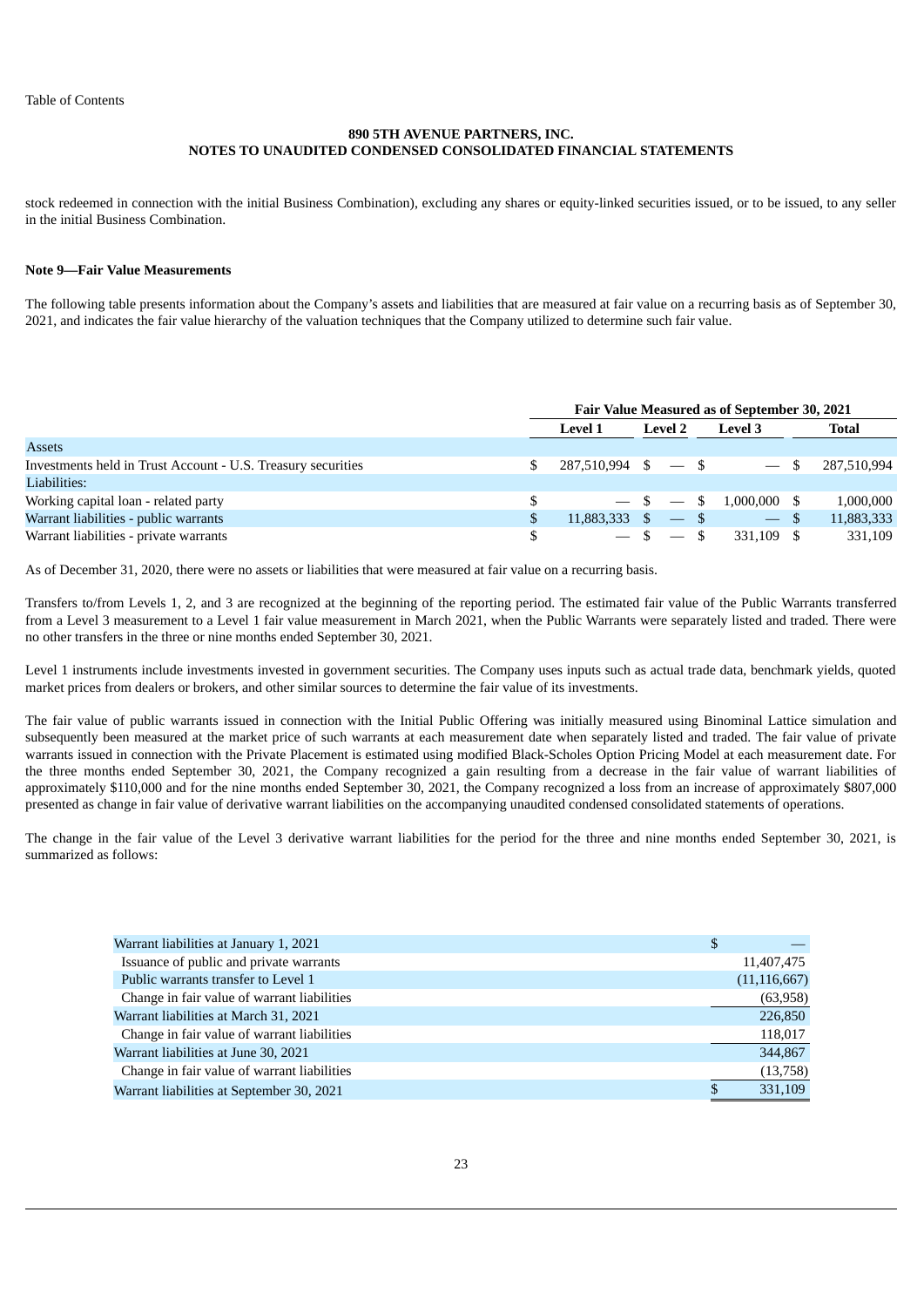The estimated fair value of the Private Placement Warrants, and the Public Warrants prior to being separately listed and traded, is determined using Level 3 inputs. Inherent in a Binominal Lattice simulation and modified Black-Scholes Option Pricing model are assumptions related to expected stock-price volatility, expected life, risk-free interest rate and dividend yield. The fair value of the working capital loan is estimated using a Scenario-based method. The Company estimates the volatility of its common stock warrants based on implied volatility from the Company's traded warrants and from historical volatility of select peer company's common stock that matches the expected remaining life of the warrants. The risk-free interest rate is based on the U.S. Treasury zero-coupon yield curve on the grant date for a maturity similar to the expected remaining life of the warrants. The expected life of the warrants is assumed to be equivalent to their remaining contractual term. The dividend rate is based on the historical rate, which the Company anticipates remaining at zero.

The following table provides quantitative information regarding Level 3 fair value measurements inputs at their measurement dates:

|                         | <b>September 30, 2021</b> |         |     | January 14, 2021 |
|-------------------------|---------------------------|---------|-----|------------------|
| Exercise price          | \$                        | 11.50   | S   | 11.50            |
| <b>Stock Price</b>      |                           | 9.91    | \$. | 10.00            |
| Term (in years)         |                           | 5.17    |     | 5.00             |
| Volatility              |                           | 18.90 % |     | 18.00 %          |
| Risk-free interest rate |                           | 1.01%   |     | 0.82%            |
| Dividend yield          |                           |         |     |                  |

#### **Note 10—Subsequent Events**

Management has evaluated subsequent events to determine if events or transactions occurring through the date the unaudited condensed consolidated financial statements were issued required potential adjustment to or disclosure in the unaudited condensed consolidated financial statements and has concluded that all such events that would require recognition or disclosure have been recognized or disclosed.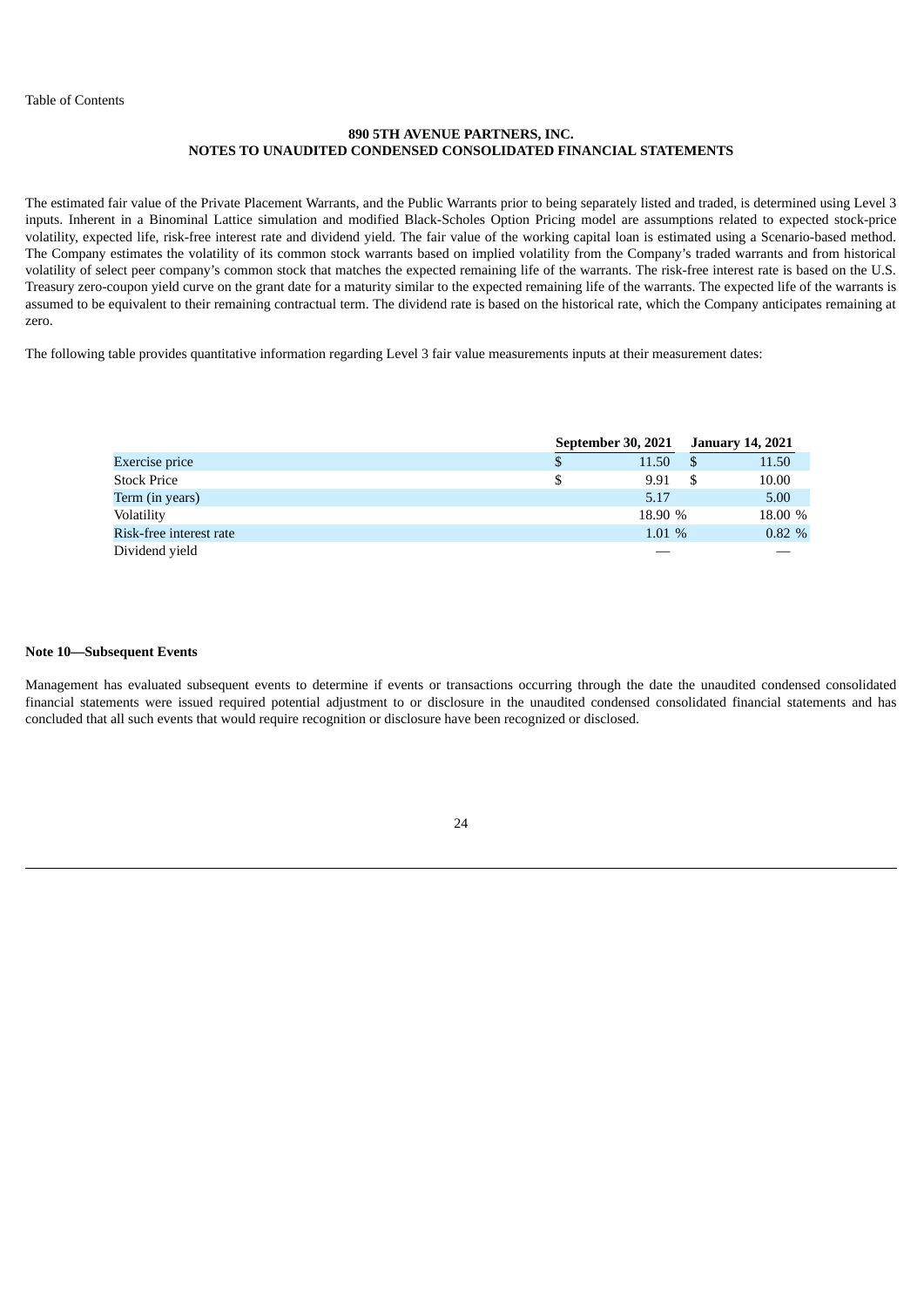#### **Item 2. Management's Discussion and Analysis of Financial Condition and Results of Operations.**

References to the "Company," "890 5th Avenue Partners, Inc.," "our," "us" or "we" refer to 890 5th Avenue Partners, Inc. The following discussion and analysis of the Company's financial condition and results of operations should be read in conjunction with the unaudited interim condensed financial statements and the notes thereto contained elsewhere in this report. Certain information contained in the discussion and analysis set forth below includes *forward-looking statements that involve risks and uncertainties.*

#### **Cautionary Note Regarding Forward-Looking Statements**

This Quarterly Report on Form 10-Q includes forward-looking statements within the meaning of Section 27A of the Securities Act and Section 21E of the Exchange Act. We have based these forward-looking statements on our current expectations and projections about future events. These forward-looking statements are subject to known and unknown risks, uncertainties and assumptions about us that may cause our actual results, levels of activity, performance or achievements to be materially different from any future results, levels of activity, performance or achievements expressed or implied by such forward-looking statements. In some cases, you can identify forward-looking statements by terminology such as "may," "should," "could," "would," "expect," "plan," "anticipate," "believe," "estimate," "continue," or the negative of such terms or other similar expressions. Factors that might cause or contribute to such a discrepancy include, but are not limited to, those described in our other SEC filings.

#### **Overview**

We are a blank check company incorporated in Delaware on September 9, 2020. We were formed for the purpose of effecting a merger, capital stock exchange, asset acquisition, stock purchase, reorganization or similar business combination with one or more businesses (the "Business Combination"). We are an emerging growth company and, as such, the Company is subject to all of the risks associated with emerging growth companies.

#### **Sponsor and Financing**

Our sponsor is 200 Park Avenue Partners, LLC, a Delaware limited liability company (the "Sponsor"). The registration statement for our Initial Public Offering was declared effective on January 11, 2021. On January 14, 2021, we consummated our Initial Public Offering of 28,750,000 units (the "Units" and, with respect to the Class A common stock included in the Units being offered, the "Public Shares"), including 3,750,000 additional Units to cover over-allotments (the "Over-Allotment Units"), at \$10.00 per Unit, generating gross proceeds of \$287.5 million, and incurring offering costs of approximately \$6.2 million.

Simultaneously with the closing of the Initial Public Offering, we consummated the private placement ("Private Placement") of 777,500 units (each, a "Private Placement Unit" and collectively, the "Private Placement Units") at a price of \$10.00 per Private Placement Unit to the Sponsor, PA 2 Co-Investment LLC (an affiliate of Cowen and Company, LLC, a representative of the underwriters), and Craig-Hallum Capital Group LLC (a representative of the underwriters) and its affiliate, generating proceeds of approximately \$7.8 million, and incurring offering costs of approximately \$12,000.

#### **Trust Account**

Upon the closing of the Initial Public Offering and the Private Placement, an aggregate of \$287.5 million (\$10.00 per Unit) of the net proceeds of the Initial Public Offering and certain of the proceeds of the Private Placement was held in a trust account ("Trust Account") located in the United States with Continental Stock Transfer & Trust Company acting as trustee, and invested only in U.S. "government securities" within the meaning of Section 2(a)(16) of the Investment Company Act of 1940, as amended (the "Investment Company Act") having a maturity of 185 days or less or in money market funds meeting certain conditions under Rule 2a-7 promulgated under the Investment Company Act, which invest only in direct U.S. government treasury obligations, as determined by the Company, until the earlier of: (i) the completion of a Business Combination and (ii) the distribution of the Trust Account as described below.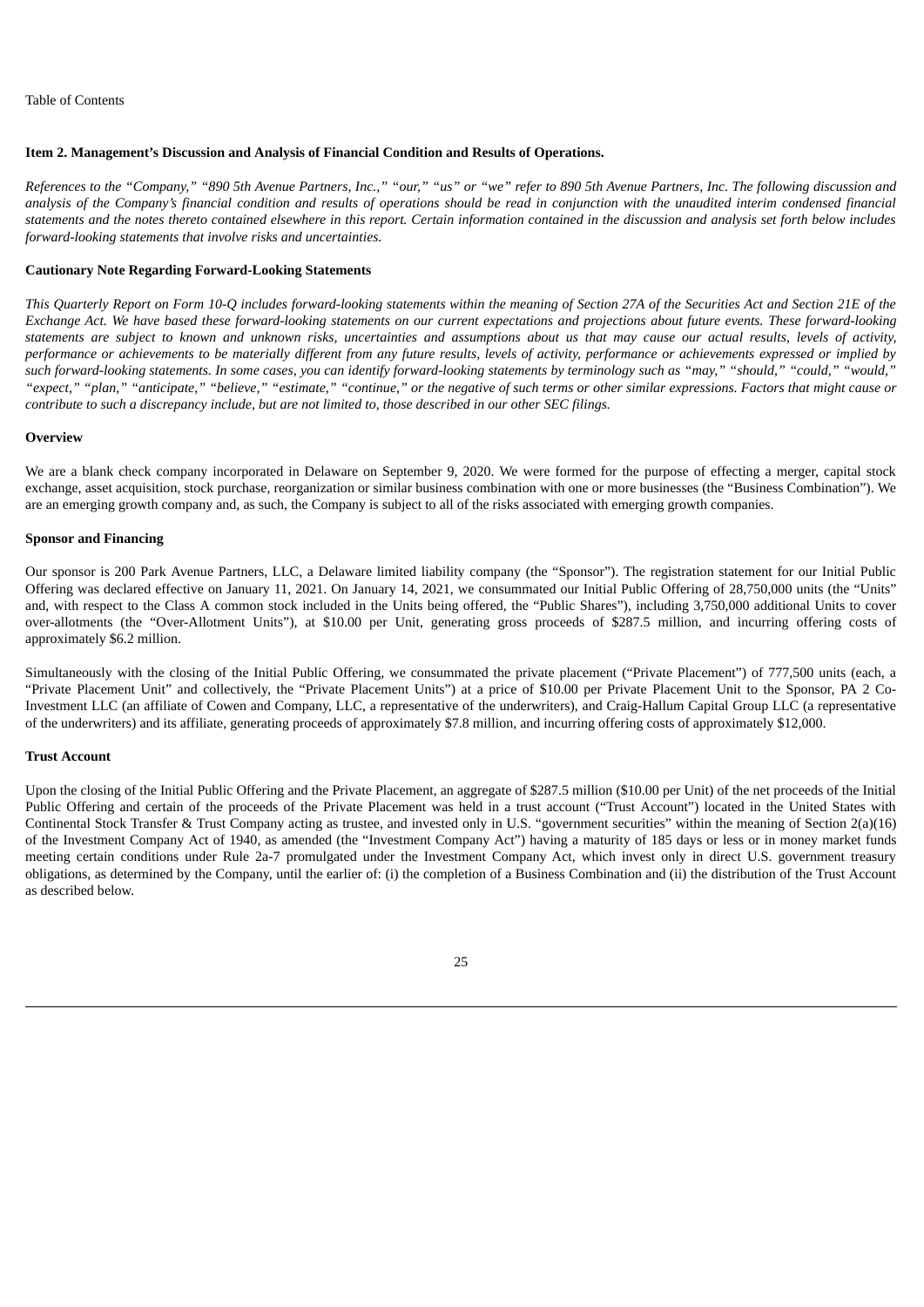#### **Initial Business Combination**

Our management has broad discretion with respect to the specific application of the net proceeds of the Initial Public Offering and the sale of Private Placement Units, although substantially all of the net proceeds are intended to be applied generally toward consummating a Business Combination. There is no assurance that we will be able to complete a Business Combination successfully. We must complete one or more initial Business Combinations having an aggregate fair market value of at least 80% of the net assets held in the Trust Account (as defined below) (excluding taxes payable on the income earned on the trust account) at the time of signing a definitive agreement in connection with the initial Business Combination. However, we will only complete a Business Combination if the post-transaction company owns or acquires 50% or more of the voting securities of the target or otherwise acquires a controlling interest in the target sufficient for it not to be required to register as an investment company under the Investment Company Act.

If we are unable to complete a Business Combination within 24 months from the closing of the Initial Public Offering, or January 14, 2023 (the "Combination Period"), we will (i) cease all operations except for the purpose of winding up; (ii) as promptly as reasonably possible but not more than 10 business days thereafter, redeem the Public Shares, at a per share price, payable in cash, equal to the aggregate amount then on deposit in the Trust Account, including interest earned on the funds held in the Trust Account and not previously released to us to pay its franchise and income taxes (less up to \$100,000 of interest to pay dissolution expenses), divided by the number of then outstanding Public Shares, which redemption will completely extinguish Public Stockholders' rights as stockholders (including the right to receive further liquidating distributions, if any), subject to applicable law; and (iii) as promptly as reasonably possible following such redemption, subject to the approval of the remaining stockholders and the board of directors, dissolve and liquidate, subject in each case to our obligations under Delaware law to provide for claims of creditors and the requirements of other applicable law.

#### **Proposed Business Combination**

On June 24, 2021, we entered into an Agreement and Plan of Merger (as amended from time to time, including by that certain Amendment No. 1 to Agreement and the Plan of Merger dated as of October 28, 2021, the "Merger Agreement"), by and among us, Bolt Merger Sub I, Inc., a Delaware corporation and a direct, wholly owned subsidiary of us ("Merger Sub I"), Bolt Merger Sub II, Inc., a Delaware corporation and a direct, wholly owned subsidiary of the us ("Merger Sub II"), and BuzzFeed, Inc., a Delaware corporation ("BuzzFeed").

The Merger Agreement provides for, among other things, the following transactions at the closing: Merger Sub I will merge with and into BuzzFeed, with BuzzFeed as the surviving company in the merger and, after giving effect to such merger, continuing as a wholly owned subsidiary of the Company (the "Merger"). Immediately following the Merger, BuzzFeed will merge with and into Merger Sub II (the "Second Merger," together with the Merger, the "Two-Step Merger") with Merger Sub II being the surviving company of the Second Merger. The Two-Step Merger and the other transactions contemplated by the Merger Agreement are hereinafter referred to as the "Business Combination."

In accordance with the terms and subject to the conditions of the Merger Agreement, each share of Class A common stock of BuzzFeed, Class B common stock of BuzzFeed, Class C common stock of BuzzFeed and preferred stock of BuzzFeed, other than company restricted stock awards, excluded shares and dissenting shares shall be cancelled and automatically converted into a number of shares of Class A common stock of us equal to the quotient, rounded to the tenth decimal place, obtained by dividing 30,880,000 by the aggregate number of shares of BuzzFeed Series F Preferred Stock and BuzzFeed Series G Preferred Stock outstanding as of the effective time; (ii) each share of BuzzFeed Class A Common Stock and BuzzFeed Preferred Stock (other than BuzzFeed Series F Preferred Stock, BuzzFeed Series G Preferred Stock, company restricted stock awards, excluded shares and dissenting shares) shall be converted into the right to receive a number of shares of Class A Common Stock of us equal to the quotient of: (A) the remaining per share amount, divided by (B) \$10.00; (iii) each share of BuzzFeed Class B Common Stock (other than excluded shares and dissenting shares) shall be converted into the right to receive a number of shares of Class B common stock of the Company equal to the quotient of: (A) the remaining per share amount, divided by (B) \$10.00; and (iv) each share of BuzzFeed Class C Common Stock (other than excluded shares and dissenting shares) shall be converted into the right to receive a number of shares of Class C common stock of us equal to the quotient of: (A) the remaining per share amount, divided by (B) \$10.00.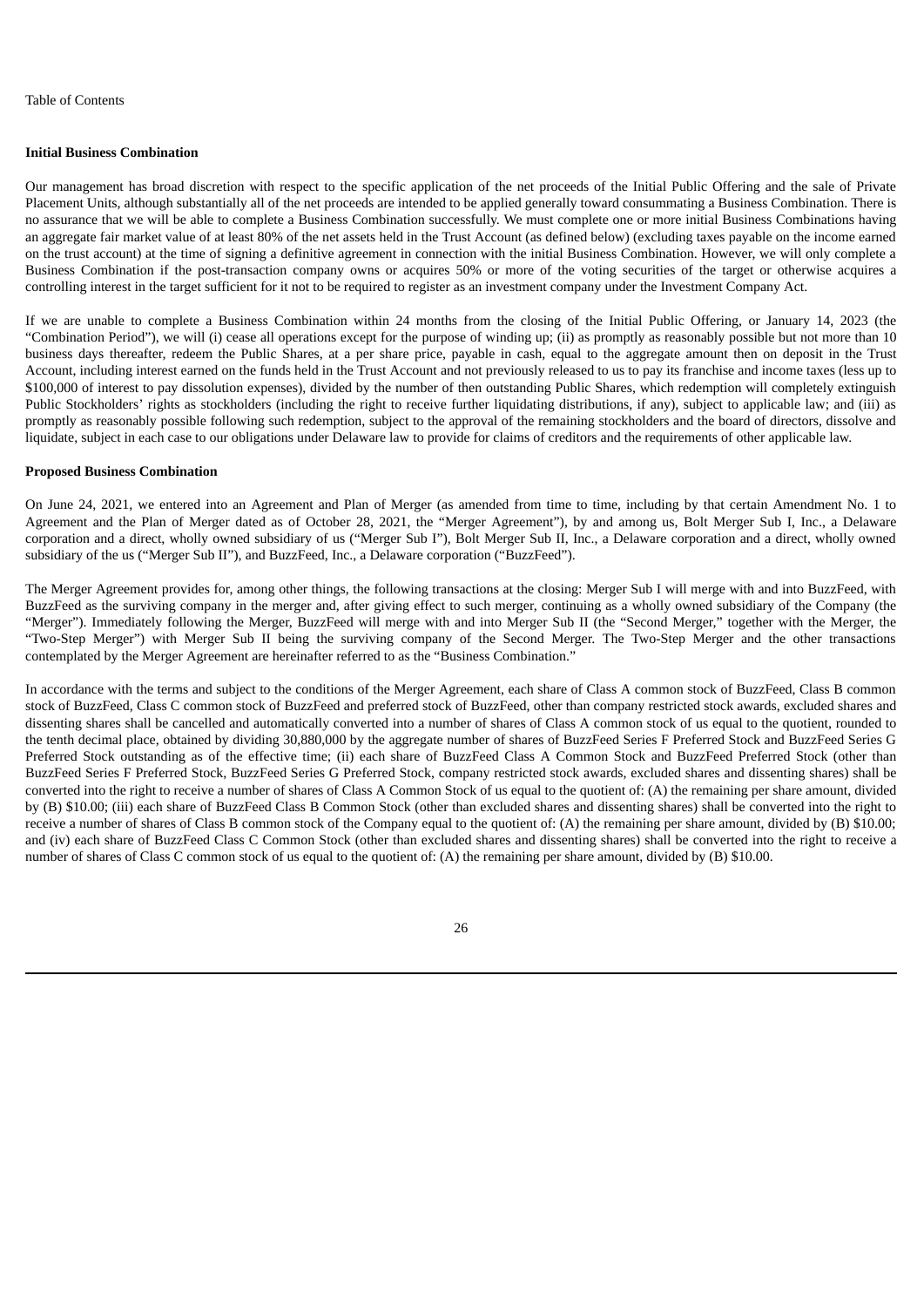The foregoing description of the Merger Agreement is subject to and qualified in its entirety by reference to the full text of the Merger Agreement, a copy of which is included as Exhibit 2.1 hereto, and the terms of which are incorporated herein by reference.

Concurrently with the execution of the Merger Agreement, the Company entered into a convertible note subscription agreement (the "Convertible Note Subscription Agreement") with certain investors (the "Note Investors"), in respect of \$150.0 million aggregate principal amount of unsecured convertible notes due in 2026 (the "Notes") to be issued in connection with the closing of the Business Combination The principal terms of the Notes are set forth in the term sheet attached as an exhibit to the Convertible Note Subscription Agreement and will be embodied in an indenture to be entered into in connection with the closing of the Business Combination between BuzzFeed, the guarantors party thereto and the indenture trustee (the "Indenture") and the form of global note attached thereto. The Notes will bear interest at a rate of 7.00% per annum, payable semi-annually (provided, however, that if there is less than \$144.0 million in 890's trust account immediately following the closing date of the transactions subject of the Convertible Note Subscription Agreement (the "Convertible Note Financing"), the stated interest rate shall be 8.50% per annum), will be convertible into approximately 12,000,000 shares of Class A common stock at an initial conversion price of the lesser of (x) \$12.50 and (y) a 25% premium to the lowest per share price at which any equity of 890 is issued prior to the closing of the Business Combination in accordance with the terms thereof, and shall mature on the date that is five years following the closing of the Convertible Note Financing.

The foregoing description of the Convertible Note Subscription Agreement and Indenture is subject to and qualified in its entirety by reference to the full text of the form of Convertible Note Subscription Agreement and Indenture, copies of which are included as Exhibits 10.1 and 10.6 hereto, respectively, and the terms of which are incorporated herein by reference.

Refer to our Current Report on Form 8-K filed with the Securities and Exchange Commission on June 24, 2021, and our Registration Statement on Form S-4/A filed with the Securities and Exchanges Commission on November 9, 2021, for additional information.

#### **Liquidity and Capital Resources**

As of September 30, 2021, we had approximately \$60,000 in cash and working capital deficit of approximately \$1.1 million.

Our liquidity needs prior to the consummation of the Initial Public Offering were satisfied through the cash proceeds of \$25,000 from the sale of the Founder Shares, loan from the Sponsor of \$300,000 under the Note, and advances from related party of approximately \$13,000. We repaid the Note of \$300,000 in full on January 14, 2021 and we reimbursed the advances from the related party in full in February 2021. Subsequent to the consummation of the Initial Public Offering, our liquidity needs have been satisfied through the net proceeds from the consummation of the Initial Public Offering and the Private Placement held outside of the Trust Account. In addition, in order to finance transaction costs in connection with a Business Combination, the Sponsor, members of our management team or any of their affiliates or other third parties, may, but are not obligated to (except as described below), provide the Company with Working Capital Loans. The Working Capital Loans will either be repaid upon consummation of a Business Combination, without interest, or, at the lender's discretion, up to \$1.5 million of such Working Capital Loans may be convertible into units of the post-Business Combination entity at a price of \$10.00 per unit. The units would be identical to the Private Placement Units.

On May 27, 2021, the Sponsor committed to provide to the Company an aggregate of up to \$1.6 million in loans, and on August 6, 2021, the Sponsor committed to provide to the Company an additional amount of up to \$0.8 million in loans for an aggregate of up to \$2.4 million in loans, in each case in order to finance the Company's working capital needs (including transaction costs in connection with a Business Combination) (the foregoing, the "Sponsor Loan Commitment"). As described above, up to \$1.5 million of the Sponsor Loan Commitment (in the aggregate with any other Working Capital Loans) may be convertible into units of the post-Business Combination entity at a price of \$10.00 per unit at the option of the lender. As of September 30, 2021, the Company borrowed from the Sponsor the amount of \$1.0 million under the Sponsor Loan Commitment, which amount remains outstanding.

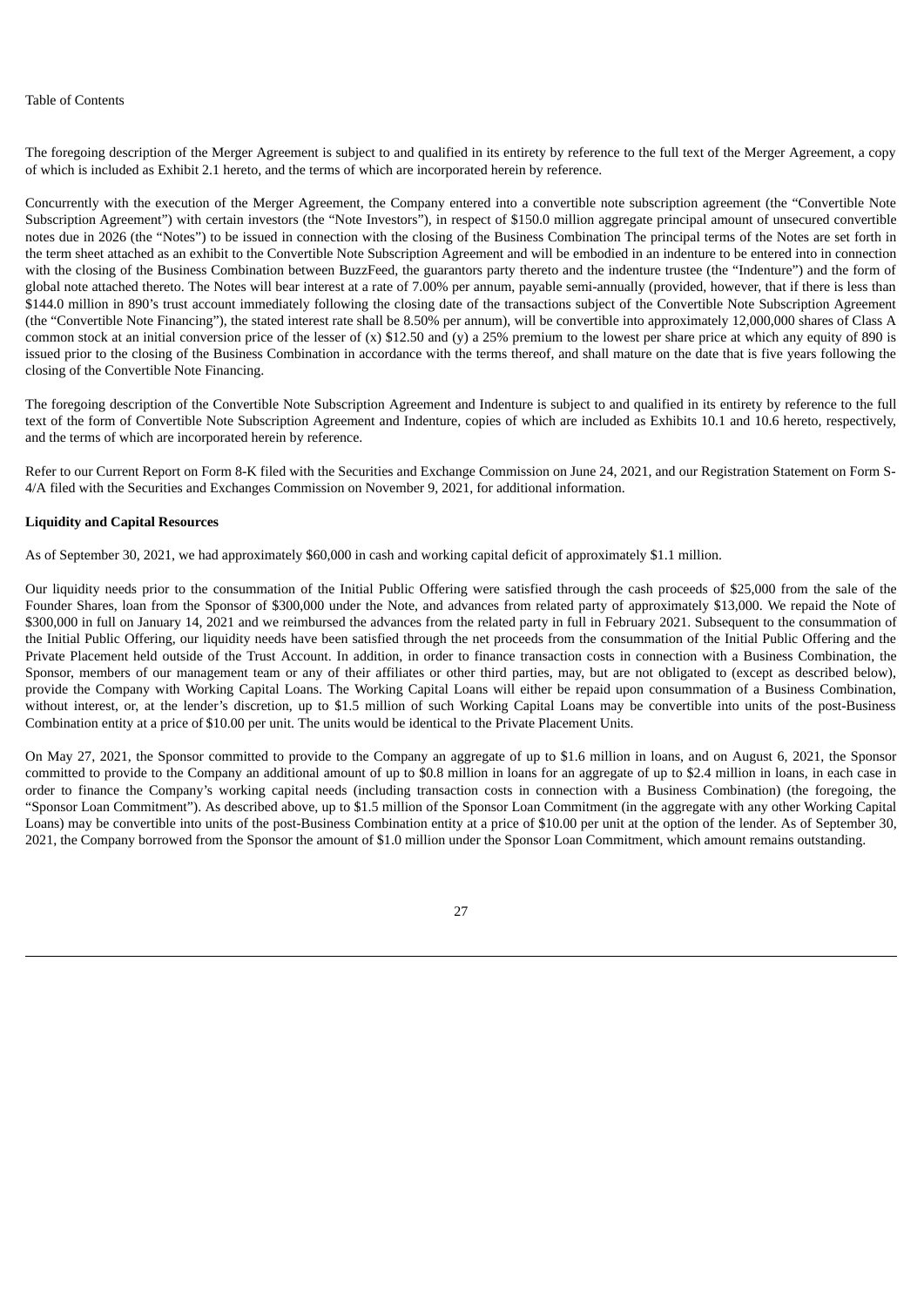Based on the foregoing, management believes that we will have sufficient working capital and borrowing capacity to meet its needs through the earlier of the consummation of a Business Combination or one year from this filing. Over this time period, we will be using these funds for paying existing accounts payable, identifying and evaluating prospective initial Business Combination candidates, performing due diligence on prospective target businesses, paying for travel expenditures, selecting the target business to merge with or acquire, and structuring, negotiating and consummating the Business Combination.

Management continues to evaluate the impact of the COVID-19 pandemic and has concluded that the specific impact is not readily determinable as of the date of the unaudited condensed consolidated financial statements. The unaudited condensed consolidated financial statements do not include any adjustments that might result from the outcome of this uncertainty.

#### **Results of Operations**

Our entire activity since inception up to September 30, 2021 was in preparation for our formation, the Initial Public Offering , the search for and evaluation and due diligence of potential targets for an initial business combination, and the negotiation and drafting of documentation for the Business Combination and Convertible Note Financing. We will not be generating any operating revenues until the closing and completion of our initial Business Combination.

For the three months ended September 30, 2021, we had net loss of approximately \$414,000, which consisted of approximately \$417,000 in general and administrative expenses, \$60,000 in related party administrative fee, and approximately \$50,000 in franchise tax expense, partially offset by approximately \$110,000 in change in fair value of warrant liabilities and approximately \$4,000 of net gain from investments held in Trust Account.

For the nine months ended September 30, 2021, we had net loss of approximately \$3.7 million, which consisted of approximately \$2.3 million in general and administrative expenses, \$180,000 in related party administrative fee, approximately \$150,000 in franchise tax expense, approximately \$232,000 offering costs associated with issuance of public and private warrants and approximately \$807,000 in change in fair value of warrant liabilities, partially offset by approximately \$11,000 of net gain from investments held in Trust Account.

#### **Contractual Obligations**

#### *Registration Rights*

The holders of Founder Shares, Private Placement Units and units that may be issued upon conversion of Working Capital Loans (and any Class A common stock issuable upon the exercise of the Private Placement Units and units that may be issued upon conversion of Working Capital Loans and upon conversion of the Founder Shares) are entitled to registration rights pursuant to a registration rights agreement signed upon the consummation of the Initial Public Offering. These holders are entitled to make up to certain demands, excluding short form demands, that we registered such securities. In addition, the holders have certain "piggy-back" registration rights with respect to registration statements filed subsequent to the completion of the initial Business Combination. We will bear the expenses incurred in connection with the filing of any such registration statements.

#### *Underwriting Agreement*

The underwriters were entitled to an underwriting discount of \$0.20 per unit, or approximately \$5.8 million in the aggregate, paid upon the closing of the Initial Public Offering.

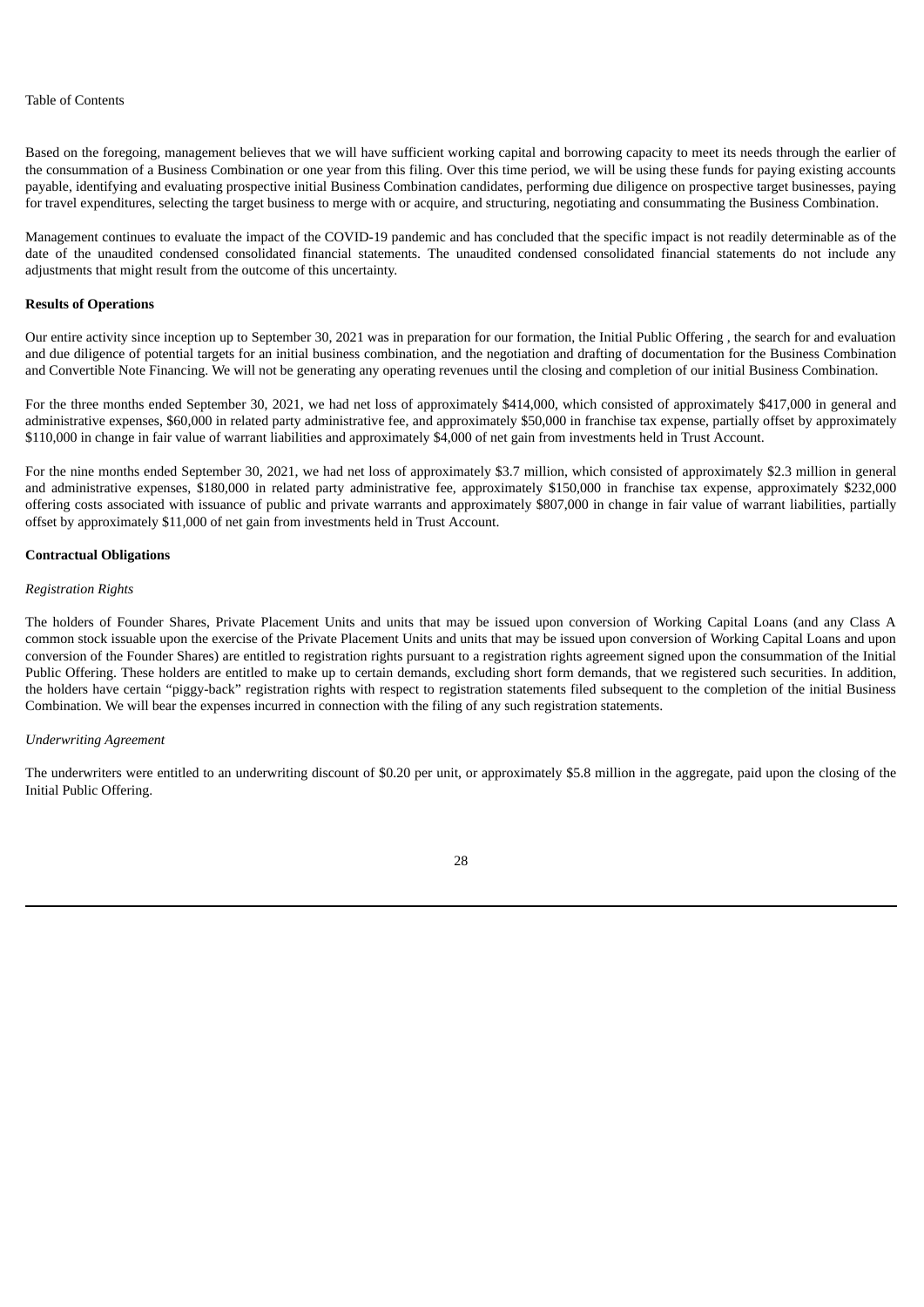# **Critical Accounting Policies**

#### *Class A Common Stock Subject to Possible Redemption*

We account for our Class A common stock subject to possible redemption in accordance with the guidance in ASC Topic 480 "Distinguishing Liabilities from Equity." Class A common stock subject to mandatory redemption (if any) are classified as liability instruments and are measured at fair value. Conditionally redeemable Class A common stock (including shares of Class A common stock that feature redemption rights that are either within the control of the holder or subject to redemption upon the occurrence of uncertain events not solely within our control) are classified as temporary equity. At all other times, Class A common stock are classified as stockholders' equity. Our Class A common stock feature certain redemption rights that are considered to be outside of our control and subject to occurrence of uncertain future events. Accordingly, as of September 30, 2021, 28,750,000 shares of Class A common stock subject to possible redemption at the redemption amount were presented at redemption value as temporary equity, outside of the stockholders' equity section of our balance sheet.

# *Net Loss per Share of Common Stock*

We comply with accounting and disclosure requirements of FASB ASC Topic 260, "Earnings Per Share." We have two classes of shares, which are referred to as Class A common stock and Class F common stock. Income and losses are shared pro rata between the two classes of shares. Net income (loss) per share of common stock is calculated by dividing the net income (loss) by the weighted average number of common stock outstanding for the respective period.

The calculation of diluted net loss per share of common stock does not consider the effect of the warrants underlying the Units sold in the Initial Public Offering and the Private Placement Warrants to purchase 9,842,500 shares of Class A common stock in the calculation of diluted loss per share, because their inclusion would be anti-dilutive under the treasury stock method. As a result, diluted net loss per share of common stock is the same as basic net loss per share of common stock for the three and nine months ended September 30, 2021. Accretion associated with the redeemable Class A common stock is excluded from earnings per share as the redemption value approximates fair value.

#### *Derivative warrant liabilities*

We do not use derivative instruments to hedge exposures to cash flow, market, or foreign currency risks. We evaluate all of its financial instruments, including issued stock purchase warrants, to determine if such instruments are derivatives or contain features that qualify as embedded derivatives, pursuant to ASC 480 and ASC Topic 815, "Derivatives and Hedging" ("ASC 815"). The classification of derivative instruments, including whether such instruments should be recorded as liabilities or as equity, is re-assessed at the end of each reporting period.

We account for our warrants issued in connection with its Initial Public Offering and Private Placement recognized as derivative liabilities in accordance with ASC 815. Accordingly, we recognize the warrant instruments as liabilities at fair value and adjusts the instruments to fair value at each reporting period. The liabilities are subject to re-measurement at each balance sheet date until exercised, and any change in fair value is recognized in the Company's statement of operations. The fair value of warrants issued in connection with the Initial Public Offering was initially measured using Binominal Lattice simulation and subsequently been measured on the market price of such warrants at each measurement date when separately listed and traded. The fair value of warrants issued in connection with the Private Placement has been estimated using modified Black-Scholes Option Pricing Model at each measurement date.

# *Recently Adopted Accounting standards*

In August 2020, the FASB issued ASU No. 2020-06, *Debt—Debt with Conversion and Other Options (Subtopic 470-20) and Derivatives and Hedging—* Contracts in Entity's Own Equity (Subtopic 815-40): Accounting for Convertible Instruments and Contracts in an Entity's Own Equity ("ASU 2020-06"), which simplifies accounting for convertible instruments by removing major separation models required under current GAAP. The ASU also removes certain settlement conditions that are required for equity-linked contracts to qualify for the derivative scope exception, and it simplifies the

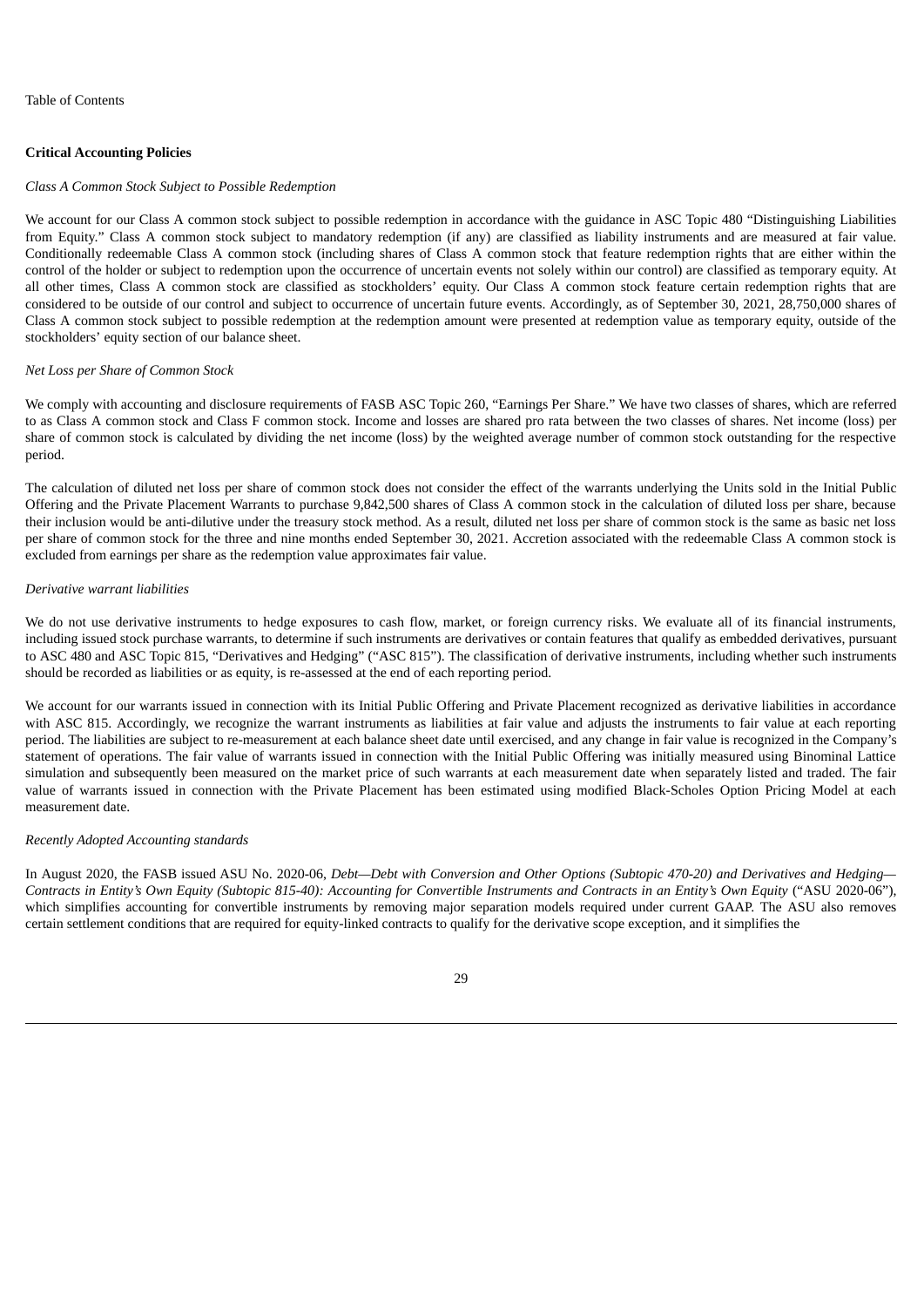diluted earnings per share calculation in certain areas. The Company adopted ASU 2020-06 on January 1, 2021. Adoption of the ASU did not impact the Company's financial position, results of operations or cash flows.

Our management does not believe that any other recently issued, but not yet effective, accounting pronouncements, if currently adopted, would have a material impact on our financial statements.

#### **Off-Balance Sheet Arrangements**

As of September 30, 2021, we did not have any off-balance sheet arrangements as defined in Item 303(a)(4)(ii) of Regulation S-K.

#### **JOBS Act**

The Jumpstart Our Business Startups Act of 2012 (the "JOBS Act") contains provisions that, among other things, relax certain reporting requirements for qualifying public companies. We qualify as an "emerging growth company" and under the JOBS Act are allowed to comply with new or revised accounting pronouncements based on the effective date for private (not publicly traded) companies. We are electing to delay the adoption of new or revised accounting standards, and as a result, we may not comply with new or revised accounting standards on the relevant dates on which adoption of such standards is required for non-emerging growth companies. As a result, the financial statements may not be comparable to companies that comply with new or revised accounting pronouncements as of public company effective dates.

Additionally, we are in the process of evaluating the benefits of relying on the other reduced reporting requirements provided by the JOBS Act. Subject to certain conditions set forth in the JOBS Act, if, as an "emerging growth company," we choose to rely on such exemptions we may not be required to, among other things, (i) provide an auditor's attestation report on our system of internal controls over financial reporting pursuant to Section 404 of the Sarbanes-Oxley Act, (ii) provide all of the compensation disclosure that may be required of non-emerging growth public companies under the Dodd-Frank Wall Street Reform and Consumer Protection Act, (iii) comply with any requirement that may be adopted by the PCAOB regarding mandatory audit firm rotation or a supplement to the auditor's report providing additional information about the audit and the financial statements (auditor discussion and analysis) and (iv) disclose certain executive compensation related items such as the correlation between executive compensation and performance and comparisons of the CEO's compensation to median employee compensation. These exemptions will apply for a period of five years following the completion of our Initial Public Offering or until we are no longer an "emerging growth company," whichever is earlier.

#### **Item 3. Quantitative and Qualitative Disclosures About Market Risk**

We are a smaller reporting company as defined by Rule 12b-2 of the Exchange Act and are not required to provide the information otherwise required under this item. As of September 30, 2021, we were not subject to any market or interest rate risk. The net proceeds of the Initial Public Offering, including amounts in the Trust Account, will be invested in U.S. government securities with a maturity of 185 days or less or in money market funds that meet certain conditions under Rule 2a-7 under the Investment Company Act of 1940, as amended, that invest only in direct U.S. government treasury obligations. Due to the short-term nature of these investments, we believe there will be no associated material exposure to interest rate risk.

We have not engaged in any hedging activities since our inception, and we do not expect to engage in any hedging activities with respect to the market risk to which we are exposed.

## **Item 4. Controls and Procedures**

## *Evaluation of Disclosure Controls and Procedures*

Our management evaluated, with the participation of our current chief executive officer and chief financial officer (our "Certifying Officers"), the effectiveness of our disclosure controls and procedures as of September 30, 2021, pursuant to Rule 13a-15(b) under the Exchange Act. Based upon that evaluation, our Certifying Officers concluded that our disclosure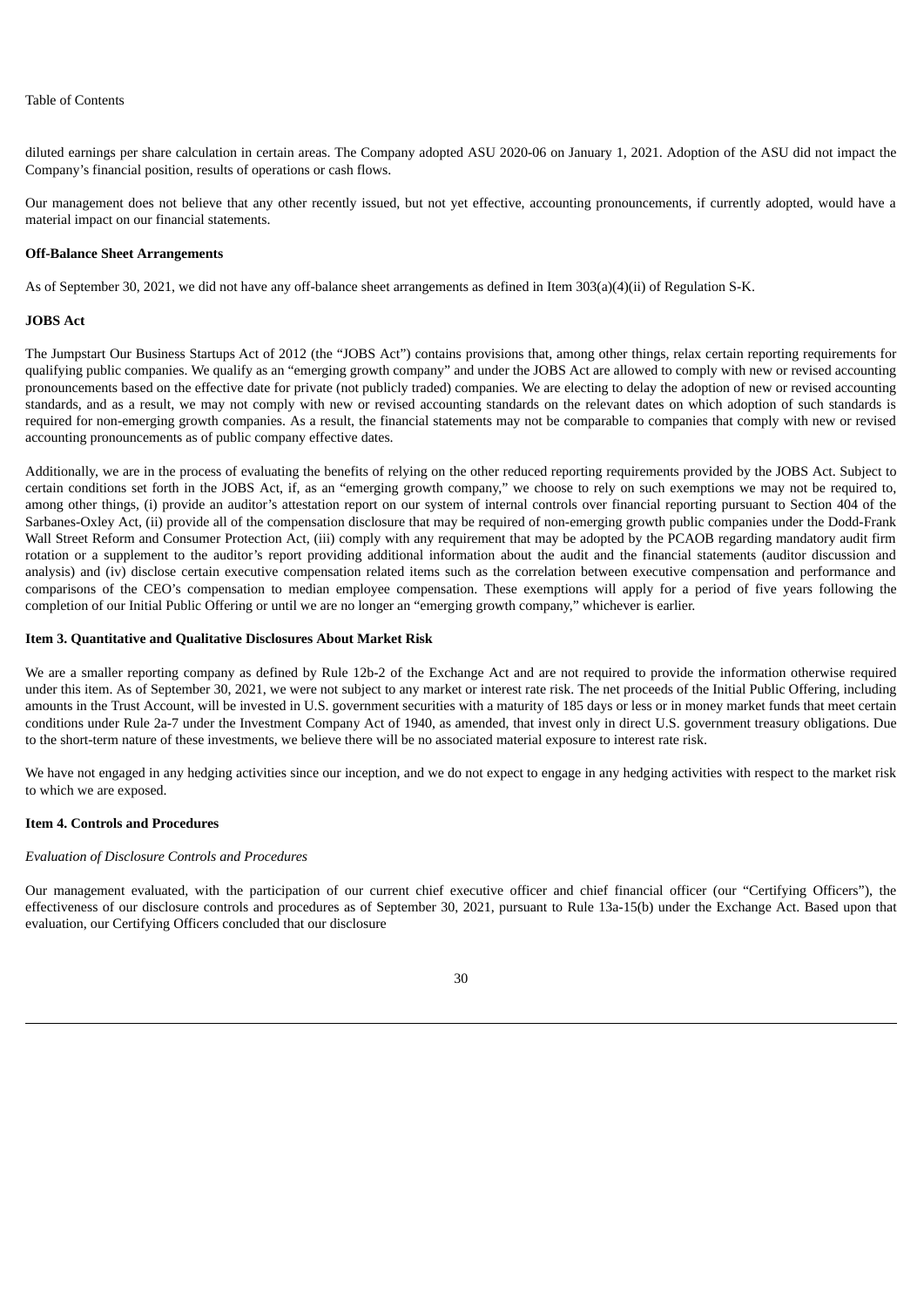controls and procedures were not effective as of September 30, 2021, because of a material weakness in our internal control over financial reporting. A material weakness is a deficiency, or a combination of deficiencies, in internal control over financial reporting, such that there is a reasonable possibility that a material misstatement of the Company's annual or interim financial statements will not be prevented or detected on a timely basis. Specifically, the Company's management has concluded that our control around the interpretation and accounting for certain complex features of the Class A common stock and warrants issued by the Company was not effectively designed or maintained. This material weakness resulted in the restatement of the Company's balance sheet as of January 14, 2021, and its interim financial statements for the quarters ended March 31, 2021, and June 30, 2021. Additionally, this material weakness could result in a misstatement of the warrant liability, Class A common stock, other complex financial instruments and related accounts and disclosures that would result in a material misstatement of the financial statements that would not be prevented or detected on a timely basis.

Disclosure controls and procedures are controls and other procedures that are designed to ensure that information required to be disclosed in our reports filed or submitted under the Exchange Act is recorded, processed, summarized and reported within the time periods specified in the SEC's rules and forms. Disclosure controls and procedures include, without limitation, controls and procedures designed to ensure that information required to be disclosed in company reports filed or submitted under the Exchange Act is accumulated and communicated to management, including our chief executive officer and chief financial officer, to allow timely decisions regarding required disclosure.

#### *Changes in internal control over financial reporting*

There was no change in our internal control over financial reporting that occurred during the fiscal quarter ended September 30, 2021, covered by this Quarterly Report on Form 10-Q that has materially affected, or is reasonably likely to materially affect, our internal control over financial reporting except for the below:

The Chief Executive Officer and Chief Financial Officer performed additional accounting and financial analyses and other post-closing procedures including consulting with subject matter experts related to the accounting for certain complex features of the Class A common stock and warrants. The Company's management has expended, and will continue to expend, a substantial amount of effort and resources for the remediation and improvement of our internal control over financial reporting. While we have processes to properly identify and evaluate the appropriate accounting technical pronouncements and other literature for all significant or unusual transactions, we have expanded and will continue to improve these processes to ensure that the nuances of such transactions are effectively evaluated in the context of the increasingly complex accounting standards.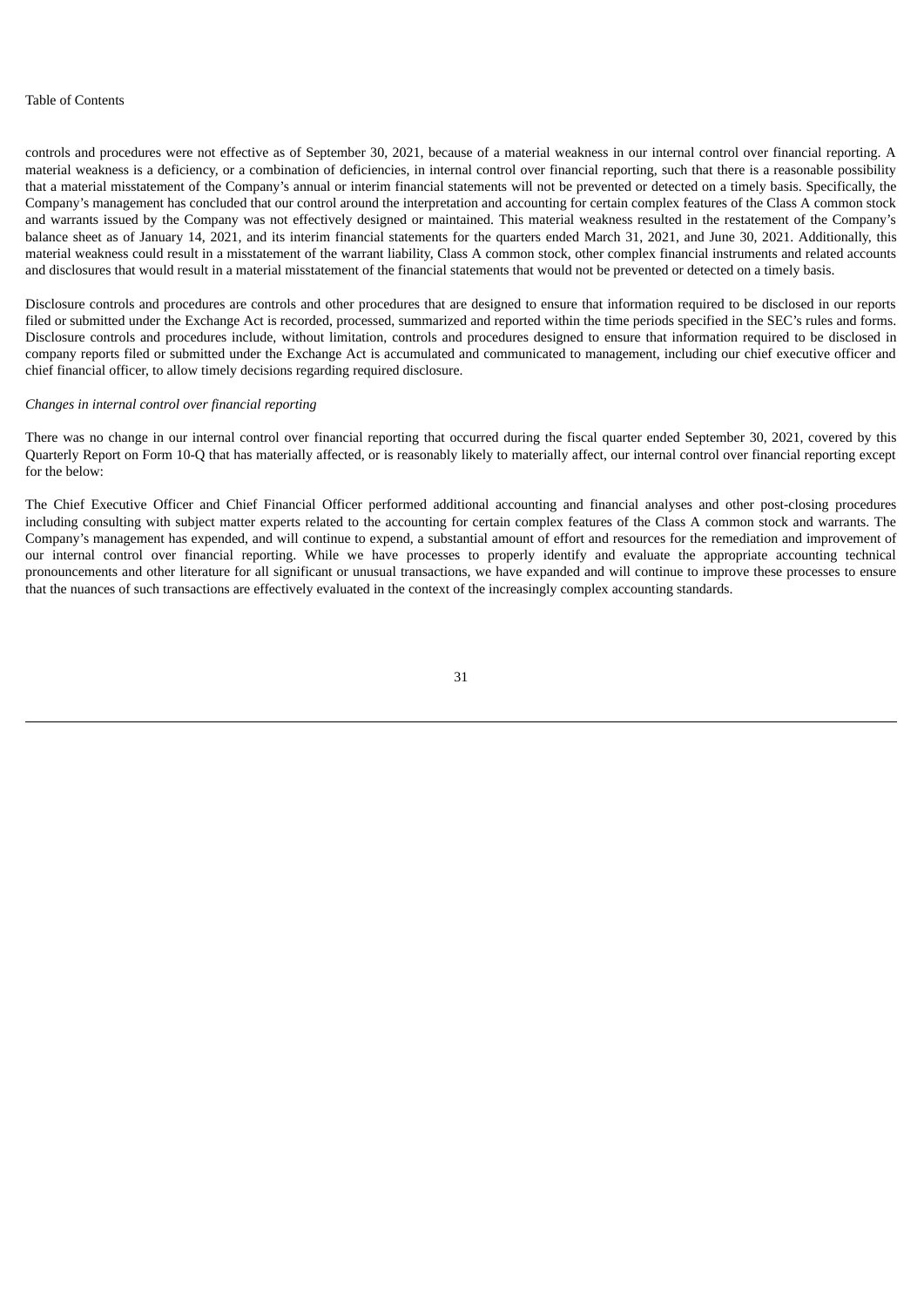#### **PART II - OTHER INFORMATION**

#### **Item 1. Legal Proceedings.**

None.

## **Item 1A. Risk Factors.**

As of the date of this Quarterly Report on Form 10-Q, there have been no material changes to the risk factors disclosed in our final prospectus filed with the SEC on January 13, 2021, except for the below risk factors. We may disclose changes to such factors or disclose additional factors from time to time in our future filings with the SEC.

## The securities in which we invest the funds held in the trust account could bear a negative rate of interest, which could reduce the value of the assets held in trust such that the per-share redemption amount received by public stockholders may be less than \$10.00 per share.

The proceeds held in the trust account will be invested only in U.S. government treasury obligations with a maturity of 185 days or less or in money market funds meeting certain conditions under Rule 2a-7 under the Investment Company Act, which invest only in direct U.S. government treasury obligations. While short-term U.S. government treasury obligations currently yield a positive rate of interest, they have briefly yielded negative interest rates in recent years. Central banks in Europe and Japan pursued interest rates below zero in recent years, and the Open Market Committee of the Federal Reserve has not ruled out the possibility that it may in the future adopt similar policies in the United States. In the event that we are unable to complete our initial business combination or make certain amendments to our amended and restated certificate of incorporation, our public stockholders are entitled to receive their prorata share of the proceeds held in the trust account, plus any interest income, net of income taxes paid or payable (less, in the case we are unable to complete our initial business combination, \$100,000 of interest to pay dissolution expenses). Negative interest rates could reduce the value of the assets held in trust such that the per-share redemption amount received by public stockholders may be less than \$10.00 per share.

#### Our warrants are accounted for as liabilities and the changes in value of our warrants could have a material effect on our financial results.

On April 12, 2021, the Acting Director of the Division of Corporation Finance and Acting Chief Accountant of the SEC together issued a statement regarding the accounting and reporting considerations for warrants issued by special purpose acquisition companies entitled "Staff Statement on Accounting and Reporting Considerations for Warrants Issued by Special Purpose Acquisition Companies (the "SEC Staff Statement"). Specifically, the SEC Staff Statement focused on certain settlement terms and provisions related to certain tender offers following a business combination, which terms are similar to those contained in the warrant agreement governing our warrants.

As a result, included on our balance sheet as of September 30, 2021, contained in our Form 10-Q, are derivative liabilities related to embedded features contained within our warrants. Accounting Standards Codification 815, Derivatives and Hedging ("ASC 815") provides for the remeasurement of the fair value of such derivatives at each balance sheet date, with a resulting non-cash gain or loss related to the change in the fair value being recognized in earnings in the statements of operations. As a result of the recurring fair value measurement, our financial statements and results of operations may fluctuate quarterly based on factors which are outside of our control. Due to the recurring fair value measurement, we expect that we will recognize noncash gains or losses on our warrants each reporting period and that the amount of such gains or losses could be material.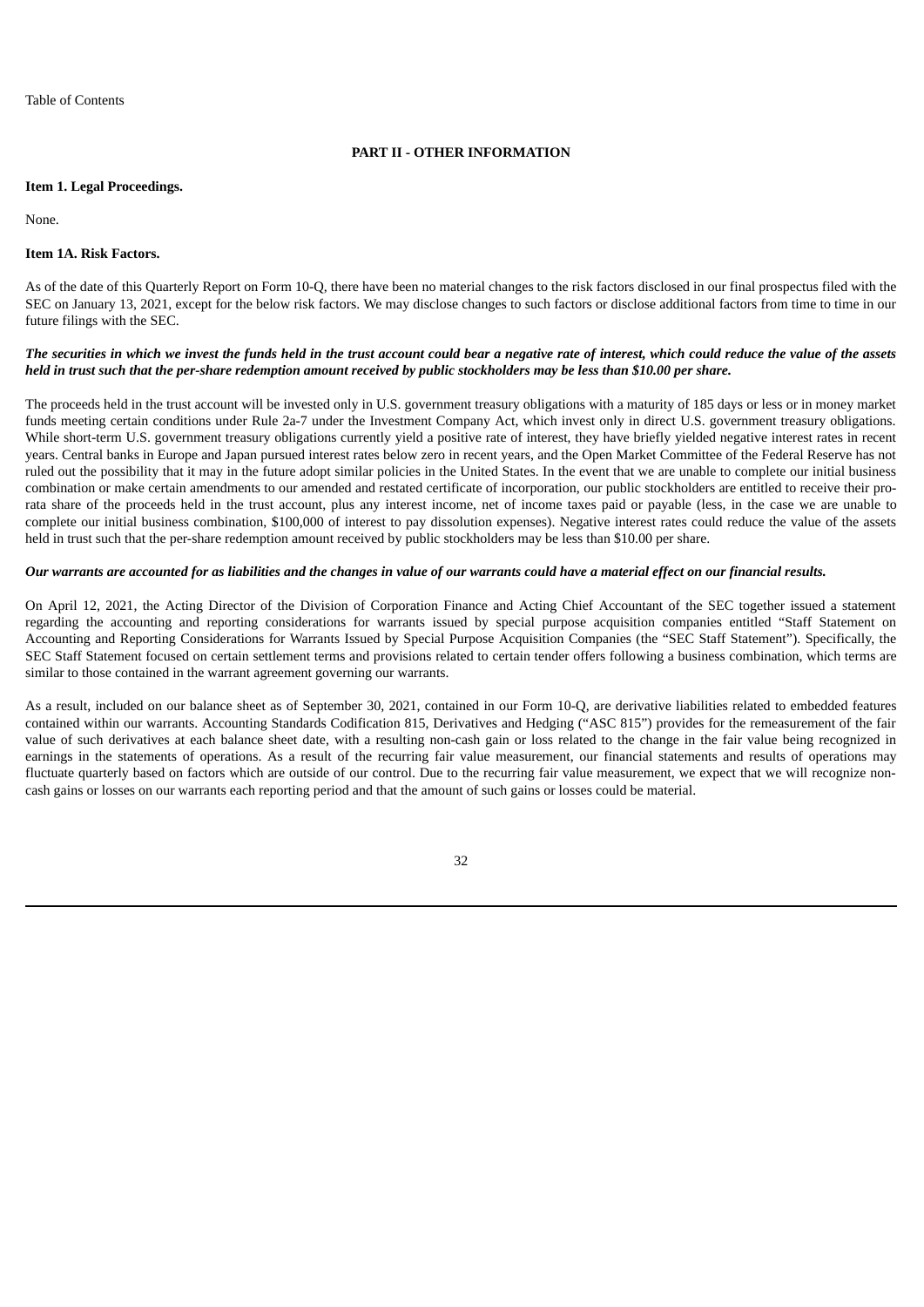## Warrants that are accounted for as a warrant liability will be recorded at fair value upon issuance with changes in fair value each period reported in earnings, which may have an adverse effect on the market price of our common stock and/or may make it more difficult for us to consummate an *initial business combination.*

We account for the 9,842,500 warrants issued in connection with the initial public offering (including the 9,583,333 warrants sold as part of the units in the initial public offering and the 259,167 private placement warrants underlying the private placement units) in accordance with the guidance contained in Derivatives and Hedging — Contracts in Entity's Own Equity (ASC 815-40). Such guidance provides that because the warrants do not meet the criteria for equity treatment thereunder, each warrant must be recorded as a liability. Accordingly, we will classify each warrant as a liability at its fair value. This liability is subject to re-measurement at each balance sheet date. With each such remeasurement, the warrant liability will be adjusted to fair value, with the change in fair value recognized in our statement of operations and therefore our reported earnings. The impact of changes in fair value on earnings may have an adverse effect on the market price of our common stock. In addition, potential targets may seek a special purposes acquisition company (SPAC) that does not have warrants that are accounted for as a warrant liability, which may make it more difficult for us to consummate an initial business combination with a target business.

We have identified a material weakness in our internal control over financial reporting as of January 14, 2021, March 31, 2021, June 30, 2021, and September 30, 2021. If we are unable to maintain an effective system of internal control over financial reporting, we may not be able to accurately report our financial results in a timely manner, which may adversely affect investor confidence in us and materially and adversely affect our business *and operating results.*

Following the issuance of the SEC Staff Statement and subsequent informal guidance delivered by the SEC to accounting and audit practitioners in November 2021 regarding the accounting for certain complex financial instruments (such as our Class A common stock and warrants), our management concluded that, in light of the SEC Staff Statement and such informal guidance, our audited balance sheet as of January 14, 2021, and our interim financial statements for the quarters ended March 31, 2021, and June 30, 2021, should be restated. In connection with the foregoing development and solely as the result of such restatement, we identified a material weakness in our internal controls over financial reporting.

A material weakness is a deficiency, or a combination of deficiencies, in internal control over financial reporting such that there is a reasonable possibility that a material misstatement of our annual or interim financial statements will not be prevented, or detected and corrected on a timely basis.

Effective internal controls are necessary for us to provide reliable financial reports and prevent fraud. We continue to evaluate steps to remediate the material weakness. These remediation measures may be time consuming and costly and there is no assurance that these initiatives will ultimately have the intended effects.

If we identify any new material weaknesses in the future, any such newly identified material weakness could limit our ability to prevent or detect a misstatement of our accounts or disclosures that could result in a material misstatement of our annual or interim financial statements. In such case, we may be unable to maintain compliance with securities law requirements regarding timely filing of periodic reports in addition to applicable stock exchange listing requirements, investors may lose confidence in our financial reporting and our stock price may decline as a result. We cannot assure you that the measures we have taken to date, or any measures we may take in the future, will be sufficient to avoid potential future material weaknesses.

For risk factors related to BuzzFeed and the Business Combination, please review the Registration Statement on Form S-4 that the Company filed with the SEC on July 30, 2021, including the preliminary proxy statement/prospectus of the Company included therein as amended by the Company from time to time, any post-effective amendments or supplements thereto to be filed by the Company, and the definitive proxy statement/prospectus filed by the Company *on November 10, 2021.*

## **Item 2. Unregistered Sales of Equity Securities and Use of Proceeds.**

Simultaneously with the closing of the Initial Public Offering, we consummated the private placement ("Private Placement") of 777,500 units (each, a "Private Placement Unit" and collectively, the "Private Placement Units") at a price

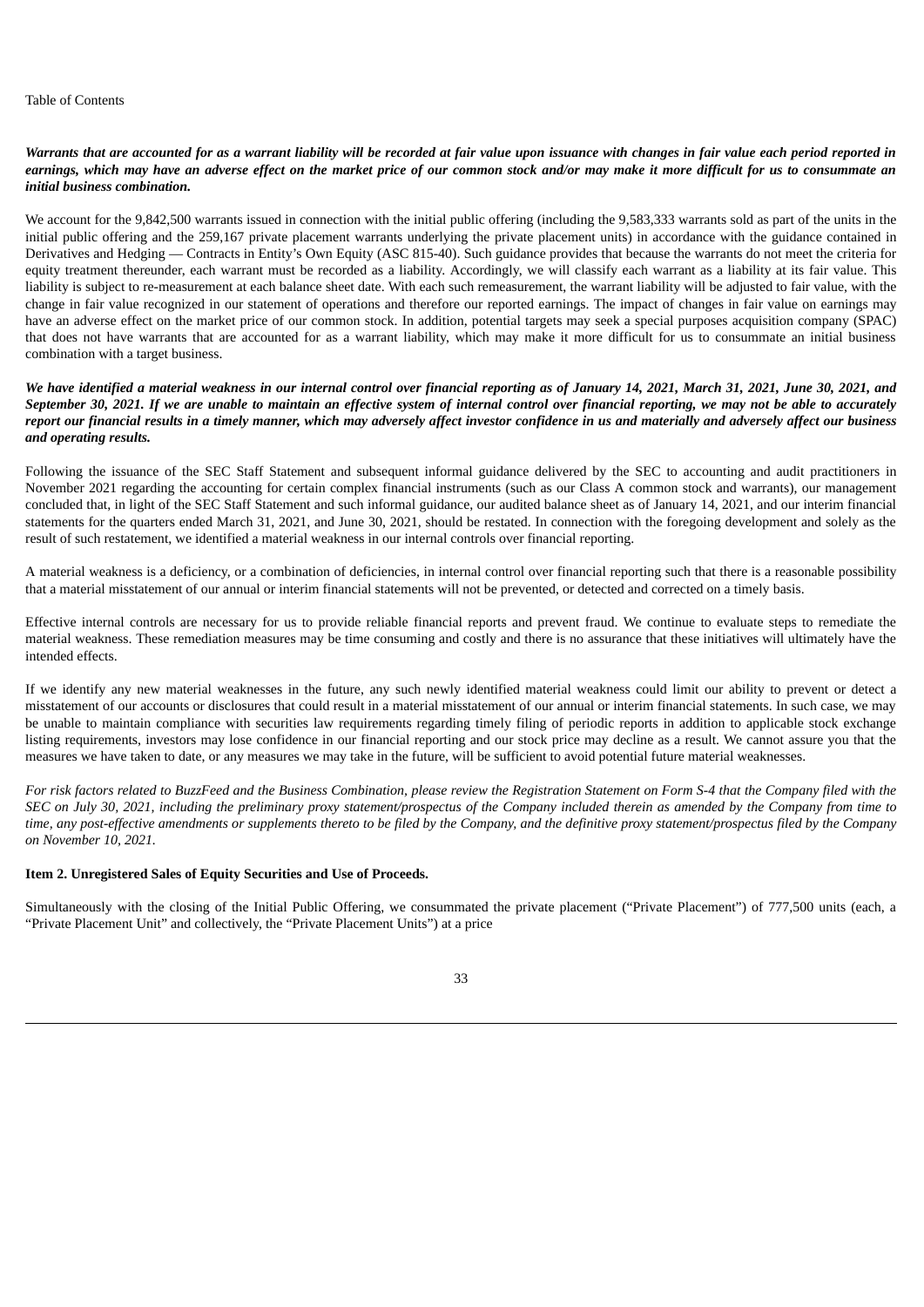of \$10.00 per Private Placement Unit to the Sponsor, PA 2 Co-Investment LLC (an affiliate of Cowen and Company, LLC, a representative of the underwriters), and Craig-Hallum Capital Group LLC (a representative of the underwriters) and its affiliate, generating proceeds of approximately \$7.8 million.

In connection with the Initial Public Offering, our sponsor had agreed to loan us an aggregate of up to \$300,000 pursuant to the Note. This loan is noninterest bearing and payable on the consummation of the Initial Public Offering. The Company repaid the Note in full on January 14, 2021.

Upon the closing of the Initial Public Offering and the Private Placement, \$287.5 million in the aggregate of net proceeds of the Initial Public Offering and certain of a portion of the proceeds of the Private Placement were placed in the Trust Account and invested in U.S. government treasury bills with a maturity of 185 days or less and in money market funds meeting certain conditions under Rule 2a-7 under the Investment Company Act which invest only in direct U.S. government treasury obligations.

We paid a total of approximately \$6.2 million in underwriting discounts and commissions and offering costs related to the Initial Public Offering.

On June 24, 2021, concurrently with the execution of the Merger Agreement, the Company entered into a convertible note subscription agreement (the "Convertible Note Subscription Agreement") with certain investors (the "Note Investors"), in respect of \$150.0 million aggregate principal amount of unsecured convertible notes due in 2026 (the "Notes") to be issued in connection with the closing of the Business Combination The principal terms of the Notes are set forth in the term sheet attached as an exhibit to the Convertible Note Subscription Agreement and will be embodied in an indenture to be entered into in connection with the closing of the Business Combination between BuzzFeed, the guarantors party thereto and the indenture trustee (the "Indenture") and the form of global note attached thereto. The Notes will bear interest at a rate of 7.00% per annum, payable semi-annually (provided, however, that if there is less than \$144.0 million in 890's trust account immediately following the closing date of the transactions subject of the Convertible Note Subscription Agreement (the "Convertible Note Financing"), the stated interest rate shall be 8.50% per annum), will be convertible into approximately 12,000,000 shares of Class A common stock at an initial conversion price of the lesser of  $(x)$  \$12.50 and  $(y)$  a 25% premium to the lowest per share price at which any equity of 890 is issued prior to the closing of the Business Combination in accordance with the terms thereof, and shall mature on the date that is five years following the closing of the Convertible Note Financing. The securities that may be issued in connection with the Convertible Note Subscription Agreement will not be immediately registered under the Securities Act, in reliance on the exemption from registration provided by Section 4(a)(2) of the Securities Act and/or Regulation D promulgated thereunder.

The foregoing description of the Convertible Note Subscription Agreement and Indenture is subject to and qualified in its entirety by reference to the full text of the form of Convertible Note Subscription Agreement and Indenture, copies of which are included as Exhibits 10.1 and 10.6 hereto, respectively, and the terms of which are incorporated herein by reference.

# **Item 3. Defaults upon Senior Securities.**

None.

## **Item 4. Mine Safety Disclosures.**

Not applicable.

#### **Item 5. Other Information.**

None.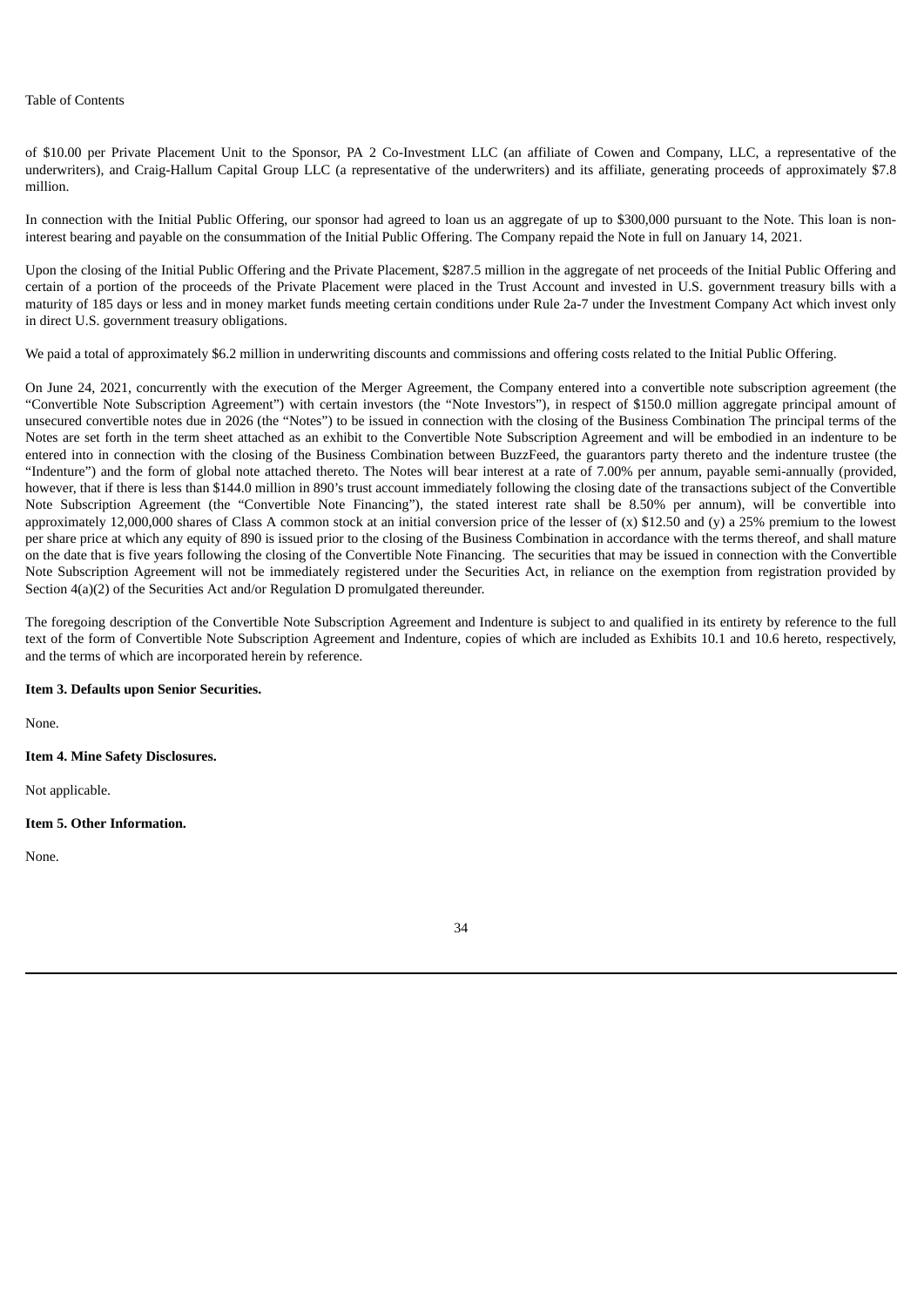# **Item 6. Exhibits.**

| <b>Exhibit</b><br><b>Number</b> | <b>Description</b>                                                                                                                                                                                                                                                                                                     |
|---------------------------------|------------------------------------------------------------------------------------------------------------------------------------------------------------------------------------------------------------------------------------------------------------------------------------------------------------------------|
| $2.1+$                          | Agreement and Plan of Merger, dated as of June 24, 2021, by and among the Registrant, Bolt Merger Sub I, Inc., Bolt Merger Sub II, Inc.,<br>and BuzzFeed, Inc. (incorporated by reference to Exhibit 2.1 of Form 8-K filed by the Registrant with the SEC on June 24, 2021).                                           |
| 2.2                             | Amendment No. 1 to Agreement and Plan of Merger, dated as of October 28, 2021, by and among the Registrant, Bolt Merger Sub I, Inc.,<br>Bolt Merger Sub II, Inc., and BuzzFeed, Inc. (incorporated by reference to Exhibit 2.1 of Form 8-K filed by the Registrant with the SEC<br>on October 29, 2021).               |
| 4.1                             | Form of Voting Agreement (incorporated by reference to Exhibit 4.1 of Form 8-K filed by the Registrant with the SEC on June 24, 2021).                                                                                                                                                                                 |
| 4.2                             | Amendment No. 1 of Registration Rights Agreement, dated as of June 24, 2021, by and among the Registrant, 200 Park Avenue Partners,<br>LLC, PA 2 Co-Investment LLC and Craig-Hallum Capital Group LLC (incorporated by reference to Exhibit 4.2 of Form 8-K filed by the<br>Registrant with the SEC on June 24, 2021). |
| 4.3                             | Form of Amended and Restated Registration Rights Agreement (incorporated by reference to Exhibit 4.3 of Form 8-K filed by the<br>Registrant with the SEC on June 24, 2021).                                                                                                                                            |
| 10.1                            | Form of Convertible Note Subscription Agreement (incorporated by reference to Exhibit 10.1 of Form 8-K filed by the Registrant with<br>the SEC on June 24, 2021).                                                                                                                                                      |
| 10.2                            | Sponsor Support Agreement, dated as of June 24, 2021, by and among 200 Park Avenue Partners, LLC, the Registrant and BuzzFeed, Inc.<br>(incorporated by reference to Exhibit 10.2 of Form 8-K filed by the Registrant with the SEC on June 24, 2021).                                                                  |
| 10.3                            | Form of Stockholder Support Agreement (incorporated by reference to Exhibit 10.3 of Form 8-K filed by the Registrant with the SEC on<br>June 24, 2021).                                                                                                                                                                |
| 10.4                            | Loan Commitment Letter, dated May 27, 2021, from 200 Park Avenue Partners, LLC, the Registrant's Sponsor, to the Registrant.                                                                                                                                                                                           |
| 10.5                            | Loan Commitment Letter, dated August 6, 2021, from 200 Park Avenue Partners, LLC, the Registrant's Sponsor, to the Registrant.                                                                                                                                                                                         |
| 10.6                            | Form of Indenture between Registrant and Wilmington Savings Fund Society, FSB as Trustee (incorporated by reference to Exhibit 4.2 of<br>the Registration Statement on Form S-4/A filed by the Registrant with the SEC on October 29, 2021).                                                                           |
| 31.1                            | Certification of Chairman and Co-Chief Executive Officer (Principal Executive Officer) Pursuant to Rules 13a-14(a) and 15d-14(a) under<br>the Securities Exchange Act of 1934, as Adopted Pursuant to Section 302 of the Sarbanes-Oxley Act of 2002.                                                                   |
| 31.2                            | Certification of Chief Financial Officer (Principal Financial and Accounting Officer) Pursuant to Rules 13a-14(a) and 15d-14(a) under the<br>Securities Exchange Act of 1934, as Adopted Pursuant to Section 302 of the Sarbanes-Oxley Act of 2002.                                                                    |
| $32.1*$                         | Certification of Chairman and Co-Chief Executive Officer (Principal Executive Officer) Pursuant to 18 U.S.C. Section 1350, as Adopted<br>Pursuant to Section 906 of the Sarbanes-Oxley Act of 2002.                                                                                                                    |
| $32.2*$                         | Certification of Chief Financial Officer (Principal Financial and Accounting Officer) Pursuant to 18 U.S.C. Section 1350, as Adopted<br>Pursuant to Section 906 of the Sarbanes-Oxley Act of 2002.                                                                                                                     |
| 101.INS                         | <b>XBRL Instance Document</b>                                                                                                                                                                                                                                                                                          |
| 101.SCH                         | XBRL Taxonomy Extension Schema Document                                                                                                                                                                                                                                                                                |
| 101.CAL                         | XBRL Taxonomy Extension Calculation Linkbase Document                                                                                                                                                                                                                                                                  |
| 101.DEF                         | XBRL Taxonomy Extension Definition Linkbase Document                                                                                                                                                                                                                                                                   |
| 101.LAB                         | XBRL Taxonomy Extension Label Linkbase Document                                                                                                                                                                                                                                                                        |
| 101.PRE                         | XBRL Taxonomy Extension Presentation Linkbase Document                                                                                                                                                                                                                                                                 |
|                                 | Cortain of the exhibite and cebedules to this exhibit have been omitted in accordance with Requilation S-K Item 601(b)(2) The Registrant agrees to                                                                                                                                                                     |

† Certain of the exhibits and schedules to this exhibit have been omitted in accordance with Regulation S-K Item 601(b)(2). The Registrant agrees to furnish supplementally a copy of all omitted exhibits and schedules to the SEC upon its request.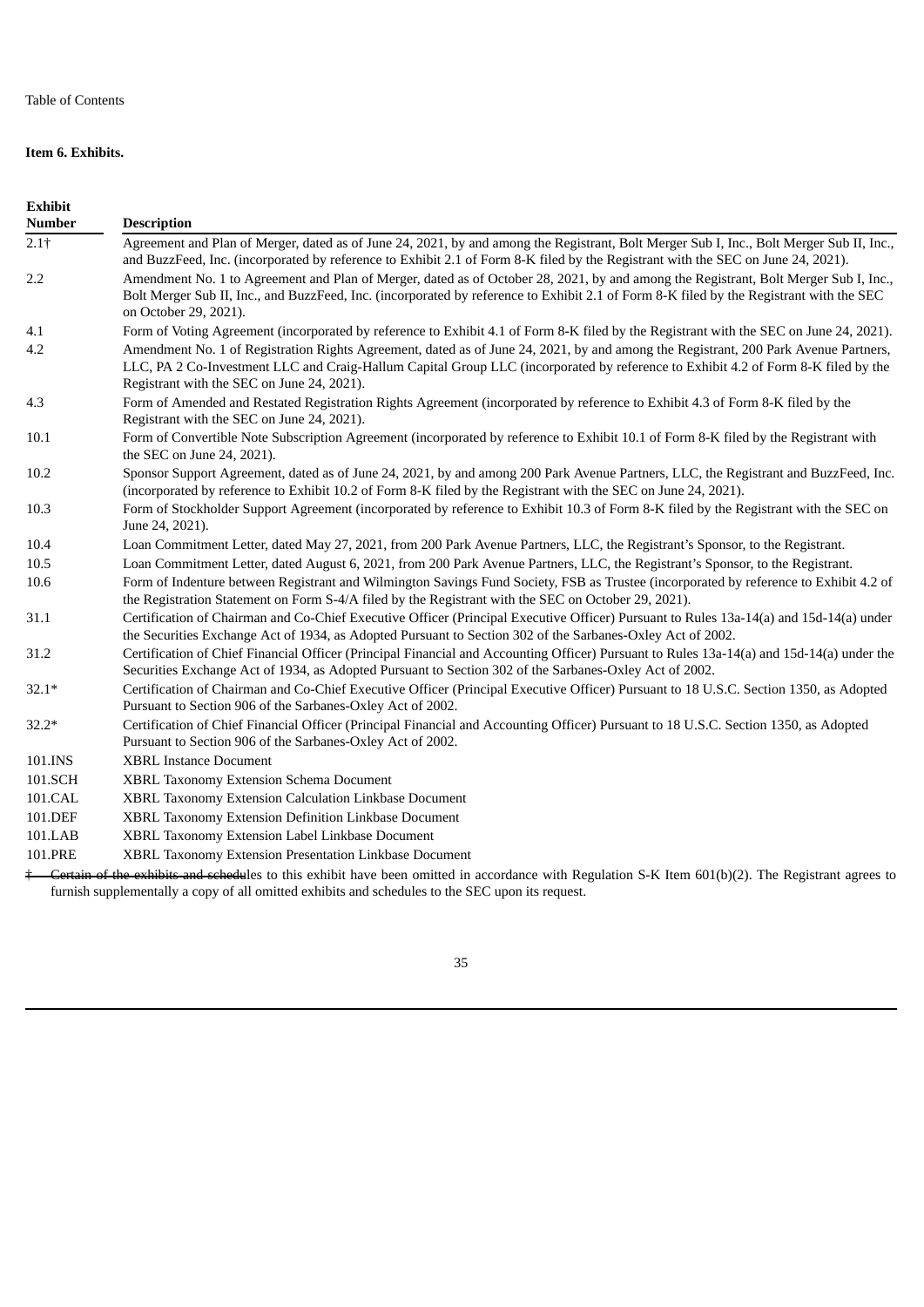*\** These certifications are furnished to the SEC pursuant to Section 906 of the Sarbanes-Oxley Act of 2002 and are deemed not filed for purposes of Section 18 of the Securities Exchange Act of 1934, as amended, nor shall they be deemed incorporated by reference in any filing under the Securities Act of 1933, as amended, except as shall be expressly set forth by specific reference in such filing.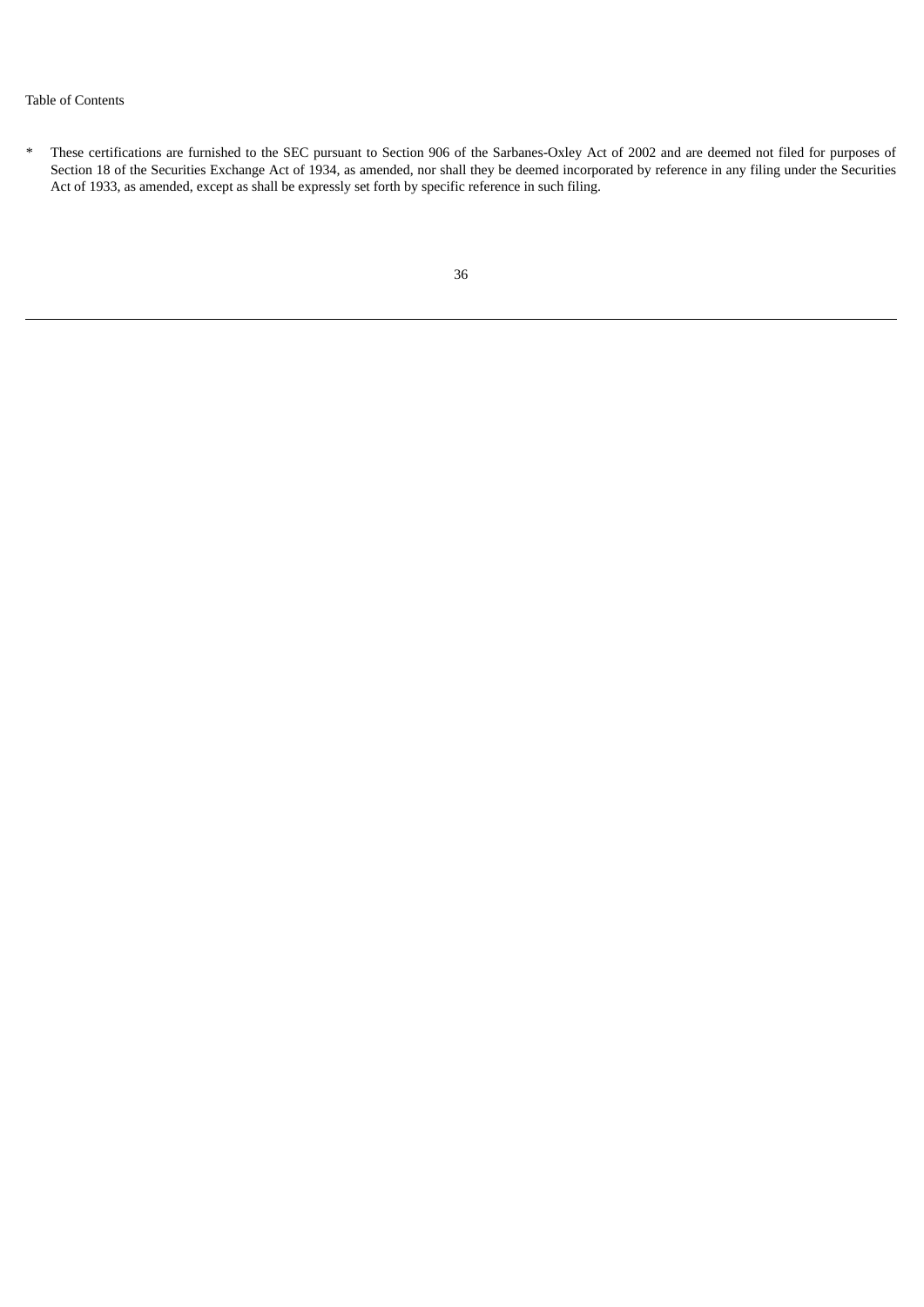# **SIGNATURE**

Pursuant to the requirements of the Securities Exchange Act of 1934, the registrant has duly caused this report to be signed on its behalf by the undersigned hereunto duly authorized.

# Dated: November 15, 2021 **890 5TH AVENUE PARTNERS, INC.**

By: /s/ Emiliano Calemzuk Name: Emiliano Calemzuk Title: Chief Executive Officer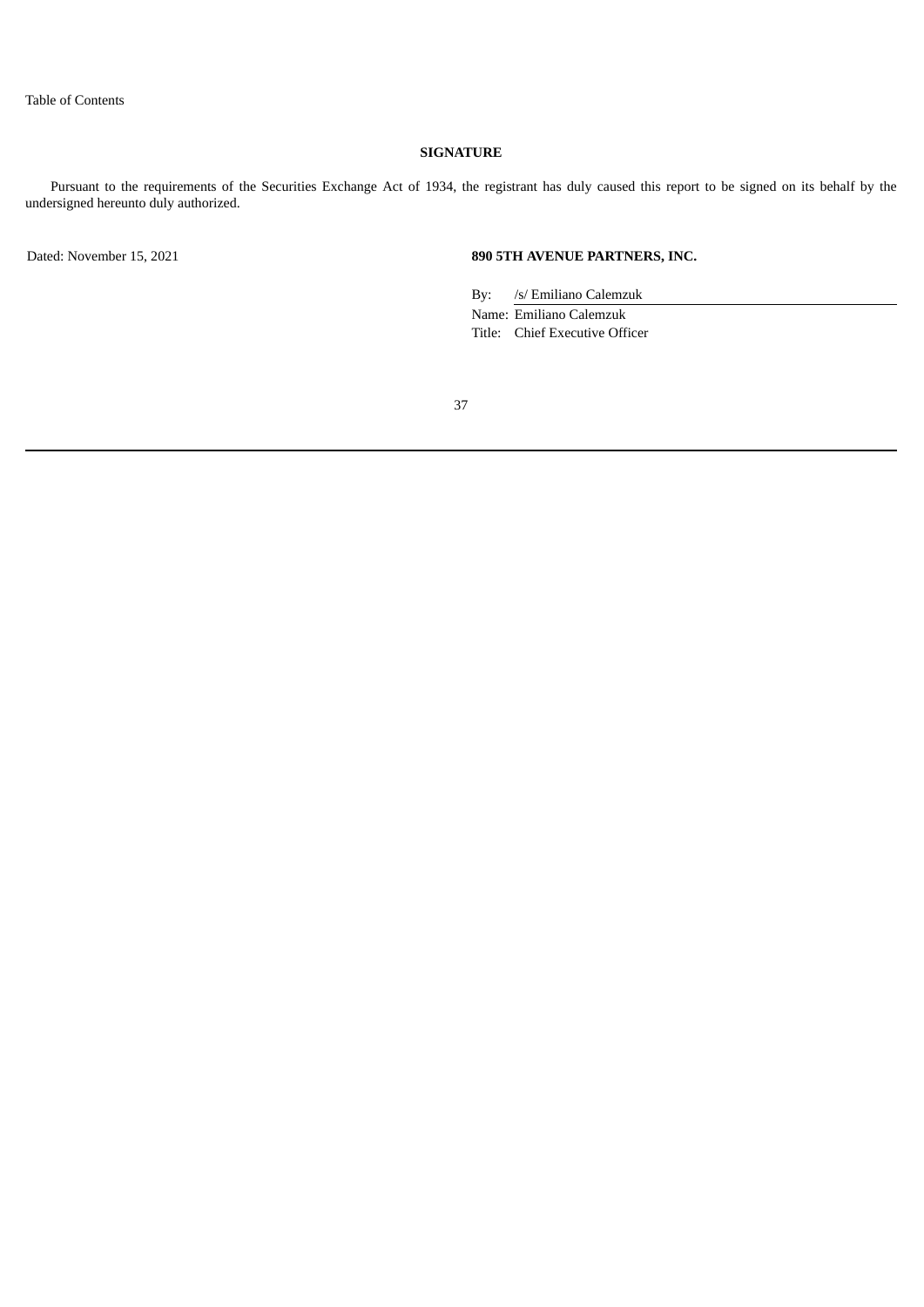200 Park Avenue Partners, LLC 14 Elm Place, Suite 206 Rye, NY 10580

August 6, 2021

890 5th Avenue Partners, Inc. 14 Elm Place, Suite 206 Rye, NY 10580

Reference is hereby made to that certain letter from the undersigned to 890 5th Avenue Partners, Inc., a Delaware corporation (the "Company"), dated May 27, 2021 (the "May Loan Commitment Letter"), pursuant to which the undersigned committed to the Company that, through January 14, 2023, which date is the scheduled liquidation date of the Company if the Company is unable to complete a business combination prior to such date, to the extent that funds are needed by the Company and upon request by the Company, the undersigned will provide to the Company loans in an aggregate amount of up to \$1,600,000.

This letter is to confirm the undersigned's commitment that, in addition to the amount committed pursuant to the May Loan Commitment Letter, through January 14, 2023, if the Company is unable to complete a business combination prior to such date, to the extent that funds are needed by the Company and upon request by the Company, the undersigned will provide to the Company loans in an aggregate amount of up to \$800,000.

These loans will be non-interest bearing and unsecured, and upon the consummation of a business combination, at our option, will either (a) be repaid or (b) with respect to up to \$1,500,000 of such loans (in the aggregate with any loans made under the May Loan Commitment Letter), may be convertible into units of the post- business combination entity at a price of \$10.00 per unit (such units to be identical to the private placement units sold by the Company concurrently with its initial public offering).

The undersigned understands that if the Company does not consummate a business combination (as described in the Company's prospectus, dated January 11, 2021), all amounts loaned to the Company hereunder and under the May Loan Commitment Letter will be forgiven except to the extent that the Company has funds available to it outside of its trust account established in connection with the Company's initial public offering.

Sincerely,

200 PARK AVENUE PARTNERS, LLC

| By:    | /s/ Adam Rothstein |
|--------|--------------------|
| Name:  | Adam Rothstein     |
| Title: | Manager            |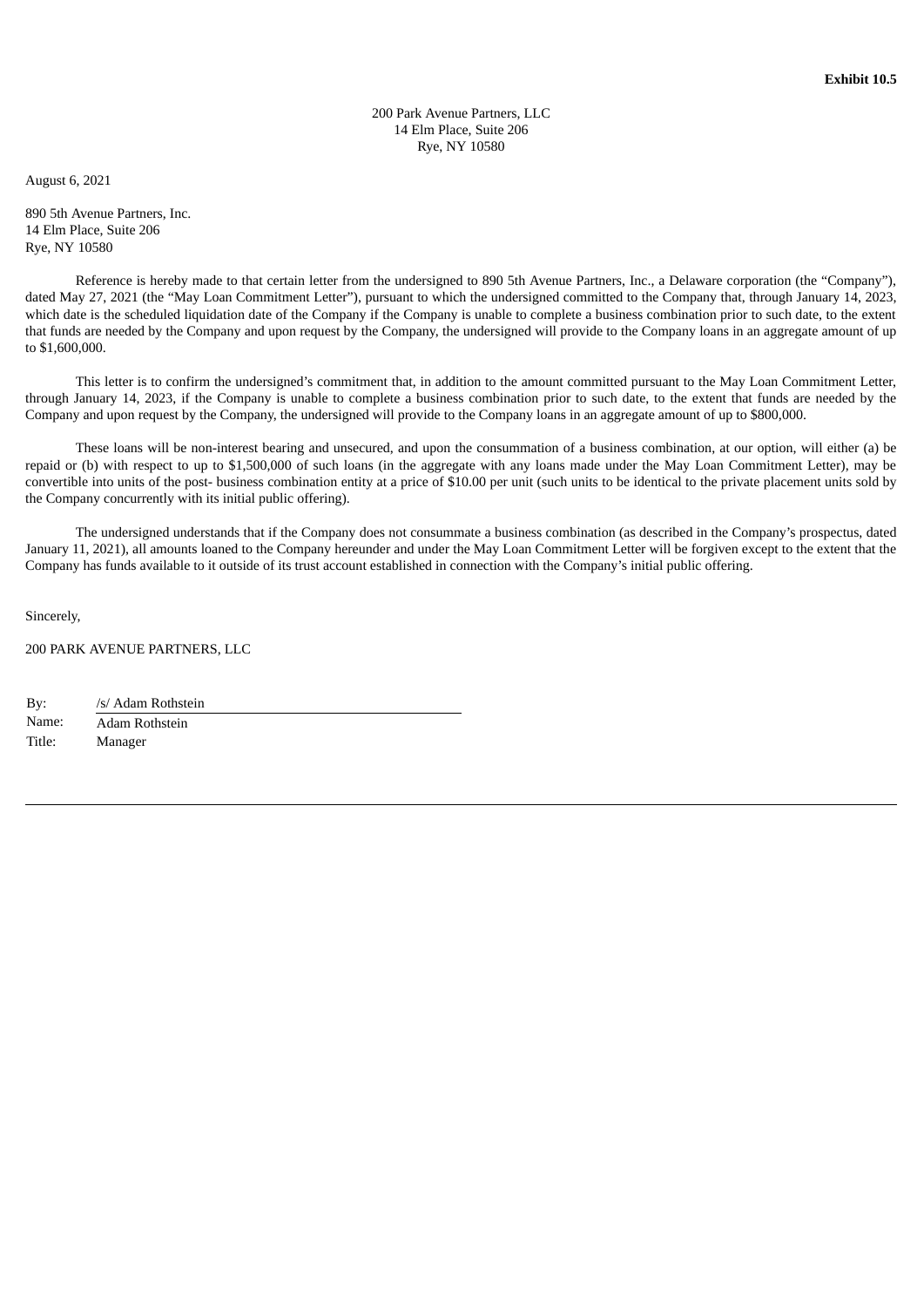# **CERTIFICATION PURSUANT TO RULES 13a-14(a) AND 15d-14(a) UNDER THE SECURITIES EXCHANGE ACT OF 1934, AS ADOPTED PURSUANT TO SECTION 302 OF THE SARBANES-OXLEY ACT OF 2002**

I, Emiliano Calemzuk, certify that:

- 1. I have reviewed this Quarterly Report on Form 10-Q for the quarter ended September 30, 2021, of 890 5th Avenue Partners, Inc.;
- 2. Based on my knowledge, this report does not contain any untrue statement of a material fact or omit to state a material fact necessary to make the statements made, in light of the circumstances under which such statements were made, not misleading with respect to the period covered by this report;
- 3. Based on my knowledge, the financial statements, and other financial information included in this report, fairly present in all material respects the financial condition, results of operations and cash flows of the registrant as of, and for, the periods presented in this report;
- 4. The registrant's other certifying officers and I are responsible for establishing and maintaining disclosure controls and procedures (as defined in Exchange Act Rules 13a-15(e) and 15d-15(e)) for the registrant and have:
	- a. Designed such disclosure controls and procedures, or caused such disclosure controls and procedures to be designed under our supervision, to ensure that material information relating to the registrant, including its consolidated subsidiaries, is made known to us by others within those entities, particularly during the period in which this report is being prepared;
	- b. [Paragraph omitted pursuant to SEC Release Nos. 33-8238/34-47986 and 33-8392/34-49313];
	- c. Evaluated the effectiveness of the registrant's disclosure controls and procedures and presented in this report our conclusions about the effectiveness of the disclosure controls and procedures, as of the end of the period covered by this report based on such evaluation; and
	- d. Disclosed in this report any change in the registrant's internal control over financial reporting that occurred during the registrant's most recent fiscal quarter (the registrant's fourth fiscal quarter in the case of an annual report) that has materially affected, or is reasonably likely to materially affect, the registrant's internal control over financial reporting; and
- 5. The registrant's other certifying officers and I have disclosed, based on our most recent evaluation of internal control over financial reporting, to the registrant's auditors and the audit committee of the registrant's board of directors (or persons performing the equivalent functions):
	- a. All significant deficiencies and material weaknesses in the design or operation of internal control over financial reporting which are reasonably likely to adversely affect the registrant's ability to record, process, summarize and report financial information; and
	- b. Any fraud, whether or not material, that involves management or other employees who have a significant role in the registrant's internal controls over financial reporting.

Date: November 15, 2021 By: /s/ Emiliano Calemzuk

Emiliano Calemzuk Chief Executive Officer (Principal Executive Officer)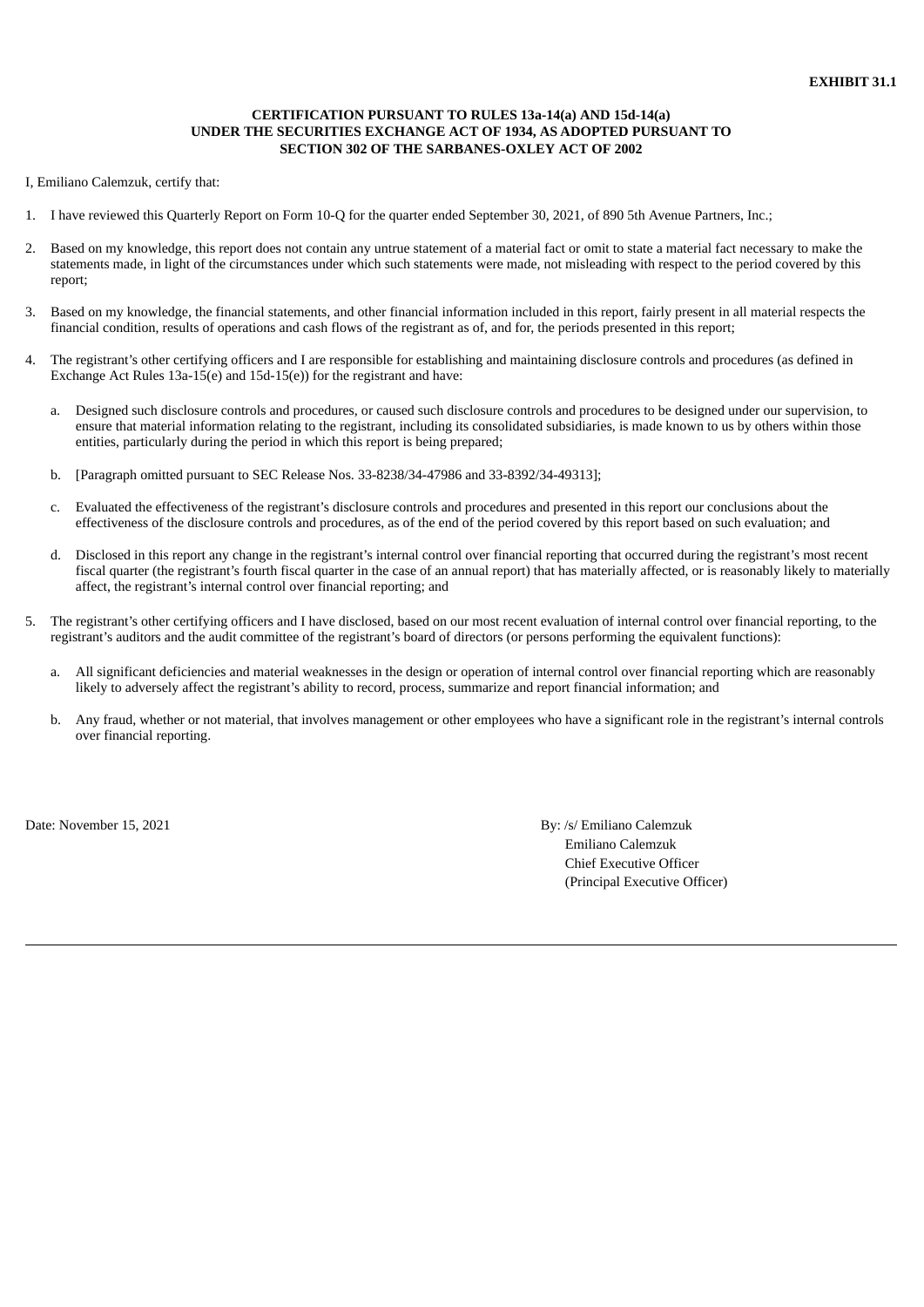## **CERTIFICATION PURSUANT TO RULES 13a-14(a) AND 15d-14(a) UNDER THE SECURITIES EXCHANGE ACT OF 1934, AS ADOPTED PURSUANT TO SECTION 302 OF THE SARBANES-OXLEY ACT OF 2002**

I, Michael Del Nin, certify that:

- 1. I have reviewed this Quarterly Report on Form 10-Q for the quarter ended September 30, 2021, of 890 5th Avenue Partners, Inc.;
- 2. Based on my knowledge, this report does not contain any untrue statement of a material fact or omit to state a material fact necessary to make the statements made, in light of the circumstances under which such statements were made, not misleading with respect to the period covered by this report;
- 3. Based on my knowledge, the financial statements, and other financial information included in this report, fairly present in all material respects the financial condition, results of operations and cash flows of the registrant as of, and for, the periods presented in this report;
- 4. The registrant's other certifying officers and I are responsible for establishing and maintaining disclosure controls and procedures (as defined in Exchange Act Rules 13a-15(e) and 15d-15(e)) for the registrant and have:
	- a. Designed such disclosure controls and procedures, or caused such disclosure controls and procedures to be designed under our supervision, to ensure that material information relating to the registrant, including its consolidated subsidiaries, is made known to us by others within those entities, particularly during the period in which this report is being prepared;
	- b. [Paragraph omitted pursuant to SEC Release Nos. 33-8238/34-47986 and 33-8392/34-49313];
	- c. Evaluated the effectiveness of the registrant's disclosure controls and procedures and presented in this report our conclusions about the effectiveness of the disclosure controls and procedures, as of the end of the period covered by this report based on such evaluation; and
	- d. Disclosed in this report any change in the registrant's internal control over financial reporting that occurred during the registrant's most recent fiscal quarter (the registrant's fourth fiscal quarter in the case of an annual report) that has materially affected, or is reasonably likely to materially affect, the registrant's internal control over financial reporting; and
- 5. The registrant's other certifying officers and I have disclosed, based on our most recent evaluation of internal control over financial reporting, to the registrant's auditors and the audit committee of the registrant's board of directors (or persons performing the equivalent functions):
	- a. All significant deficiencies and material weaknesses in the design or operation of internal control over financial reporting which are reasonably likely to adversely affect the registrant's ability to record, process, summarize and report financial information; and
	- b. Any fraud, whether or not material, that involves management or other employees who have a significant role in the registrant's internal controls over financial reporting.

Date: November 15, 2021 **By:** /s/ Michael Del Nin

Michael Del Nin Chief Financial Officer (Principal Financial and Accounting Officer)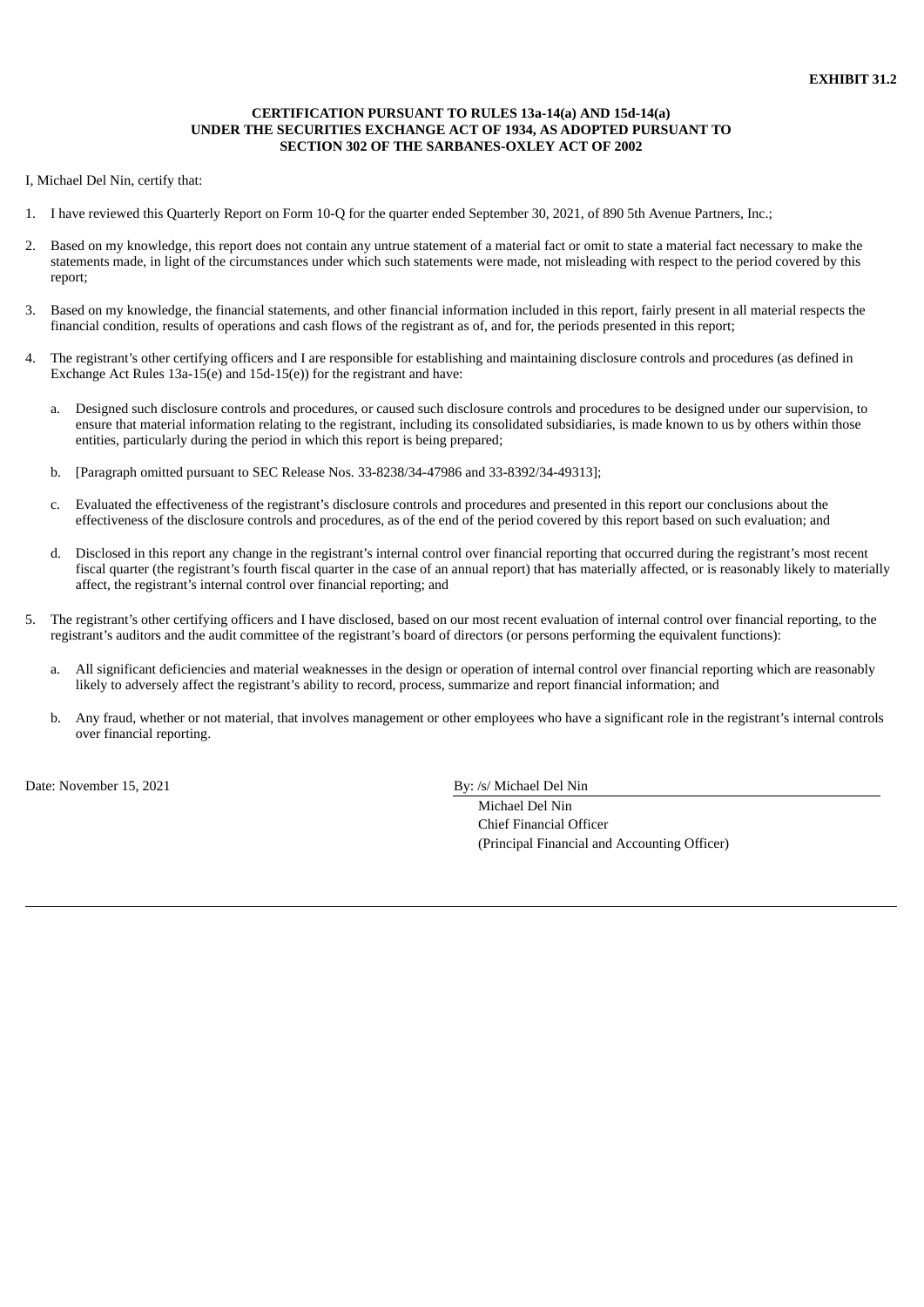## **CERTIFICATION PURSUANT TO 18 U.S.C. SECTION 1350, AS ADOPTED PURSUANT TO SECTION 906 OF THE SARBANES-OXLEY ACT OF 2002**

In connection with the Quarterly Report on Form 10-Q of 890 5th Avenue Partners, Inc. (the "Company") for the quarter ended September 30, 2021, as filed with the Securities and Exchange Commission on the date hereof (the "Report"), I, Emiliano Calemzuk, Chief Executive Officer of the Company, certify, pursuant to 18 U.S.C. Section 1350, as adopted pursuant to Section 906 of the Sarbanes-Oxley Act of 2002, that, to my knowledge:

- (1) the Report fully complies with the requirements of Section 13(a) or 15(d) of the Securities Exchange Act of 1934; and
- (2) the information contained in the Report fairly presents, in all material respects, the financial condition and results of operations of the Company as of and for the period covered by the Report.

Date: November 15, 2021 /s/ Emiliano Calemzuk

Name: Emiliano Calemzuk Title: Chief Executive Officer (Principal Executive Officer)